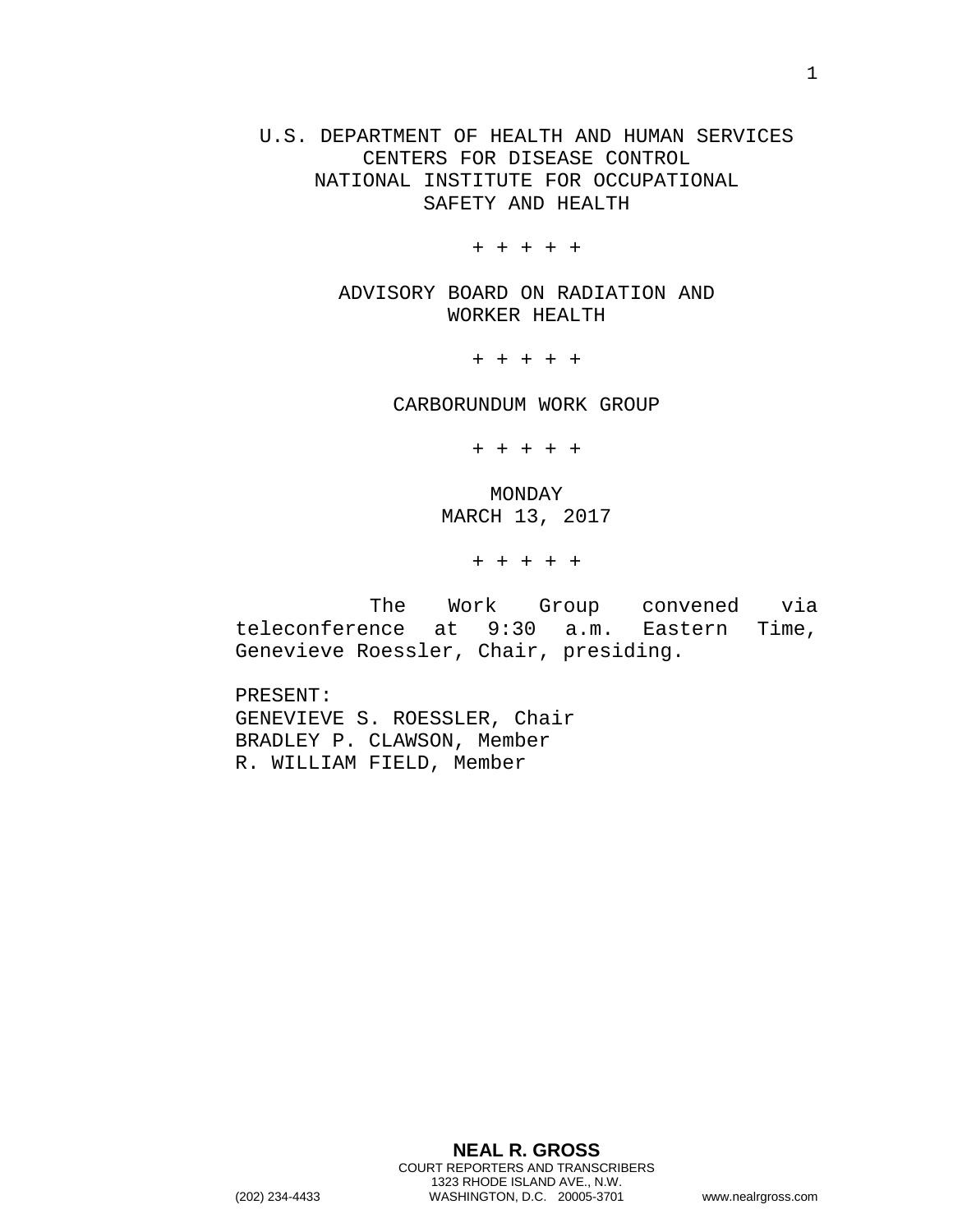ALSO PRESENT:

TED KATZ, Designated Federal Official BOB ANIGSTEIN, SC&A BOB BARTON, SC&A KARIN JESSEN, ORAU Team ROBERT KIFER JANICE KNAPP JENNY LIN, HHS JOHN MAURO, SC&A JIM NETON, DCAS JOHN STIVER, SC&A TOM TOMES, DCAS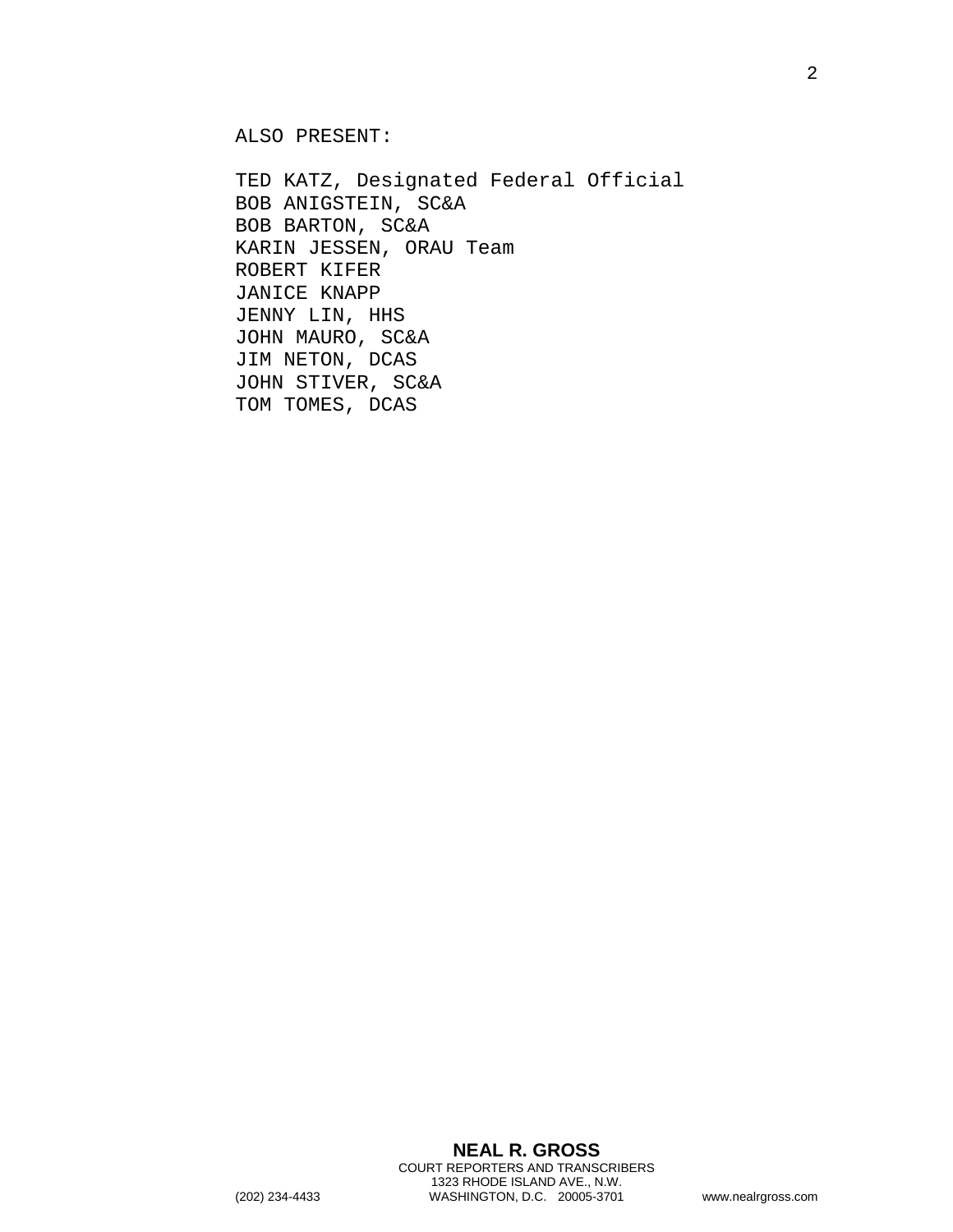## **Contents**

| WELCOME AND ROLL $CALL. 4$                           |
|------------------------------------------------------|
| USE OF SURROGATE DATA 8                              |
| EXAMPLE OF DOSE RECONSTRUCTION 11                    |
| PATH FORWARD FOR ISSUE RESOLUTION OR PRESENTATION TO |
| PETITIONER COMMENTS 79                               |
|                                                      |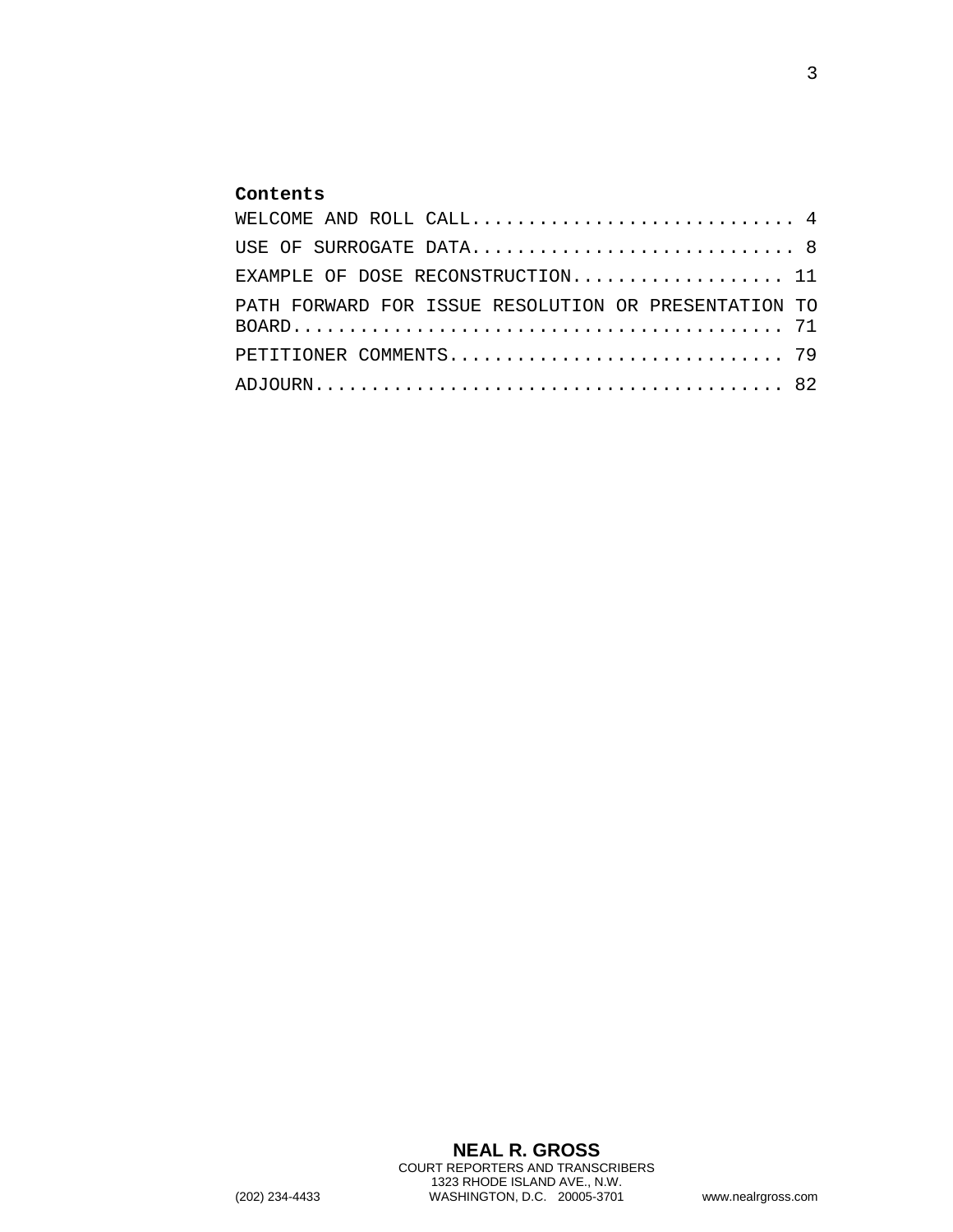<span id="page-3-0"></span>

| $\mathbf{1}$ | PROCEEDINGS                                         |
|--------------|-----------------------------------------------------|
| 2            | $9:39$ a.m.                                         |
| 3            | WELCOME AND ROLL CALL                               |
| 4            | Welcome, everyone, to the<br>MR. KATZ:              |
| 5            | Advisory Board of Radiation and Worker Health, the  |
| 6            | Carborundum Work Group. And this is a preliminary   |
| 7            | call before the Board meeting which occurs next     |
| 8            | week, the 22nd and 23rd of March in Naperville,     |
| 9            | Illinois.                                           |
| 10           | And the agenda for today is to wrap up              |
| 11           | some issues that the Board had addressed when we    |
| 12           | had the last Board meeting in November. The agenda  |
| 13           | for the meeting is posted on the NIOSH website and  |
| 14           | it is under Schedule of Meetings, today's date.     |
| 15           | You can find the agenda there and also, I believe,  |
| 16           | a White Paper from Tom Tomes from NIOSH following   |
| 17           | up on the issues that the Board had raised and the  |
| 18           | Work Group had raised previously.                   |
| 19           | There is an interim review by SC&A.<br>It           |
| 20           | just came in because they didn't have much time to  |
| 21           | It just came in this weekend. It will get<br>do it. |
|              |                                                     |

**NEAL R. GROSS** COURT REPORTERS AND TRANSCRIBERS 1323 RHODE ISLAND AVE., N.W.

(202) 234-4433 WASHINGTON, D.C. 20005-3701 www.nealrgross.com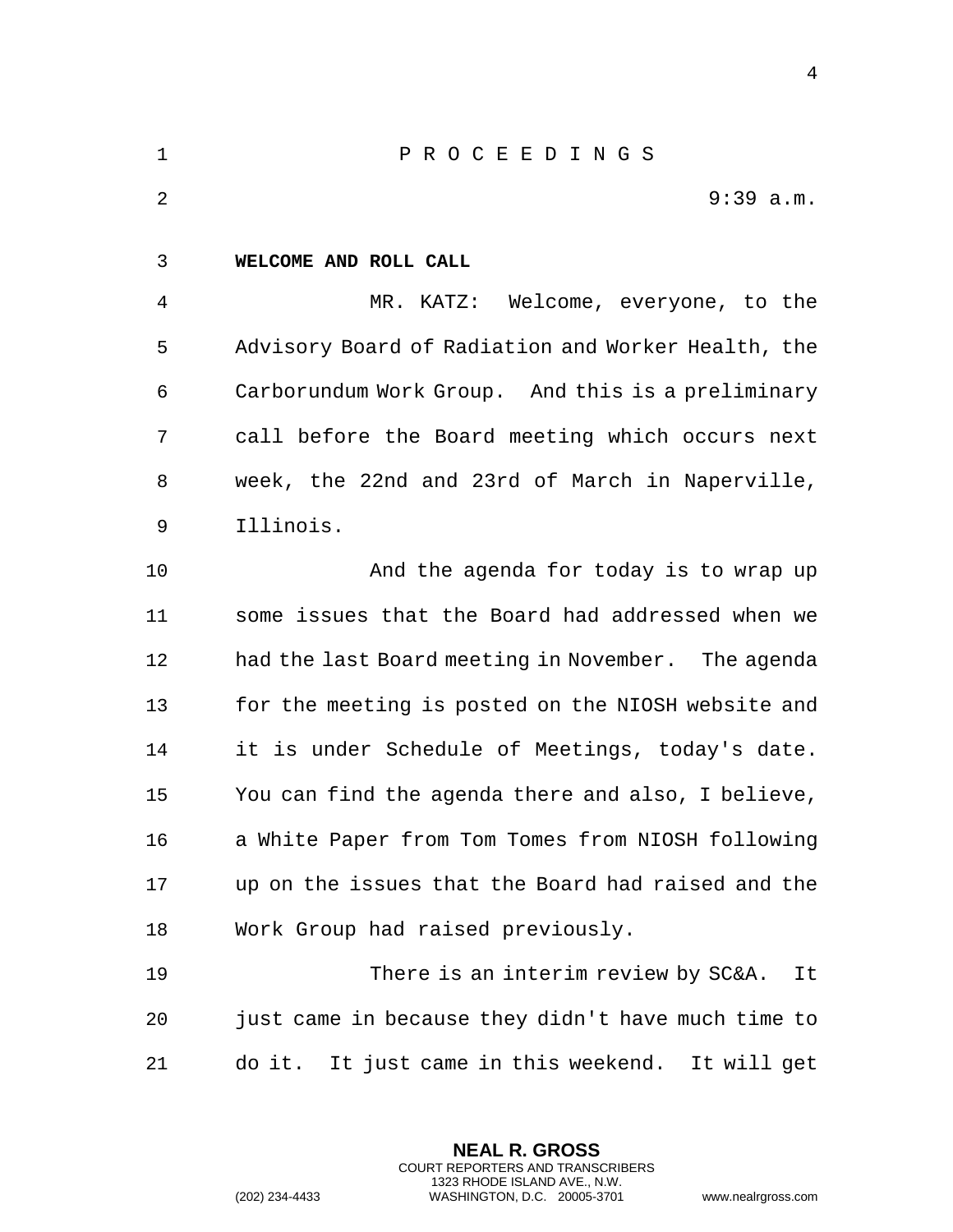1 posted to the NIOSH website. It's not posted yet. 2 So you won't find it there. 3 And I'm certainly able to send it on to 4 you, for example, members of the public who want 5 it. I can email it to you right after this meeting. 6 (Roll call) 7 Okay. Then everyone please mute your 8 phones. If you don't have a mute button, \* and then 9 6 to mute your phone. And that will improve the 10 audio of the people who have to speak during this 11 call. 12 If you want to take your phone off of 13 mute, you press \*6 again and it will take off of 14 mute. And please don't put this call on hold at 15 any point because that will cause real problems for 16 the audio. 17 And with that, Gen, it's your meeting. 18 CHAIR ROESSLER: Okay. I have a 19 question first. What is our time limit today? I 20 know Bob has another appointment. 21 MR. KATZ: Bob needs to leave around 22 noon. We'll still have Mauro and Stiver from SC&A,

> **NEAL R. GROSS** COURT REPORTERS AND TRANSCRIBERS 1323 RHODE ISLAND AVE., N.W.

(202) 234-4433 WASHINGTON, D.C. 20005-3701 www.nealrgross.com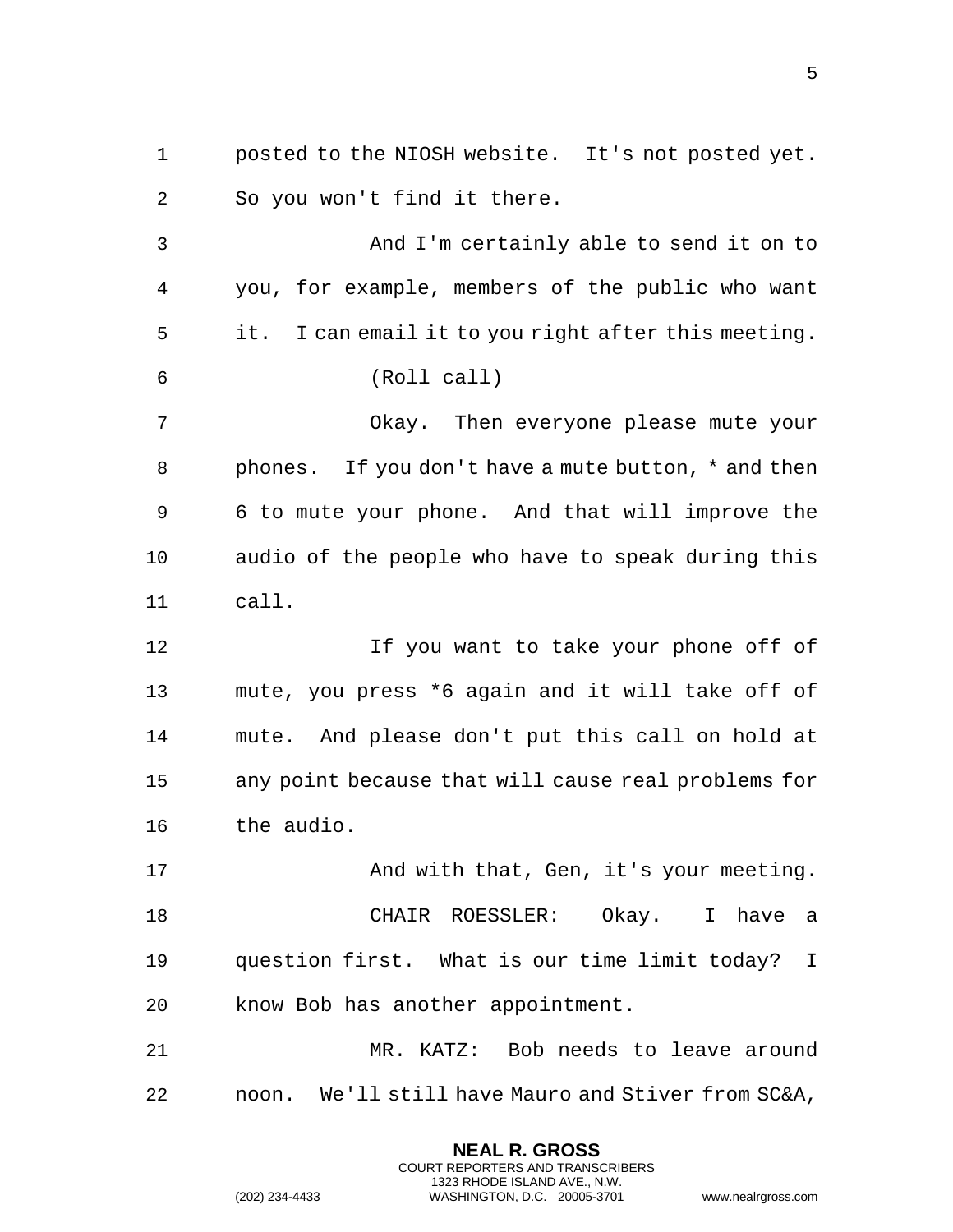1 if we need to go longer, that's fine. Bob said just 2 before this call whether he might present both 3 Tom's report and his together if that would save 4 time. But let's hear from Tom whether he wants to 5 present first or how you want to do that.

6 MR. TOMES: I'm fine with Bob going 7 ahead and summarizing what we would present. That 8 would work fine for me.

9 CHAIR ROESSLER: Okay. So, Tom, you 10 won't be presenting then.

11 MR. TOMES: It's whatever you prefer. 12 I can go through our responses or however you prefer 13 to do it.

14 CHAIR ROESSLER: Well, it saves time 15 and you and Bob are willing let's just let him go 16 ahead with it then.

17 17 I did want to make a couple comments 18 just so everybody is on the same page. I wanted 19 to remind the Work Group that at our last meeting 20 on November 17th, the Work Group had concluded that 21 we had resolved all issues.

22 So I prepared a slide presentation for

**NEAL R. GROSS** COURT REPORTERS AND TRANSCRIBERS 1323 RHODE ISLAND AVE., N.W.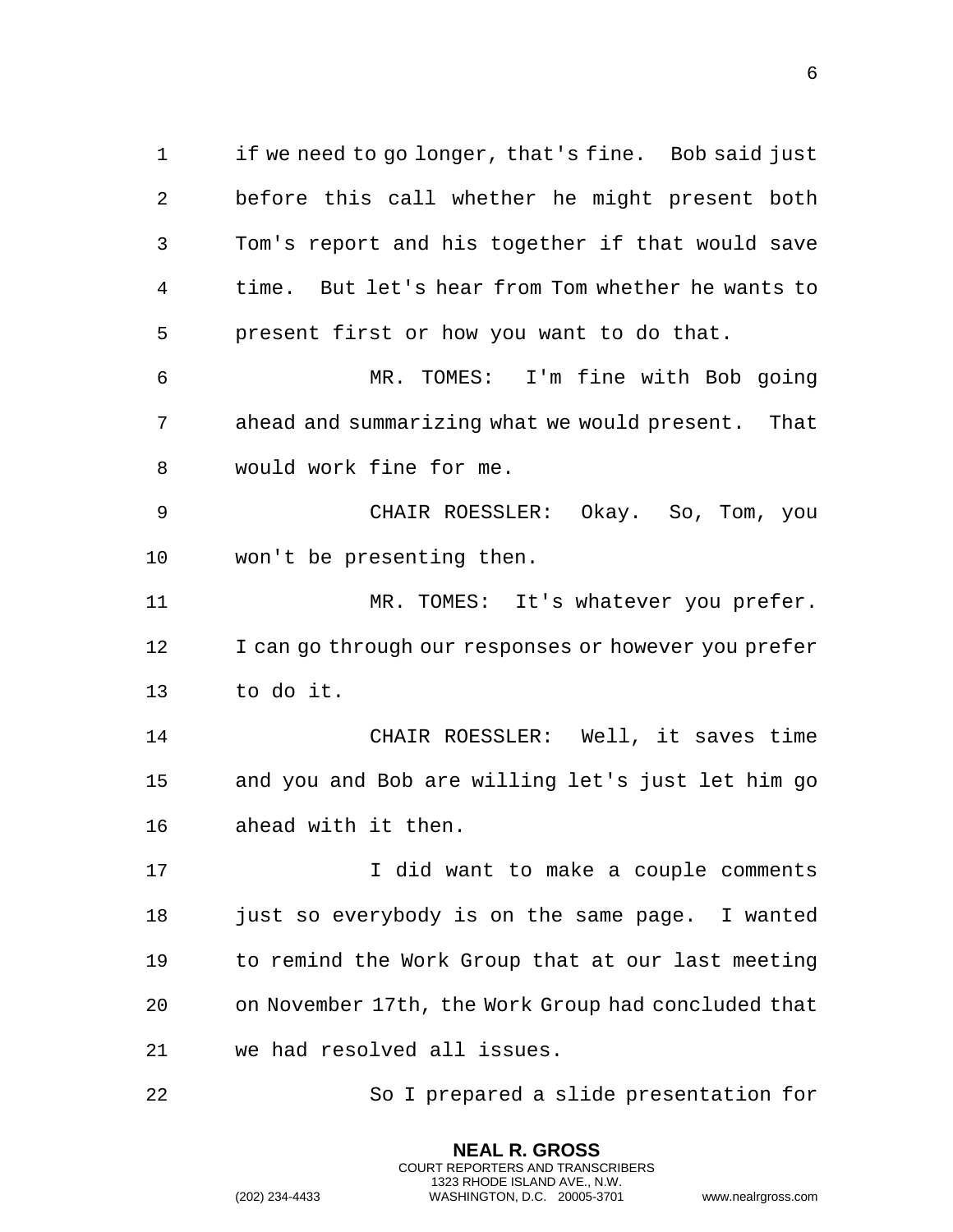1 the November 30th Board meeting and I was unable 2 to attend. John Stiver made the presentation. 3 Thank you, John. Let me just read that final slide 4 so that we're oriented as to where we're going. 5 The conclusion slide was: the Work 6 Group concluded that with appropriate adjustments, 7 NIOSH can reconstruct doses for the proposed SEC 8 Class. And then the Work Group moved that the SEC 9 Petition 00223 be denied.

10 I wasn't there, but I read the 40 pages 11 of the transcript. From there, I realized that 12 there were some concerns about some of the things, 13 particularly Dr. Melius said that he felt that the 14 Board needed to be assured that the dose 15 reconstruction could be done with sufficient 16 accuracy.

17 What had been left is that NIOSH said, 18 "Yes, we'll do this," but there wasn't anything 19 specific on several of the items. So the 20 conclusion was that NIOSH should develop the 21 responses which they have done, that SC&A should 22 review and the Work Group would meet again. And

> **NEAL R. GROSS** COURT REPORTERS AND TRANSCRIBERS 1323 RHODE ISLAND AVE., N.W.

(202) 234-4433 WASHINGTON, D.C. 20005-3701 www.nealrgross.com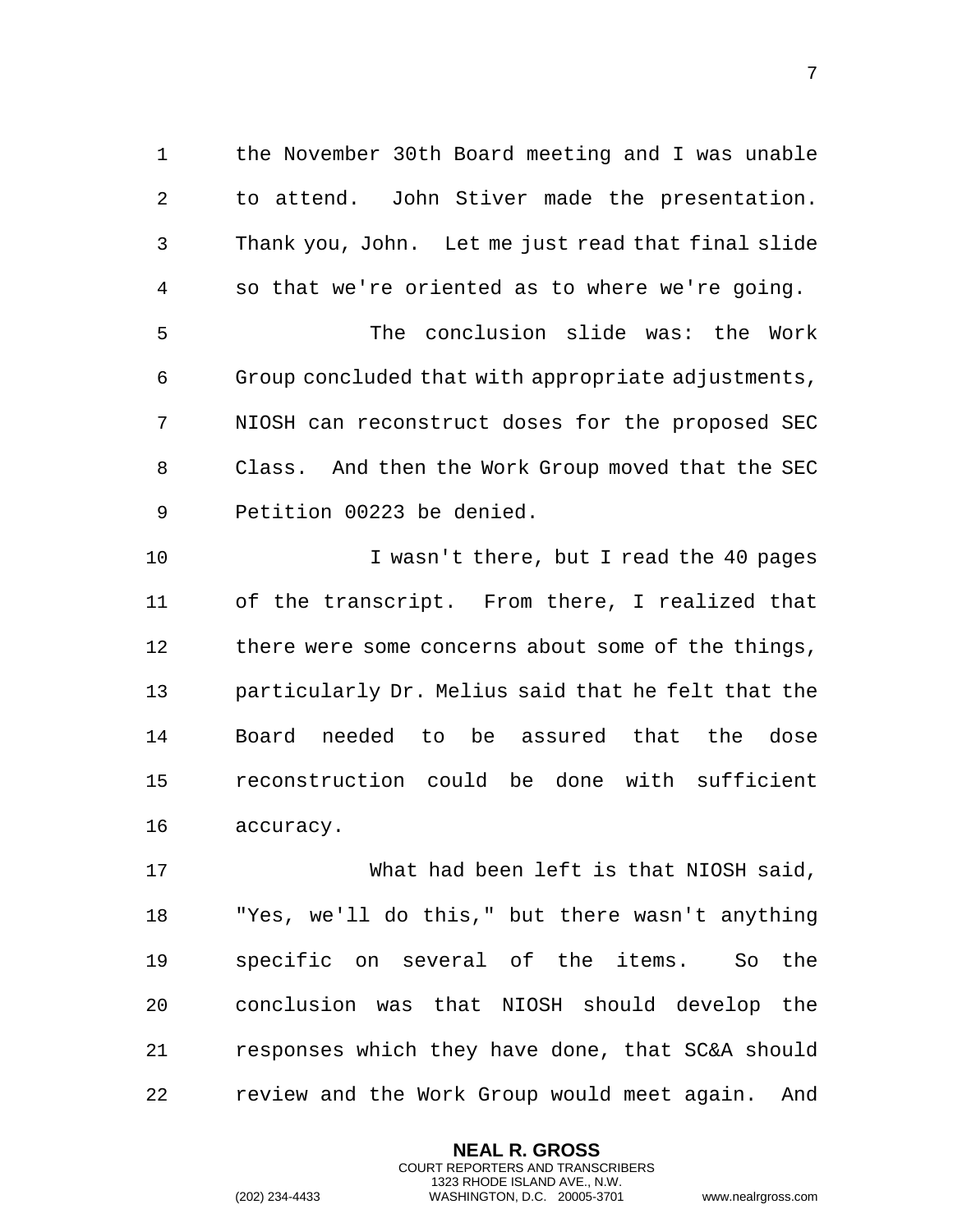1 we have done that.

2 With that, I think we're ready to go. 3 And we'll let Bob lead off. Bob, are you going to 4 be using slides? 5 DR. ANIGSTEIN: No, I don't have any 6 slides. 7 CHAIR ROESSLER: Okay. But we got 8 your final report. Actually, I saw it this 9 morning. It came through last night. So if 10 people have that in front of them, they can just 11 follow along. 12 DR. ANIGSTEIN: Yes. I had the 13 preliminary one on Friday and then the one 14 yesterday. 15 COURT REPORTER: Dr. Anigstein, can you 16 get a little closer to your receiver? 17 DR. ANIGSTEIN: Is that good now? 18 CHAIR ROESSLER: That's much better. 19 **USE OF SURROGATE DATA**  20 DR. ANIGSTEIN: Okay. Let me start off 21 my saying I did not do a complete top-to-bottom

> <span id="page-7-0"></span>**NEAL R. GROSS** COURT REPORTERS AND TRANSCRIBERS 1323 RHODE ISLAND AVE., N.W. (202) 234-4433 WASHINGTON, D.C. 20005-3701 www.nealrgross.com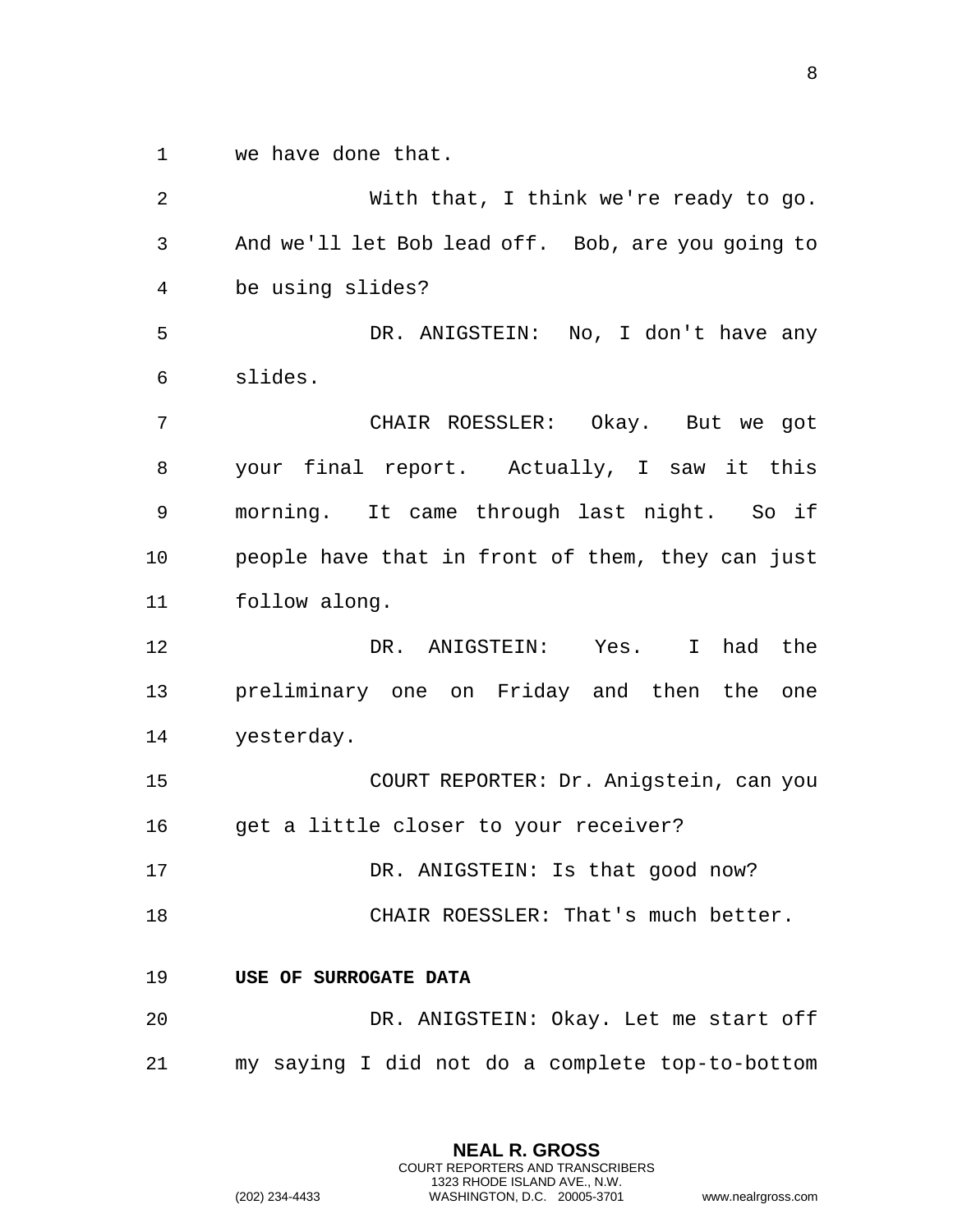1 audit of the dose reconstructions because we 2 certainly didn't have enough time. We got the 3 report at the end of the work day on Thursday. That 4 gave us basically one work week to work on it. 5 So I did find a number of -- I'll just

6 go through them. Starting off with surrogate data 7 issues. On the first AWE period, NIOSH accepted 8 our suggestion that we use the uranium slug that 9 had been previously modeled for TBD-6000. The 10 results were published in the Journal of Health 11 Physics. So the photon dose rates from those had 12 been calculated. And we're fine with that.

13 However, what we didn't see until now 14 was the beta doses from the same materials. Since 15 this was an MCNP calculation in the first place -- 16 this is a state-of-the-art radiation transport 17 code -- it made sense to do the beta doses in the 18 same manner.

19 So the beta doses were at contact and 20 at one foot for purposes of skin, even though skin 21 was not one of the organs in the example. But 22 nevertheless the methodology needs to apply to

> **NEAL R. GROSS** COURT REPORTERS AND TRANSCRIBERS 1323 RHODE ISLAND AVE., N.W.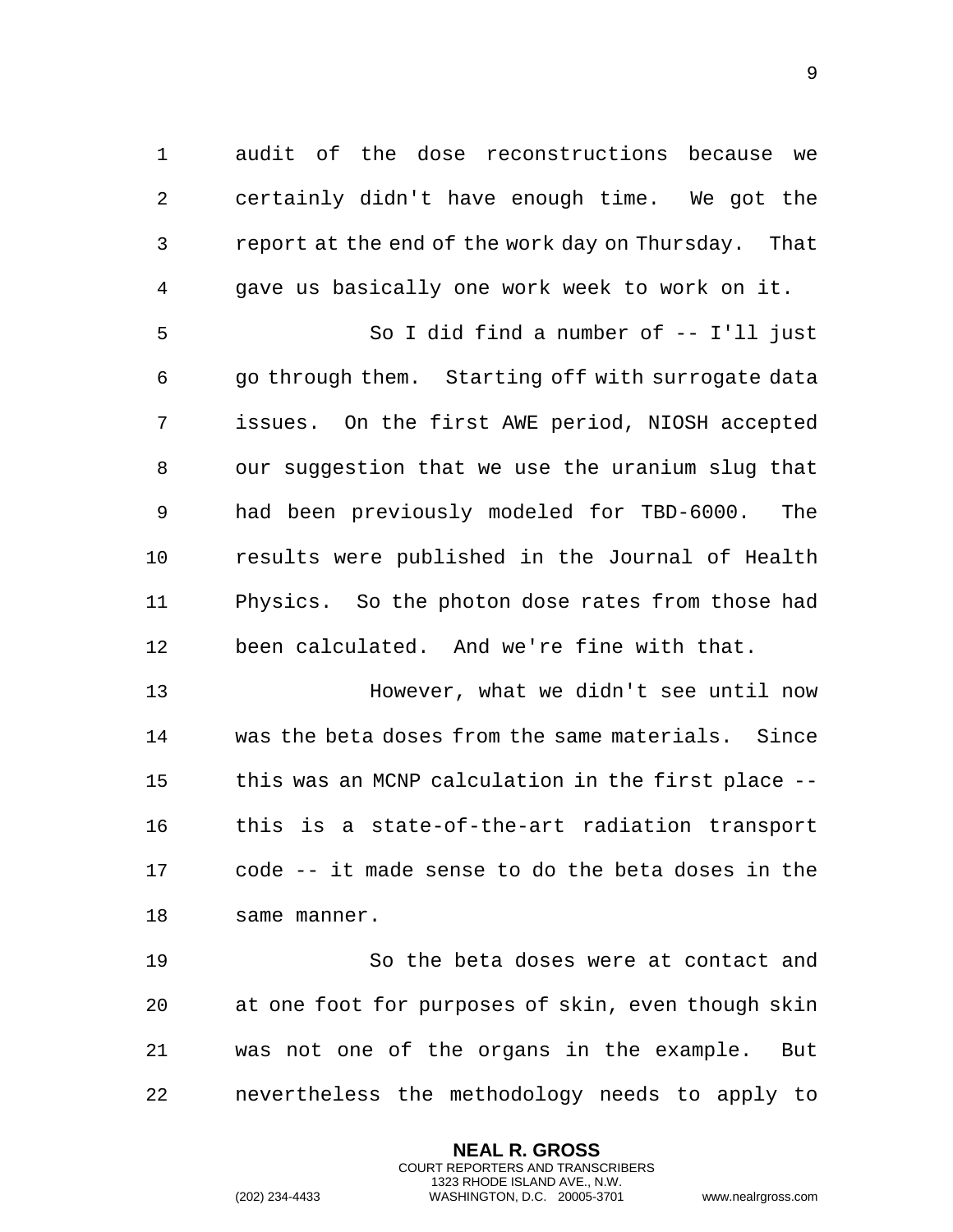1 skin.

| 2              | And we found that in fact the calculated            |
|----------------|-----------------------------------------------------|
| $\mathfrak{Z}$ | beta dose was not significantly different than the  |
| 4              | one that was used. NIOSH just assumed that we       |
| 5              | would go 10 times the gamma dose. So it would go    |
| 6              | from 0.524 to 5.24 millirem per hour. And we got    |
| 7              | 5.4 instead of 5.24 which is close enough.          |
| 8              | However, for the skin dose we find that             |
| 9              | NIOSH was using a generic number that was based on  |
| 10             | a publication from 1989 of 230 millirem per hour    |
| 11             | at the surface. And that was undoubtedly for a      |
| 12             | very large shape. And the same calculation they     |
| 13             | did it at one foot showed at contact only 77        |
| 14             | millirem per hour instead of 230.                   |
| 15             | So we suggest $-$ and we're not going to            |
| 16             | that a finding. By the way, my whole<br>make        |
| 17             | presentation right now we should say is preliminary |
| 18             | observations and preliminary conclusions. Given     |
| 19             | the very short time we did have the time to have    |
| 20             | a thorough, in-depth review that we would normally  |
| 21             | So we can't say, most likely these<br>do.<br>are    |
| 22             | correct, but we are just saying these would be the  |

**NEAL R. GROSS** COURT REPORTERS AND TRANSCRIBERS 1323 RHODE ISLAND AVE., N.W.

(202) 234-4433 WASHINGTON, D.C. 20005-3701 www.nealrgross.com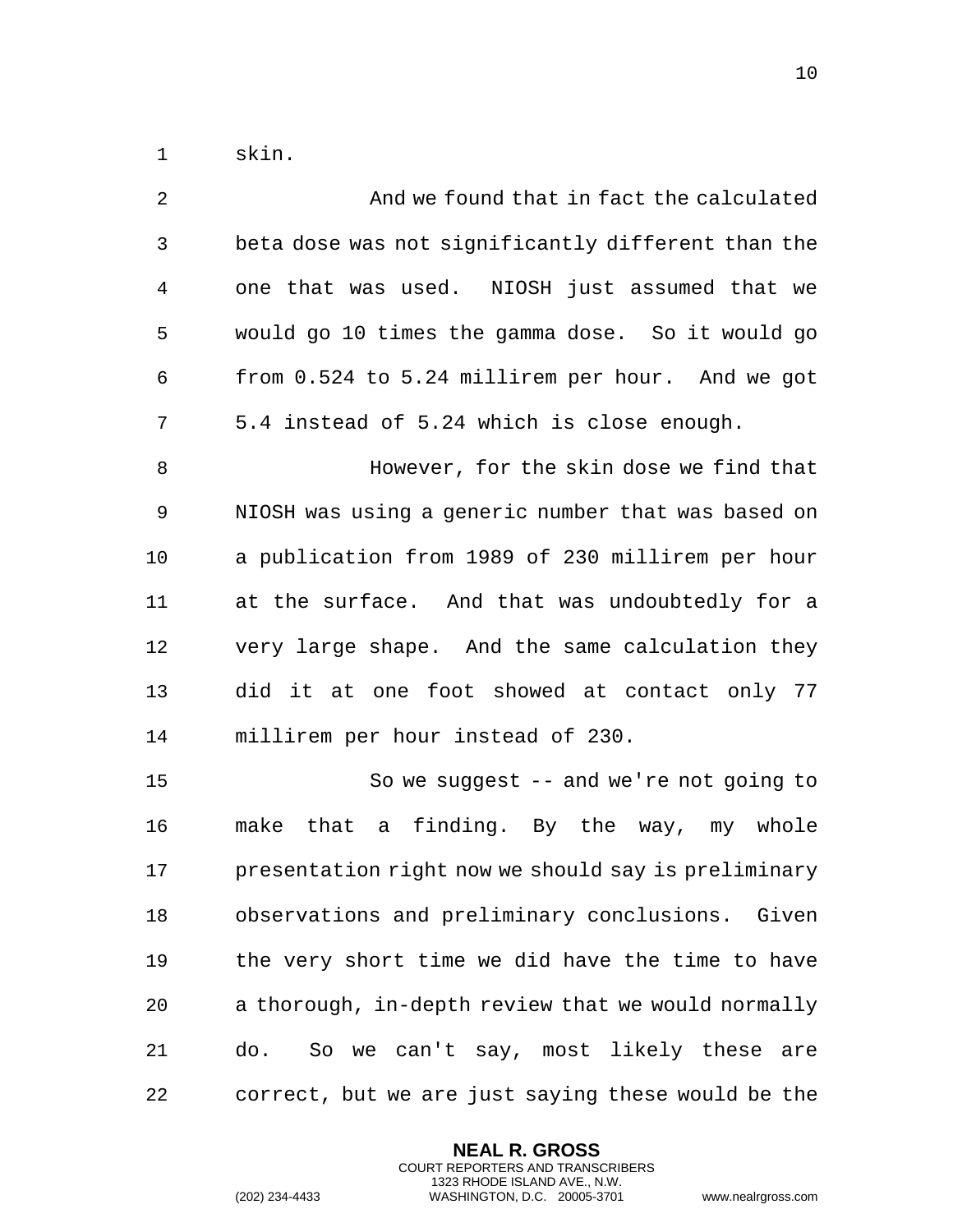<span id="page-10-0"></span>preliminary observations.

| 2  | EXAMPLE OF DOSE RECONSTRUCTION                       |
|----|------------------------------------------------------|
| 3  | MR. KATZ: Bob, this is Ted.<br>If I                  |
| 4  | could just interject here. It might be helpful for   |
| 5  | you -- perhaps you've been so much involved in a     |
| 6  | lot of the SEC DR example cases. But the intent      |
| 7  | with reviewing dose reconstruction examples for      |
| 8  | SEC evaluations is really a proof of concept. It's   |
| 9  | not so much that everything be buttoned down to some |
| 10 | sort of perfection. But it's proof of concept        |
| 11 | again so that the Board can feel confident that dose |
| 12 | reconstructions can be done, but not necessarily     |
| 13 | that everything be perfect.                          |
| 14 | DR. ANIGSTEIN: I see. Understood.                    |
| 15 | MR. KATZ: Yes.                                       |
| 16 | My impression from<br>DR. ANIGSTEIN:                 |
| 17 | listening in to the Board meeting was they did want  |
| 18 | to know though what --                               |
| 19 | MR. KATZ: I just covered it for you,                 |
| 20 | Bob, they want to know those dose reconstructions    |
| 21 | can in fact be done in reality. That's why they      |

**NEAL R. GROSS** COURT REPORTERS AND TRANSCRIBERS 1323 RHODE ISLAND AVE., N.W.

(202) 234-4433 WASHINGTON, D.C. 20005-3701 www.nealrgross.com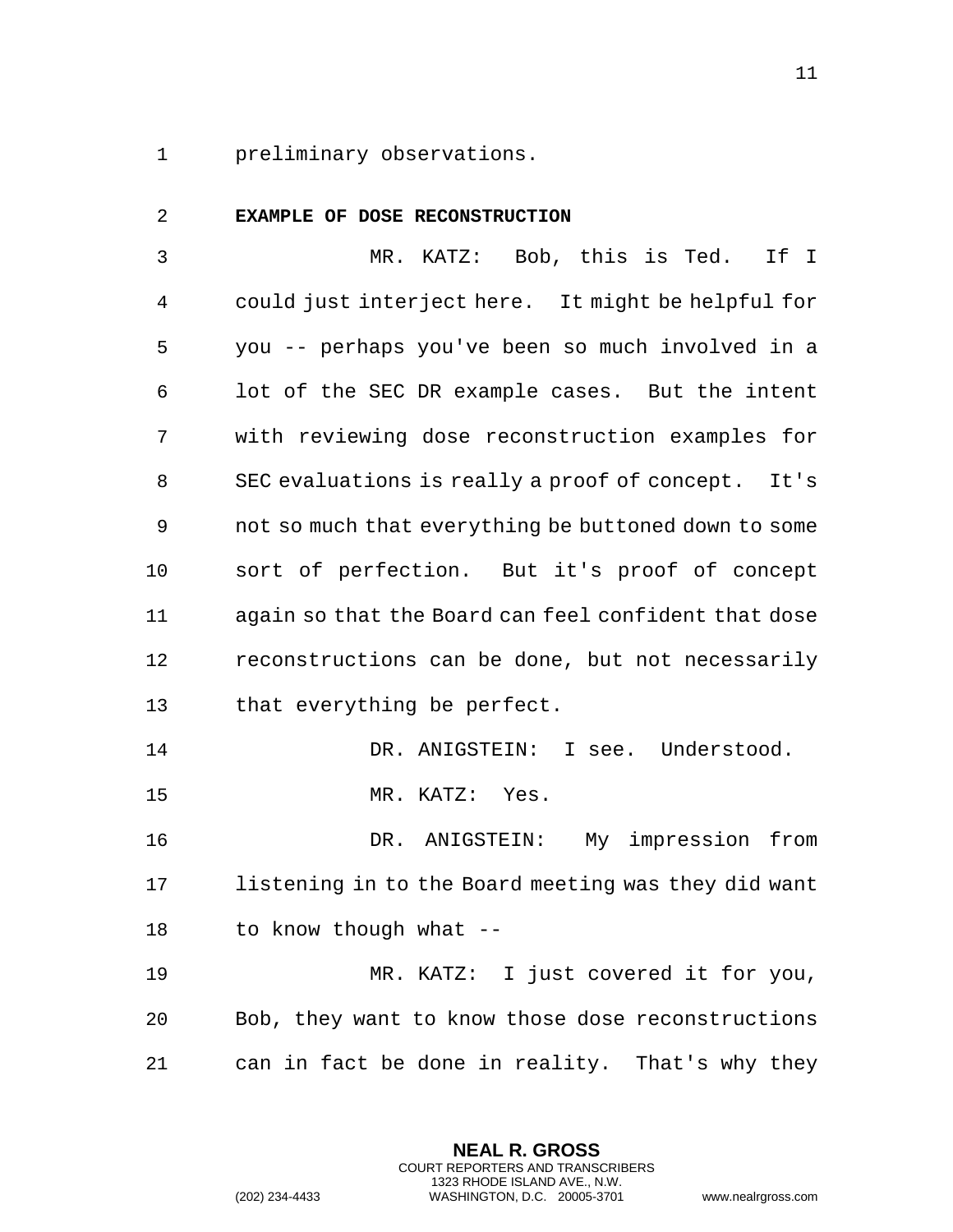want to see a dose reconstruction example.

 DR. ANIGSTEIN: Alright. Well, there's no question that there is sufficient information out there particularly including what the analyses that were just performed and I can share these with NIOSH. We have precedent with that for General Steel Industries where NIOSH simply took -- we did MCNP runs and basically examined our files, said, "Yes they agree with the methodology. They agree with the results." So it became, sort of, jointly adopted numbers.

 The fact is that the use of the hand uranium slugs during the first AWE period, which is 119 days in 1943, is acceptable for the photon doses. It's acceptable for the beta doses. We think there is an overestimate of the contact dose. And NIOSH may want to revise that downward. But in principle, it can be done.

 The second AWE period is a little different in that there again NIOSH accepts our recommendation as adopting as a source term --

CHAIR ROESSLER: Bob, I'm wondering --

**NEAL R. GROSS** COURT REPORTERS AND TRANSCRIBERS 1323 RHODE ISLAND AVE., N.W.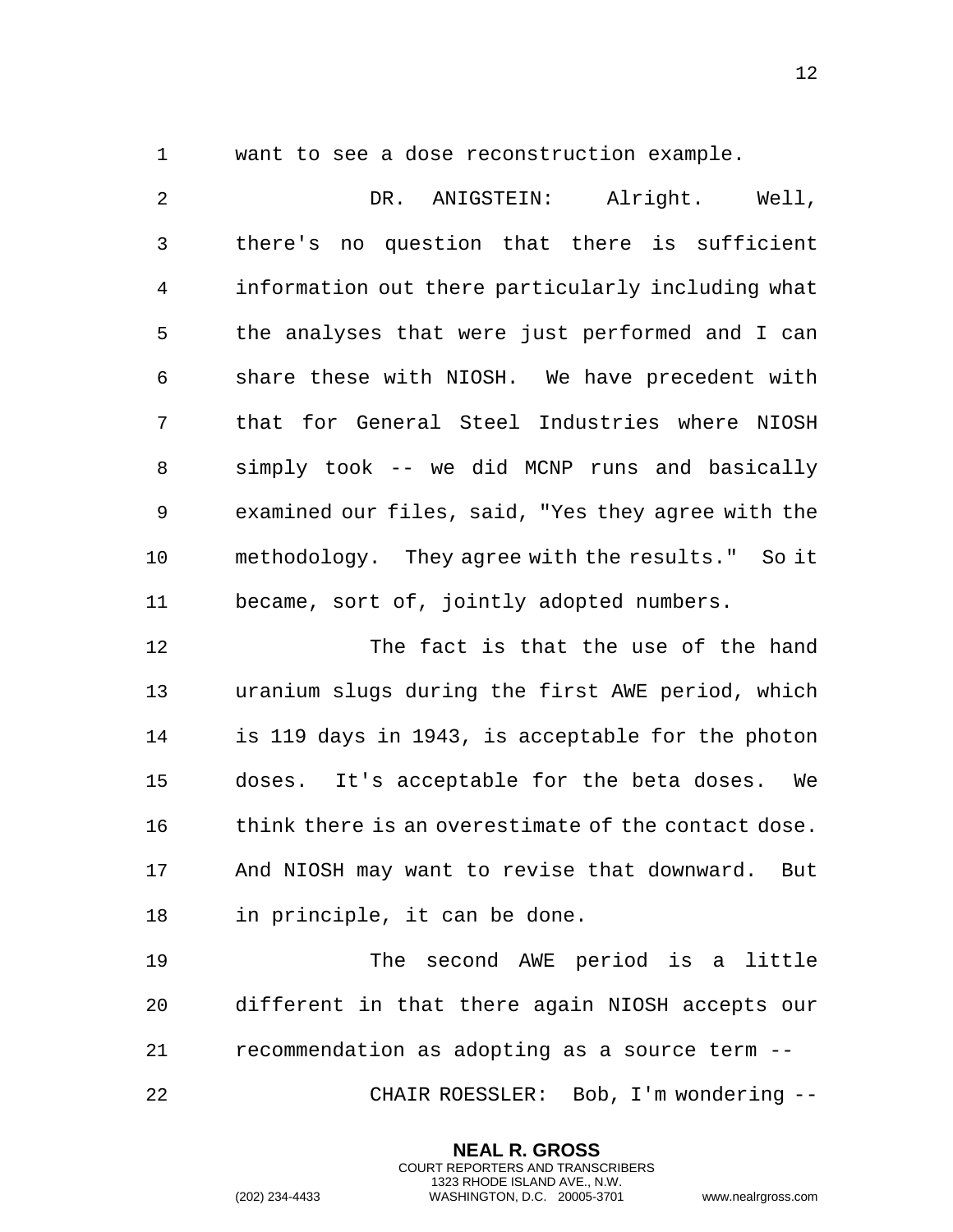this is Gen -- if we should stop and take each item as you present them.

 DR. ANIGSTEIN: Say again? MR. KATZ: Right. Bob, give a pause and ask the Board Members if they have any questions on this first. DR. ANIGSTEIN: Sorry. Go ahead. CHAIR ROESSLER: I guess my question would be on this one that you state we conclude that the surrogate data used by NIOSH, blah, blah, blah, are reasonable except for the skin dose. So I guess on this one and following what Ted said that we're really looking for proof of concept as we go through these, I'd like to make sure that the Work Group has a chance to discuss it and that we get SC&A's final word on it. I'd like to close the items, in other words, as we go along. 18 DR. ANIGSTEIN: Okay. CHAIR ROESSLER: So I wonder if anybody has any questions or concerns on this one.

 MEMBER CLAWSON: Jim, I understand what you're doing. What I also thought now is --

> **NEAL R. GROSS** COURT REPORTERS AND TRANSCRIBERS 1323 RHODE ISLAND AVE., N.W.

(202) 234-4433 WASHINGTON, D.C. 20005-3701 www.nealrgross.com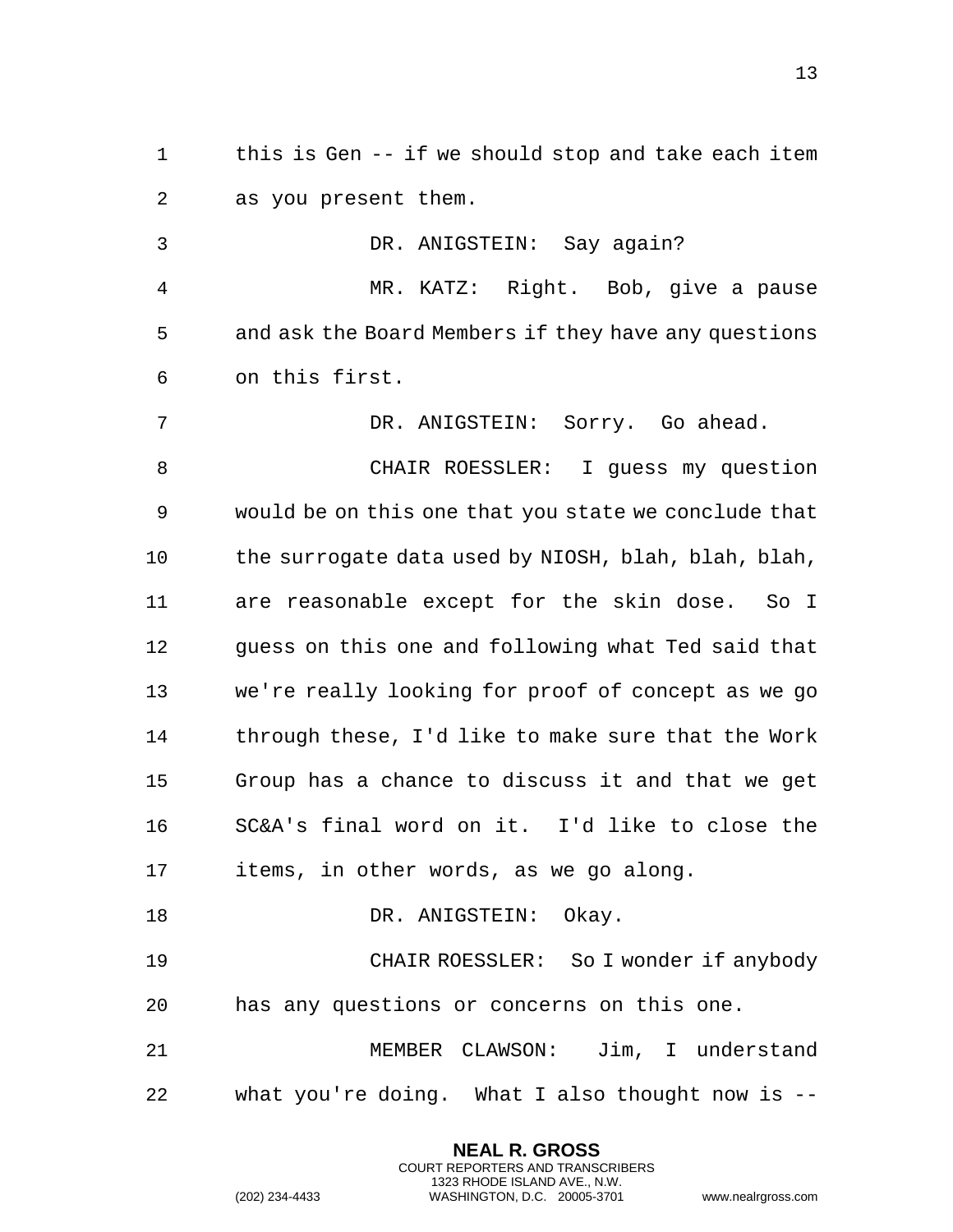I thought NIOSH was going to -- have they given us a test run and dose reconstruction? Is this Bob's  $3 \qquad -$  MR. KATZ: Yes. MEMBER CLAWSON: Okay. I just wanted to make sure. So this is what we were going off of. Okay, that's all I wanted to make sure on that and I'll just follow through. MEMBER FIELD: Okay. This is Bill. I'm fine to sign off and close it out. CHAIR ROESSLER: Okay. Would this be SC&A's final word on this then that NIOSH has the concept and that you feel confident that they'll follow through. DR. ANIGSTEIN: For the external exposure during the first AWE period, we're fine. CHAIR ROESSLER: But we don't want to get into the same situation at the Board meeting that we did last time where there are still questions on it, I guess. I'm looking to hear what Stiver has to say on this.

DR. MAURO: This is John Mauro --

**NEAL R. GROSS** COURT REPORTERS AND TRANSCRIBERS 1323 RHODE ISLAND AVE., N.W.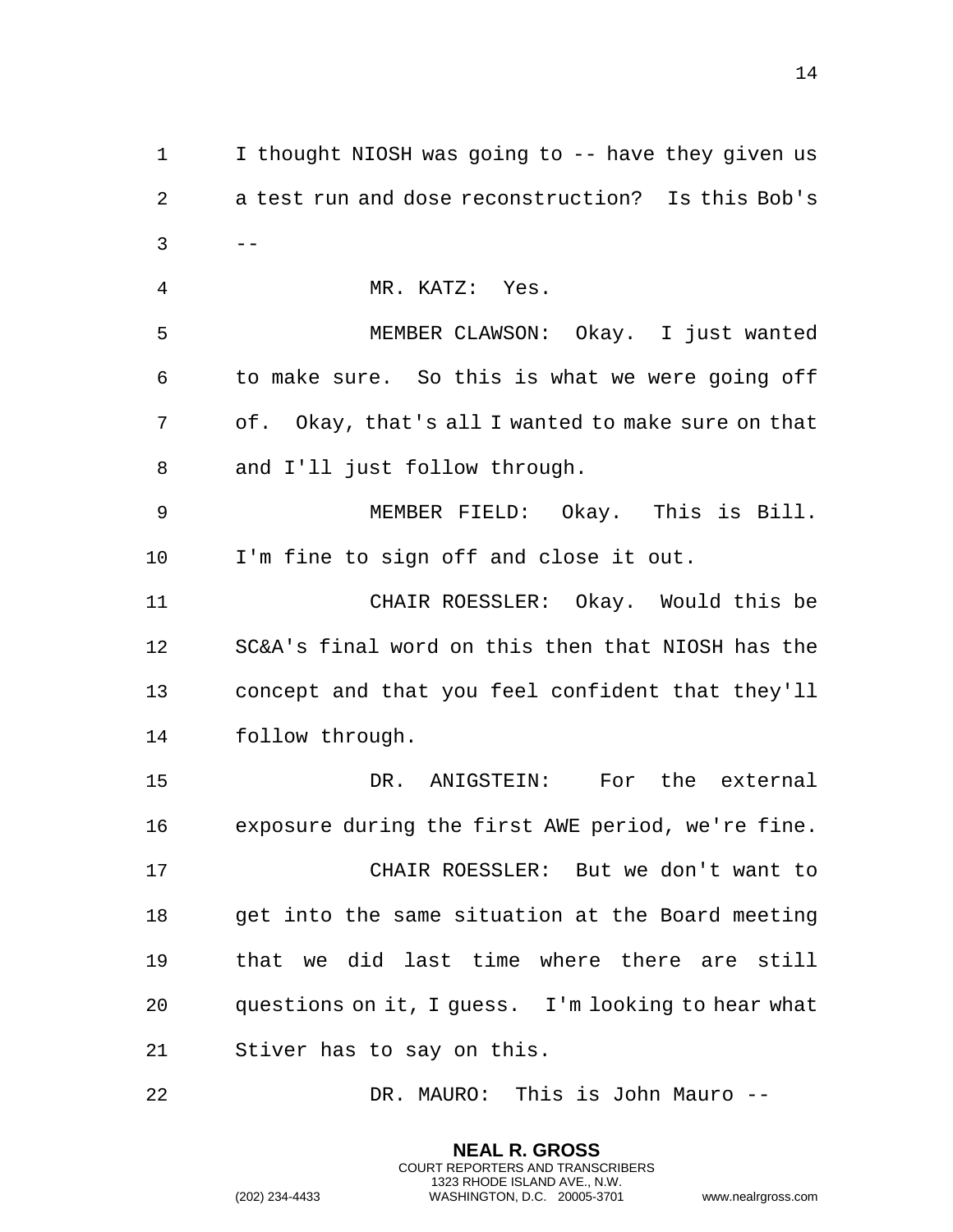DR. NETON: This is Jim Neton. I think that the issue before us back in November was basically looking at doing the dose reconstruction with a different configuration for source term. And as far as the modeling and all that goes, it's certainly tractable. Again, the issue was whether it's sufficiently accurate because the doses were so much higher. And I could understand why Dr. Melius wanted to run that to ground. I think that what Bob has shown is that, yes, they are certainly tractable and within reasonable bounds. Now the skin contact dose rate, it's a bit different, a little lower, based on our calculations. But certainly, I don't think that's something that would hold up a decision on the part of the Board, though. John, I know you wanted to say something. Do you want to jump in there? 19 DR. MAURO: You stole my thunder. I second what you're saying. I spent a lot of time with Bob going through these. There are differences in the assumptions, but

> **NEAL R. GROSS** COURT REPORTERS AND TRANSCRIBERS 1323 RHODE ISLAND AVE., N.W.

(202) 234-4433 WASHINGTON, D.C. 20005-3701 www.nealrgross.com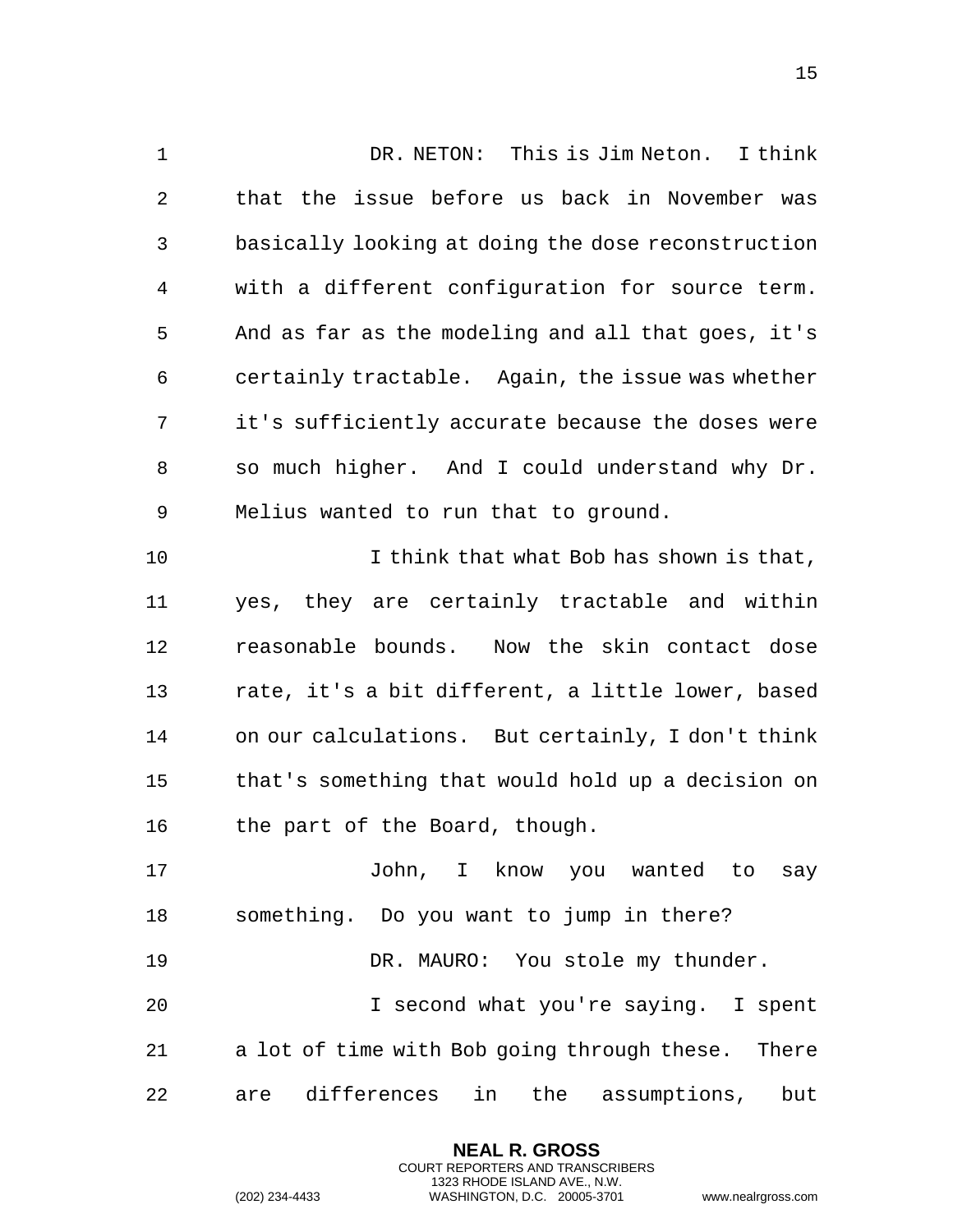fundamentally -- you see, originally, the problem was we could not match the example problems. And as a result, Dr. Melius thought until we could do that, there really is no assurance that it can be done.

 And spending time with Bob on the phone, it's clear that we can now match their numbers, except we don't agree with them. But that doesn't mean --

 DR. ANIGSTEIN: Let me interrupt you. 11 DR. MAURO: Yes.

 DR. ANIGSTEIN: Actually I was not able to do a top-to-bottom audit of the dose reconstruction. There just wasn't enough time. So I did not run all the internal doses. I have no reason to believe they can't be done. But it's simply that I could not do it in the time remaining. I could continue, we could continue, this and hopefully have a complete or more or less complete report let's say within a week prior to

 the next Board meeting, certainly with the Work Group. Barring any major disagreements, we may be

> **NEAL R. GROSS** COURT REPORTERS AND TRANSCRIBERS 1323 RHODE ISLAND AVE., N.W.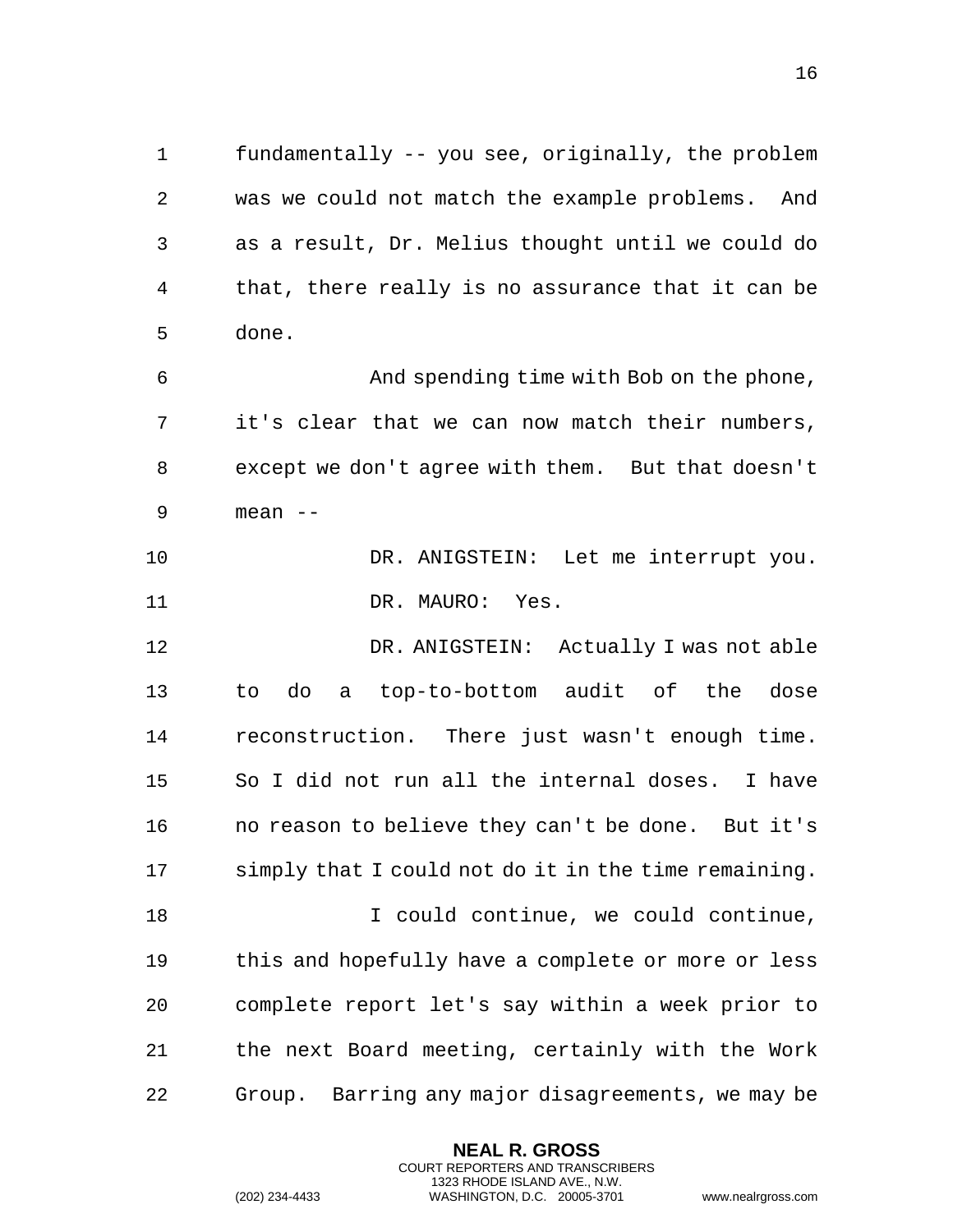able to put it entirely -- formally put it to rest. MR. KATZ: Bob, why don't we just keep going through these and see what it is that actually, if anything, there's discomfort with. But it seems like it's premature to already be abandoning ship here. CHAIR ROESSLER: Okay. Let's do that. DR. NETON: This is Jim. I'd just to point out on this first item the difference in the skin dose rate is really related not to any calculational differences but a geometry difference. 13 DR. ANIGSTEIN: Yes. DR. NETON: I mean we have assumed that there was a potential exposure to a somewhat distributed source and Bob and SC&A has indicated that a person could only hold one uranium slug or rod at a time. Therefore, the dose is equivalent to what was modeled by Anderson and Hertel.

 I'm not sure that we agree with that assumption. I mean it's an assumption. I think we prefer to stick with the higher dose rate because

> **NEAL R. GROSS** COURT REPORTERS AND TRANSCRIBERS 1323 RHODE ISLAND AVE., N.W.

(202) 234-4433 WASHINGTON, D.C. 20005-3701 www.nealrgross.com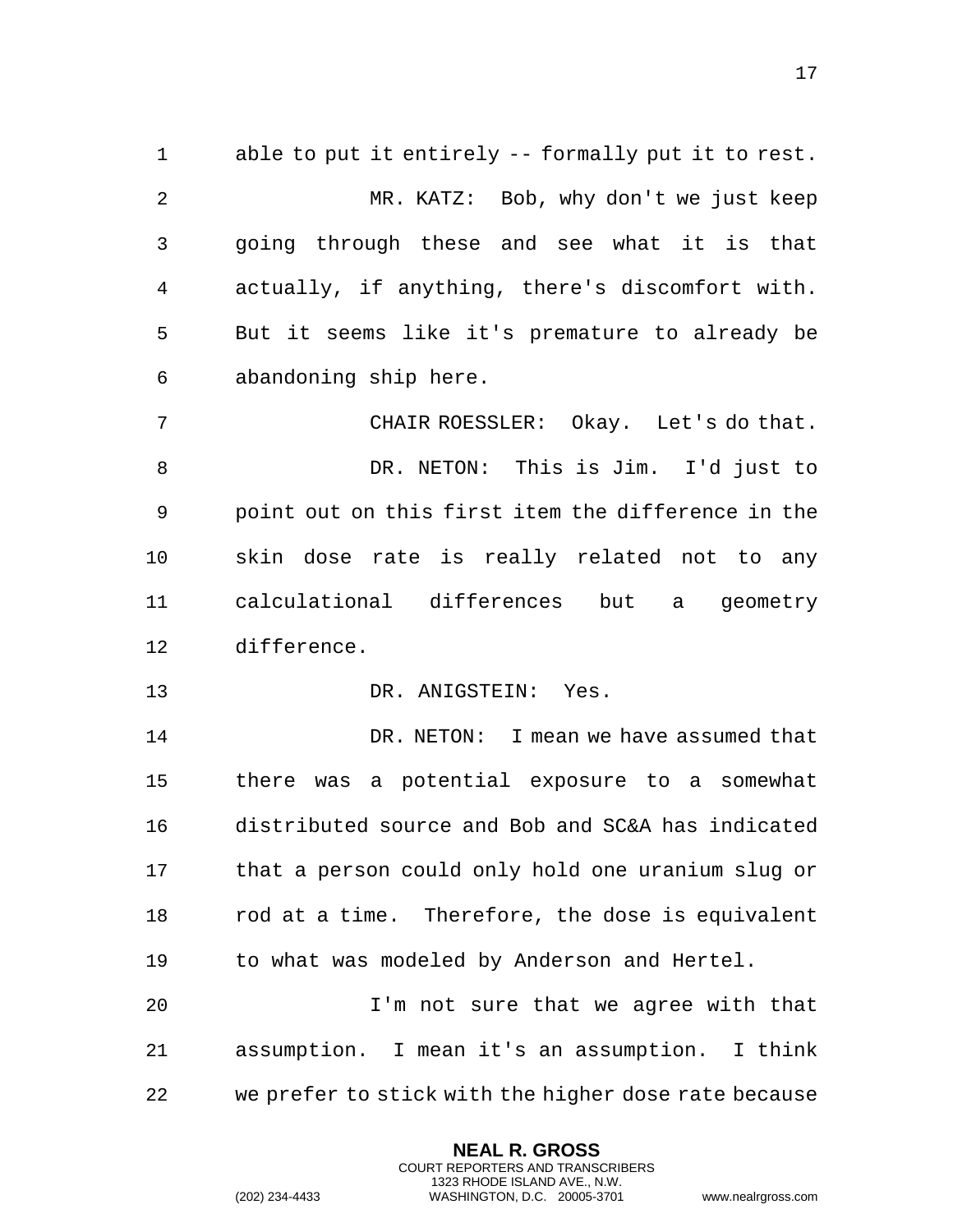we don't really know for certain. What Bob says has some merit, but again it's just an interpretation issue on our part. It's not a calculational issue here.

 DR. ANIGSTEIN: There is very good documentation which Tom or NIOSH found and we confirmed that they did, in fact -- I mean this is one time we have a source term even towards way back in 1943 that is very well defined. They said they did ship in what are called Clinton slugs and they weighed a total of 30 pounds. So you can say they're three pounds each. And three pounds is very close to the slugs that Jerry Anderson and Nolan Hertel did in the paper in the Health Physics paper.

 So there apparently was not a large chunk of uranium that someone could put their hand on and get --

 DR. NETON: But in reality, we're using a 10 slug value which is more of a distributive source.

> **NEAL R. GROSS** COURT REPORTERS AND TRANSCRIBERS 1323 RHODE ISLAND AVE., N.W.

22 DR. ANIGSTEIN: Understood.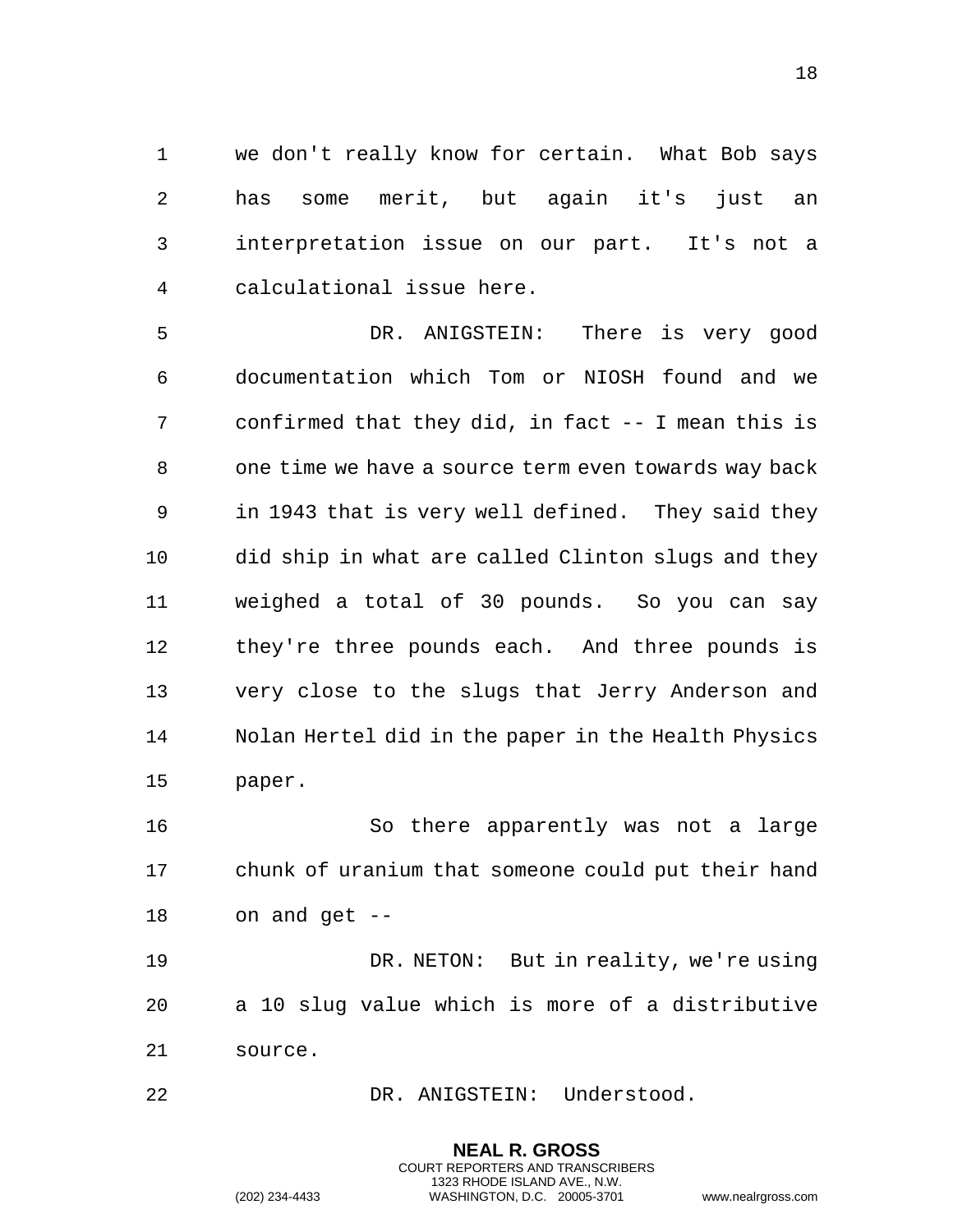1 DR. NETON: And you can't certainly be near that source.

 DR. ANIGSTEIN: No, that's for the noncontact. And the noncontact we come very close.

 DR. NETON: I understand that, but -- DR. ANIGSTEIN: But for the skin contact --

 DR. NETON: Someone is going to be grabbing those slugs in a pile, right? I mean they're there.

12 DR. ANIGSTEIN: Okay.

 DR. NETON: I don't necessarily think that I agree that it's one slug at a time is the bound.

 DR. ANIGSTEIN: Understood and this is an observation, not an objection. I don't have a problem with that if that's what you wish to go with. I know that would make it consistent with the way you handle uranium in general using TBD-6000.

**I** just pointed this out. This was the

**NEAL R. GROSS** COURT REPORTERS AND TRANSCRIBERS 1323 RHODE ISLAND AVE., N.W.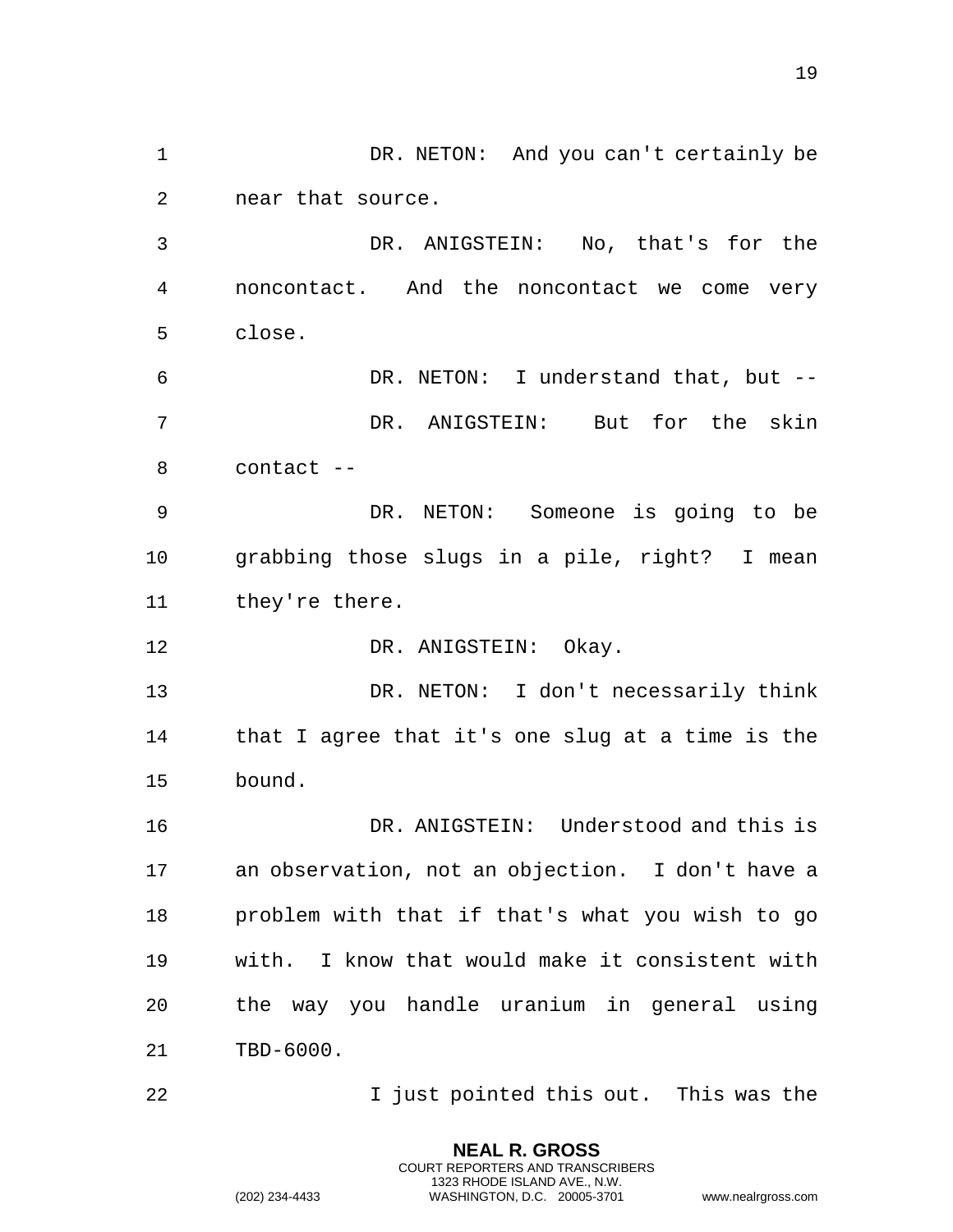result of our calculation. But we're not digging our heels in on this.

 CHAIR ROESSLER: So it appears that NIOSH is proposing is certainly claimant-favorable. Is that what I'm hearing? DR. NETON: We think so. That's true. This is Jim.

 CHAIR ROESSLER: You know we may get into more of this as we go on in the discussion where there are some disagreements in what I consider the details of the dose reconstruction. Maybe we should do as Ted suggests and continue on and see if we can come to a resolution on that.

 And this, Bob, what you just said is that you agree with this. You would accept this, Neton's approach.

 DR. ANIGSTEIN: I'm sorry. I'm not sure I understood your question.

 MR. KATZ: Bob, Gen was saying that you had just said that you agree with Jim Neton's -- DR. ANIGSTEIN: Yes, we can accept it. Yes, we can live with that.

> **NEAL R. GROSS** COURT REPORTERS AND TRANSCRIBERS 1323 RHODE ISLAND AVE., N.W.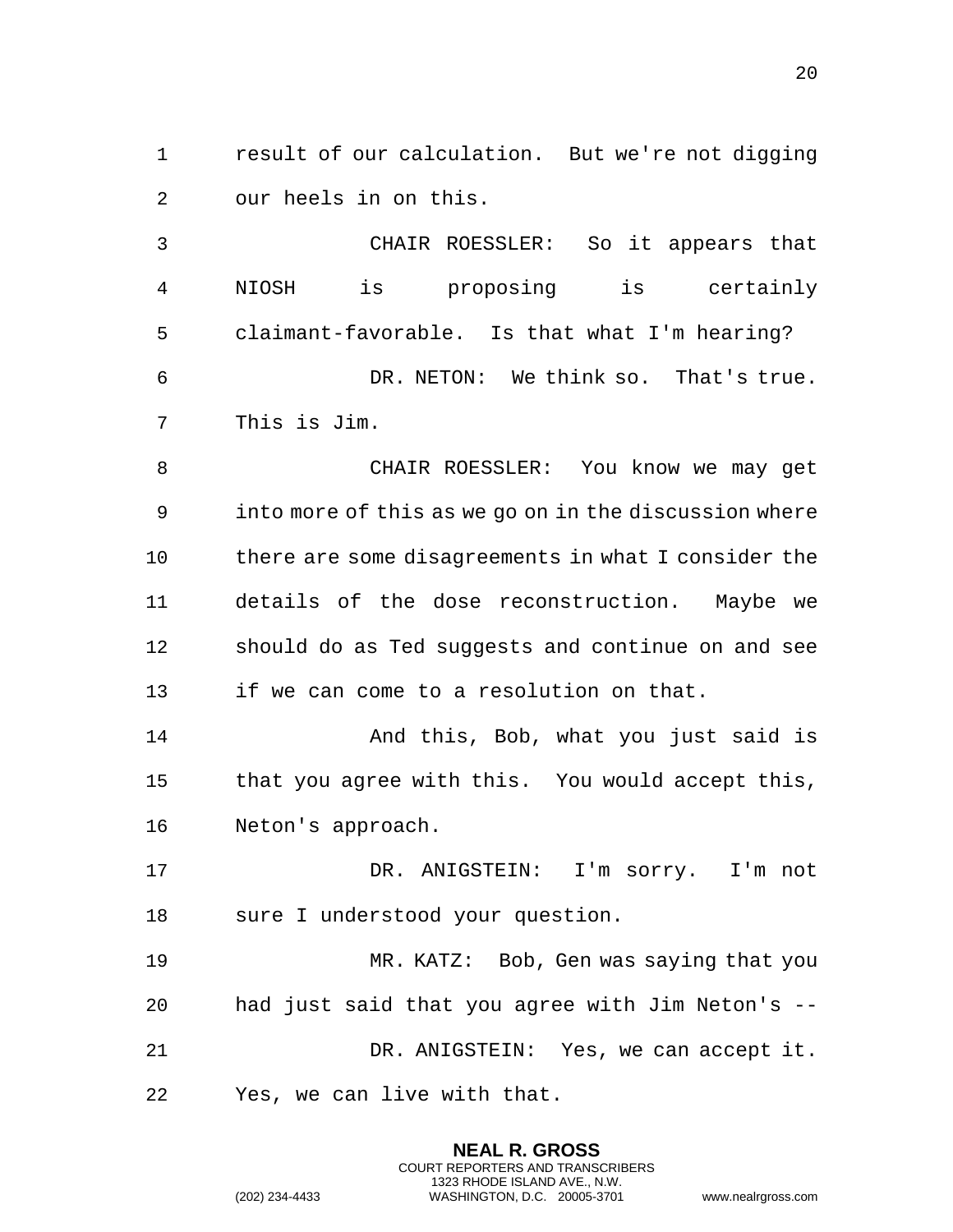MR. KATZ: Right. So this is one I guess that we can close.

 CHAIR ROESSLER: Okay. Do the other Members of the Work Group agree with that? MEMBER FIELD: This is Bill, I'm in agreement.

 MEMBER CLAWSON: This is Brad. Sorry. It took a little while to get off mute. I agree. CHAIR ROESSLER: Okay. Then let's go on to the second AWE period, Bob.

11 DR. ANIGSTEIN: Okay. The second AWE period goes the other way. NIOSH accepts that the source term as being the flat plates, because that's again the one that seems to be closest. We don't know what their shapes were. We do know what 16 the total amount, again the limit was 30 pounds in one place would be source documents.

 Consequently, they accepted that this would be -- again the HP-10 rate was 0.23 millirem per hour to an operator which is the dose at one foot. We have no problem with that. That's straight out of the calculations that are shown in

> **NEAL R. GROSS** COURT REPORTERS AND TRANSCRIBERS 1323 RHODE ISLAND AVE., N.W.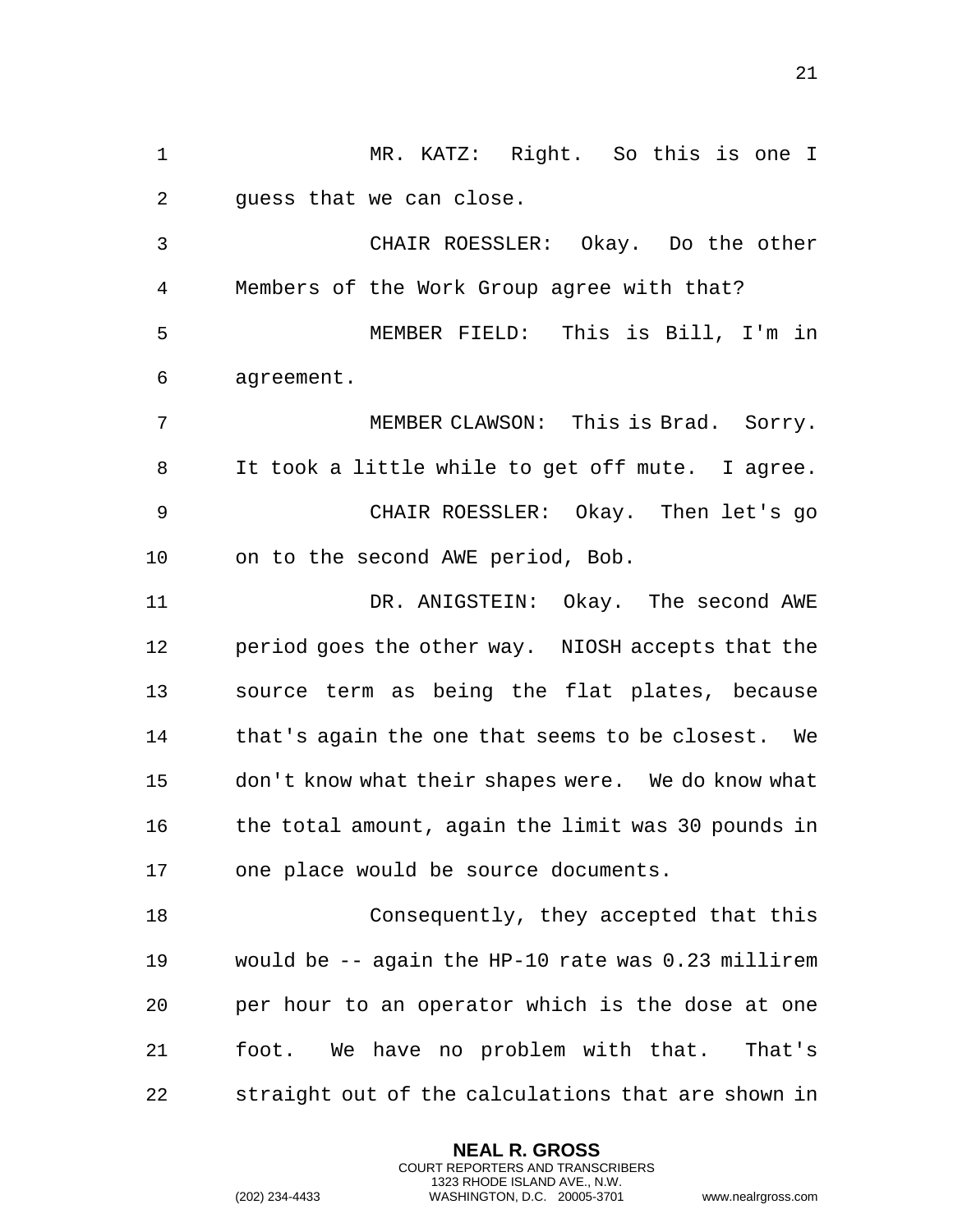TBD-6000.

 But here the beta dose -- saying that the beta dose is 10 times the photon dose doesn't work for a shape like this because it's dependent -- the beta dose only depends on the surface area. The beta particles can't penetrate more than about a millimeter of uranium. So it's the top millimeter that counts. However, the photons may be attenuated, but irrevocably they never go to zero. So a larger, a thicker shape gives you more. Therefore, the relatively low photon dose that comes out of this flat bar that's about four centimeters thick, I think, does not give you an adequate -- multiplying that by ten does not give you an adequate beta dose. We got a very good dose by running the model that's four times as high. It's lower than the beta dose that NIOSH would have assumed from this very large ingot which is not representative of what they had. But it's higher than by simply taking the tenfold -- simply multiplying by ten.

> **NEAL R. GROSS** COURT REPORTERS AND TRANSCRIBERS 1323 RHODE ISLAND AVE., N.W.

(202) 234-4433 WASHINGTON, D.C. 20005-3701 www.nealrgross.com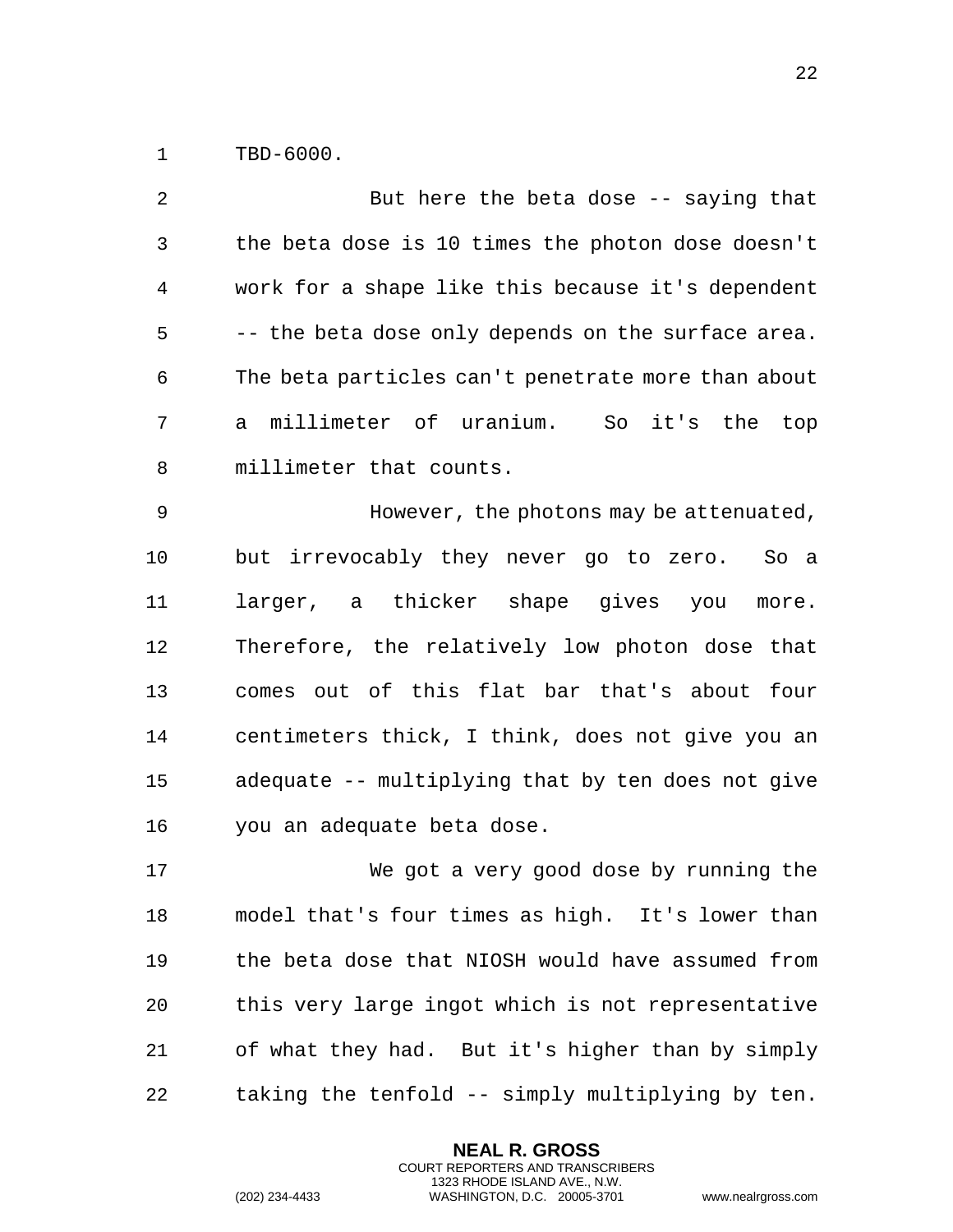1 That may work for a large shape. It does not work 2 for a relatively thin flat shape. That we find we 3 have a problem with that.

4 We would suggest that NIOSH reconsider 5 that, and our rate instead of 2.31 is 9.5 millirem 6 per hour. And we'll be happy to share the MCNP ones 7 so that NIOSH could inspect them and determine 8 whether they're acceptable or not.

9 CHAIR ROESSLER: Okay. Tom or Jim, do 10 you have any comments on that?

11 DR. NETON: Yes, this is Jim. I think 12 first of all I'm not sure what dimensions were used. 13 Bob mentioned something about four centimeters. 14 So we really need to see those MCNP runs.

15 DR. ANIGSTEIN: Sure. They were 16 exactly the dimensions in the Anderson and Hertel 17 paper in Health Physics.

18 DR. NETON: Right. Okay.

19 (Simultaneously speaking)

20 DR. NETON: The other issue is though we 21 use exactly what is in TBD-6000 which is based on 22 -- Bob is correct -- film badge measurements, the

> **NEAL R. GROSS** COURT REPORTERS AND TRANSCRIBERS 1323 RHODE ISLAND AVE., N.W.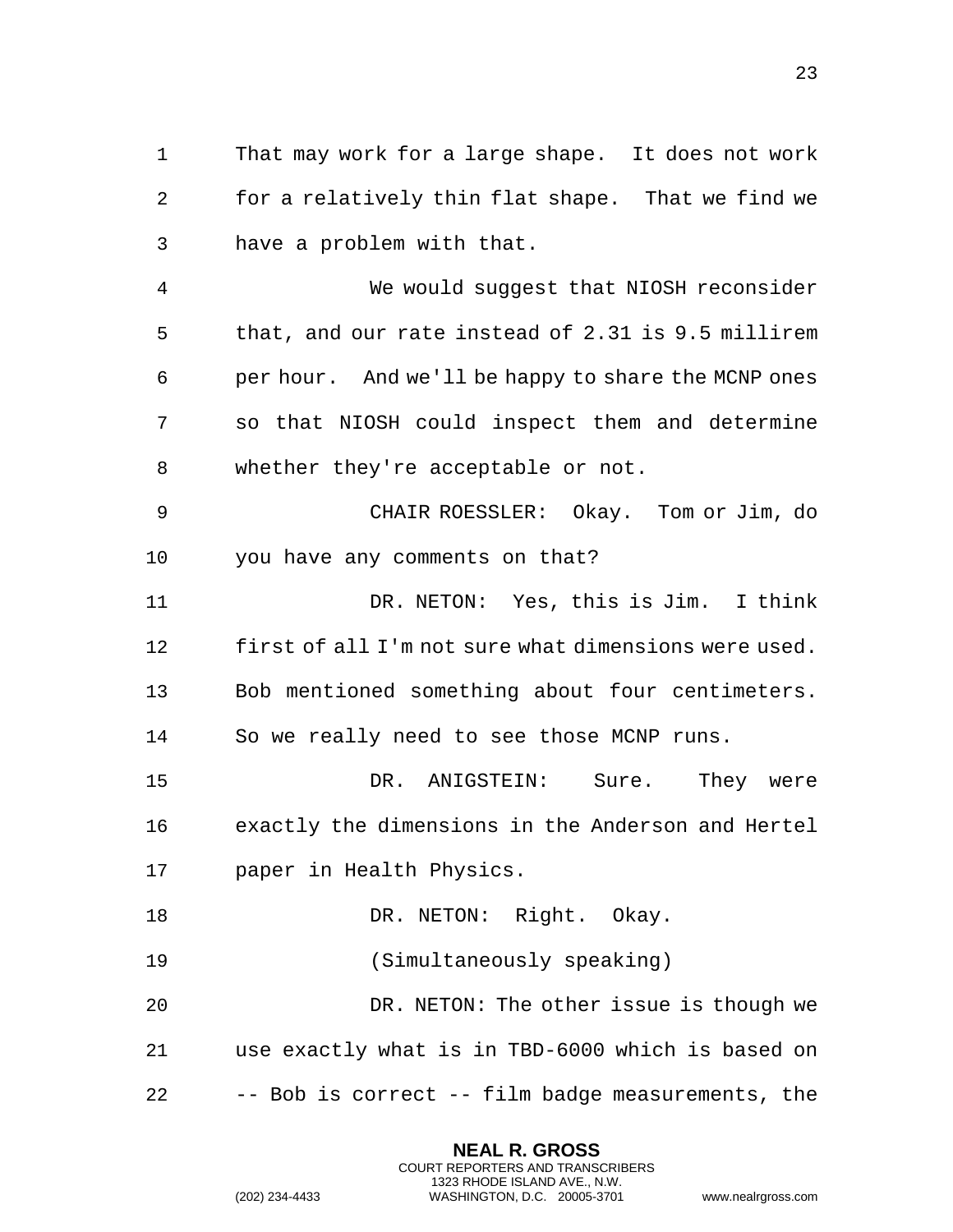1 beta-to-gamma ratio as established on film badges 2 which has been the default for quite some time in 3 6000. That takes into account, at least in my 4 opinion, the variability of the exposure geometry, 5 the worker in relationship to the material itself. 6 Even if Bob's number is right which is 7 9.5 millirem per hour, that's exactly a person's 8 skin at exactly one foot for 1,000 hours. I forgot 9 what we modeled. 10 DR. ANIGSTEIN: Yeah, one foot 11 exactly. One foot away. 12 DR. NETON: Exactly one foot. And I'm 13 not sure that's the relevant dose to use. We've 14 just seen this. We need to think about it. But 15 I'm not sure that I necessarily agree. 16 DR. ANIGSTEIN: As I just said, this is 17 still lower than the default dose used in TBD-6000 18 which is from the large ingot, which has been used 19 for other things. You would get, I believe it's 20 2.08 millirem per hour photon. 21 DR. NETON: That's correct.

22 DR. ANIGSTEIN: That would give you

**NEAL R. GROSS** COURT REPORTERS AND TRANSCRIBERS 1323 RHODE ISLAND AVE., N.W.

(202) 234-4433 WASHINGTON, D.C. 20005-3701 www.nealrgross.com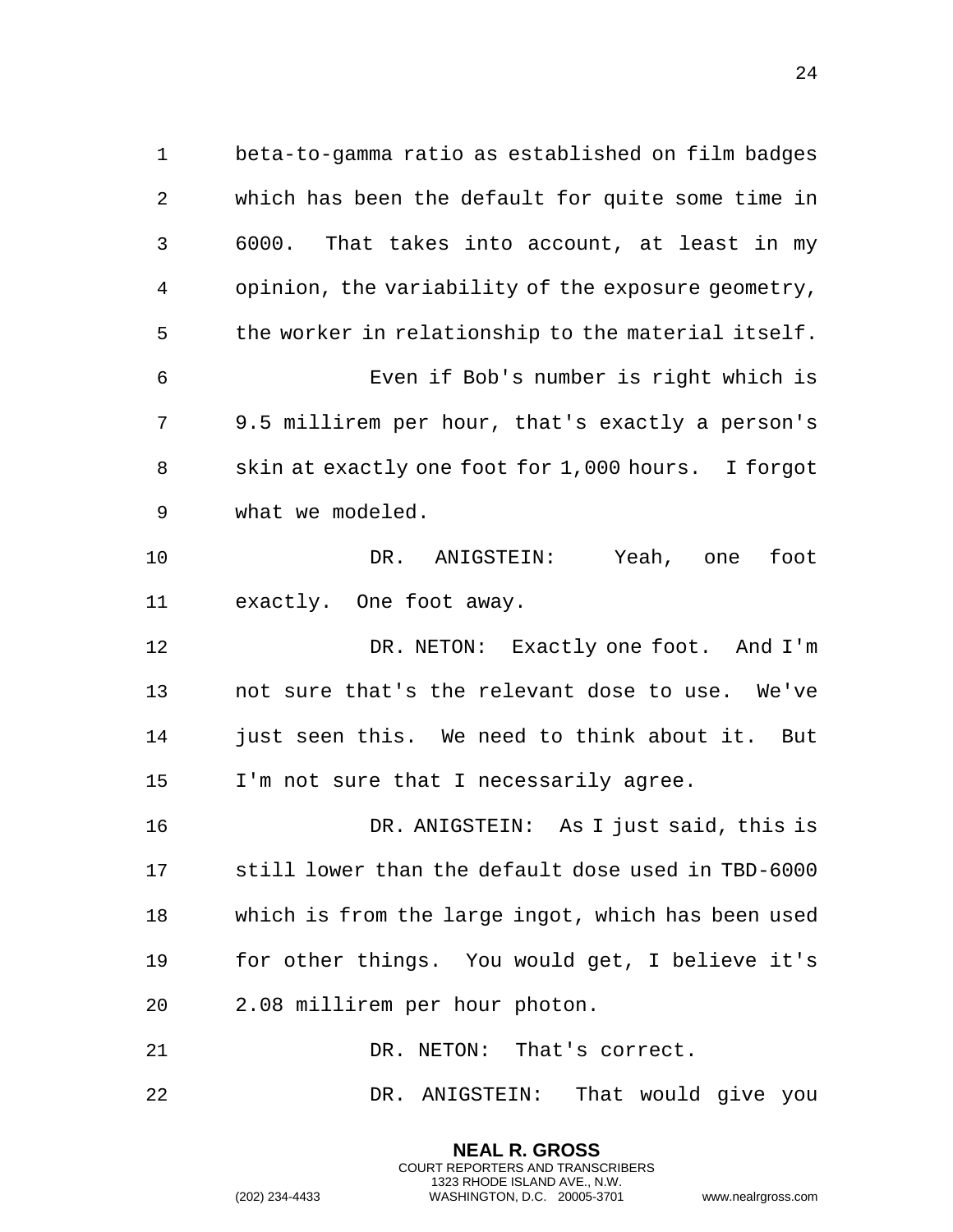20.8 beta.

| 2            | DR. NETON: Right.                                   |
|--------------|-----------------------------------------------------|
| $\mathsf{3}$ | DR. ANIGSTEIN: So this, what we're                  |
| 4            | suggesting is lower than that which is relevant to  |
| 5            | this particular shape. I say that's arbitrary.      |
| 6            | We have to adopt it. We really don't know what the  |
| 7            | shape of the metal was in doing the second AWE      |
| 8            | period.                                             |
| 9            | So<br>it was<br>just chosen<br>as<br>a              |
| 10           | claimant-favorable because of the shapes that       |
| 11           | roughly correspond to the total mass. This has the  |
| 12           | highest surface area, which is along a flat bar and |
| 13           | consequently it gives you the highest photon dose.  |
| 14           | DR. NETON: Yes, I understand and I                  |
| 15           | think though that it actually comes up as something |
| 16           | like 40.1 beta-to-gamma ratio, which is something   |
| 17           | we've never seen on any film badges under any       |
| 18           | exposure geometry consideration. Not never, I       |
| 19           | guess, but it doesn't comport with what we know to  |
| 20           | be what's been measures in a lot of AWE facilities  |
| 21           | over many years.                                    |

We're not trying to model the highest

**NEAL R. GROSS** COURT REPORTERS AND TRANSCRIBERS 1323 RHODE ISLAND AVE., N.W.

(202) 234-4433 WASHINGTON, D.C. 20005-3701 www.nealrgross.com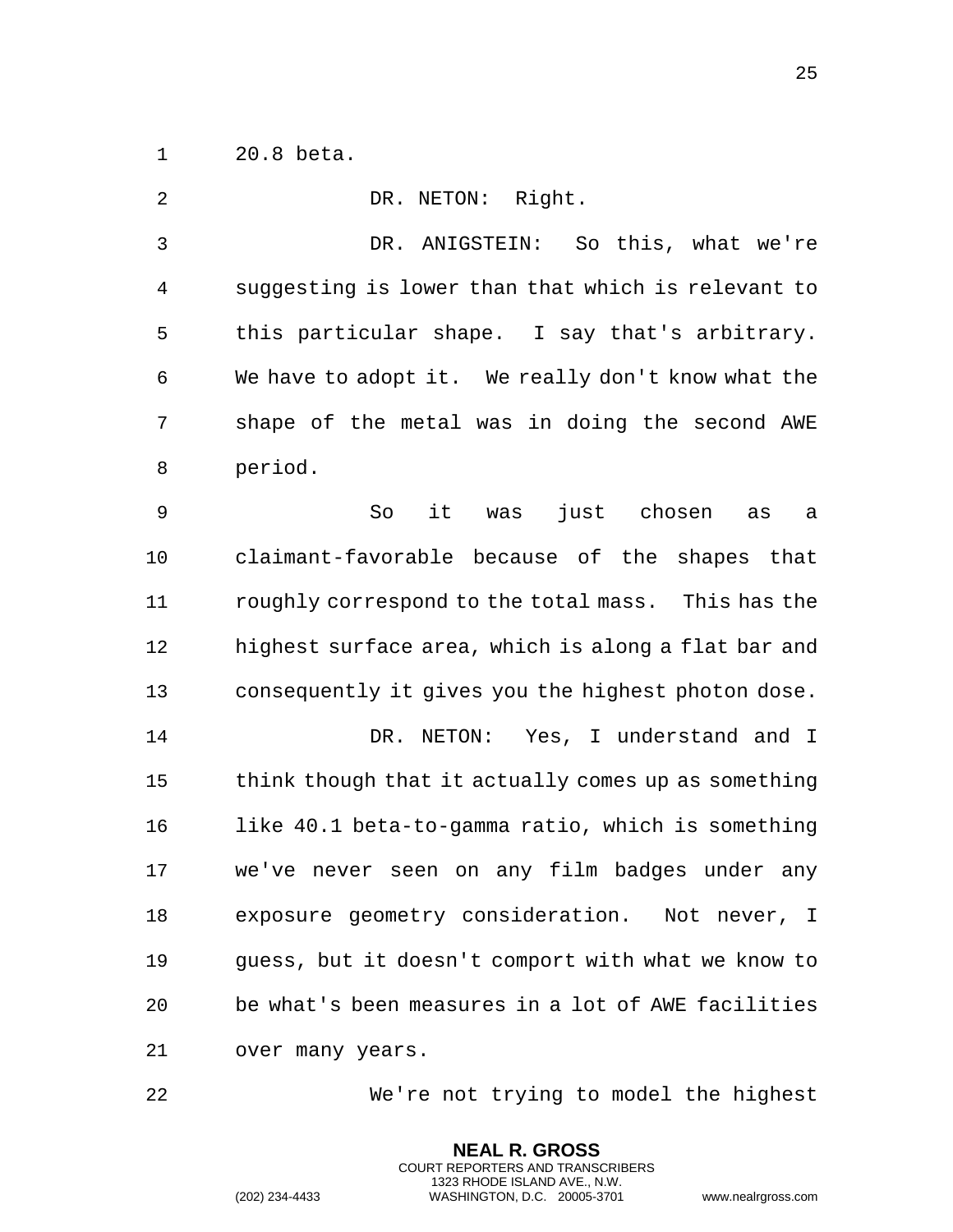dose at one foot. We're trying to model what the dose to the general skin is here. And I don't know that this --

 DR. ANIGSTEIN: One foot is what is being used. My understanding is that one foot is being used as a representative, whether it's realistic or not. But that seems to be the one that's used.

 DR. NETON: Well, it's one foot from the surface. But then the beta-gamma ratio takes into account varying distances of the worker's whole body skin, not the hands and forearms, but the whole body skin dose. I don't see that the whole body skin is representative of 1,000 hours at one foot.

 We need to look at it. I guess I can't comment any more on that other than we need to look at it. We need to see the calculation and then. DR. ANIGSTEIN: Sure. I'd be happy. If I get approval from Ted, I'll be happy to send them to you later on today.

MR. KATZ: Yes, you don't need

**NEAL R. GROSS** COURT REPORTERS AND TRANSCRIBERS 1323 RHODE ISLAND AVE., N.W.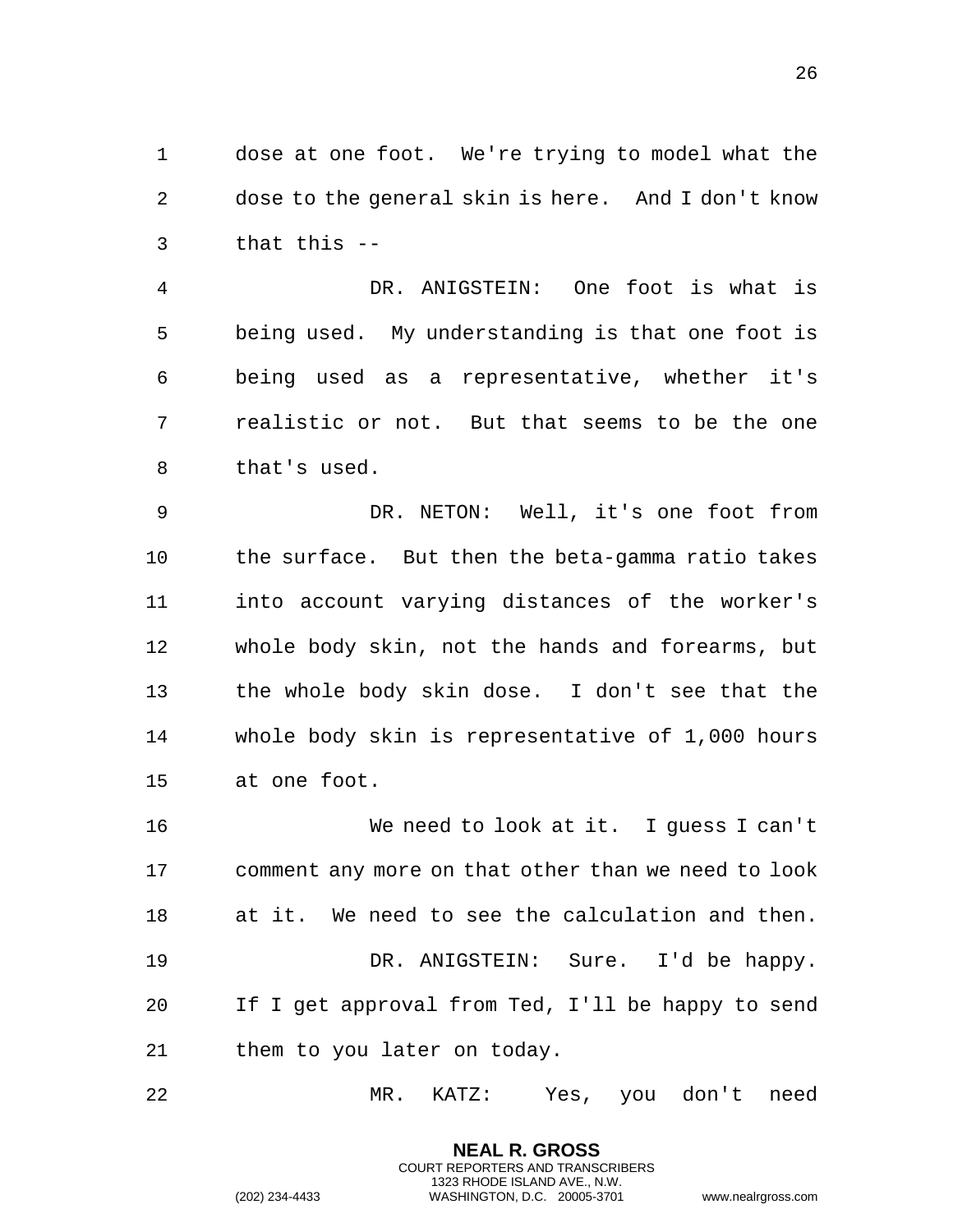approval, that's fine to send them.

 DR. ANIGSTEIN: Very good. Okay, it will be a little later this afternoon when I come back from my appointment. Okay. Other than that, we're okay on the external for the second AWE period.

 And the next issue is just the order that I have in this memo is, we went into considerable detail in the report that came out last January of 2016 on the modeling of the glove box for the plutonium or for the plutonium glove box --

 MR. KATZ: Hey, Bob. Before you go onto that, I think the Work Group wanted to talk about this issue by issue.

DR. ANIGSTEIN: Yes.

 CHAIR ROESSLER: Yes. Well, I was going to bring that up. But it seemed to me that we have to leave that one. And there may be others that will come up, too, that we can't answer right now. I don't know. Does the Work Group have any questions on the second AWE period presentation?

> **NEAL R. GROSS** COURT REPORTERS AND TRANSCRIBERS 1323 RHODE ISLAND AVE., N.W.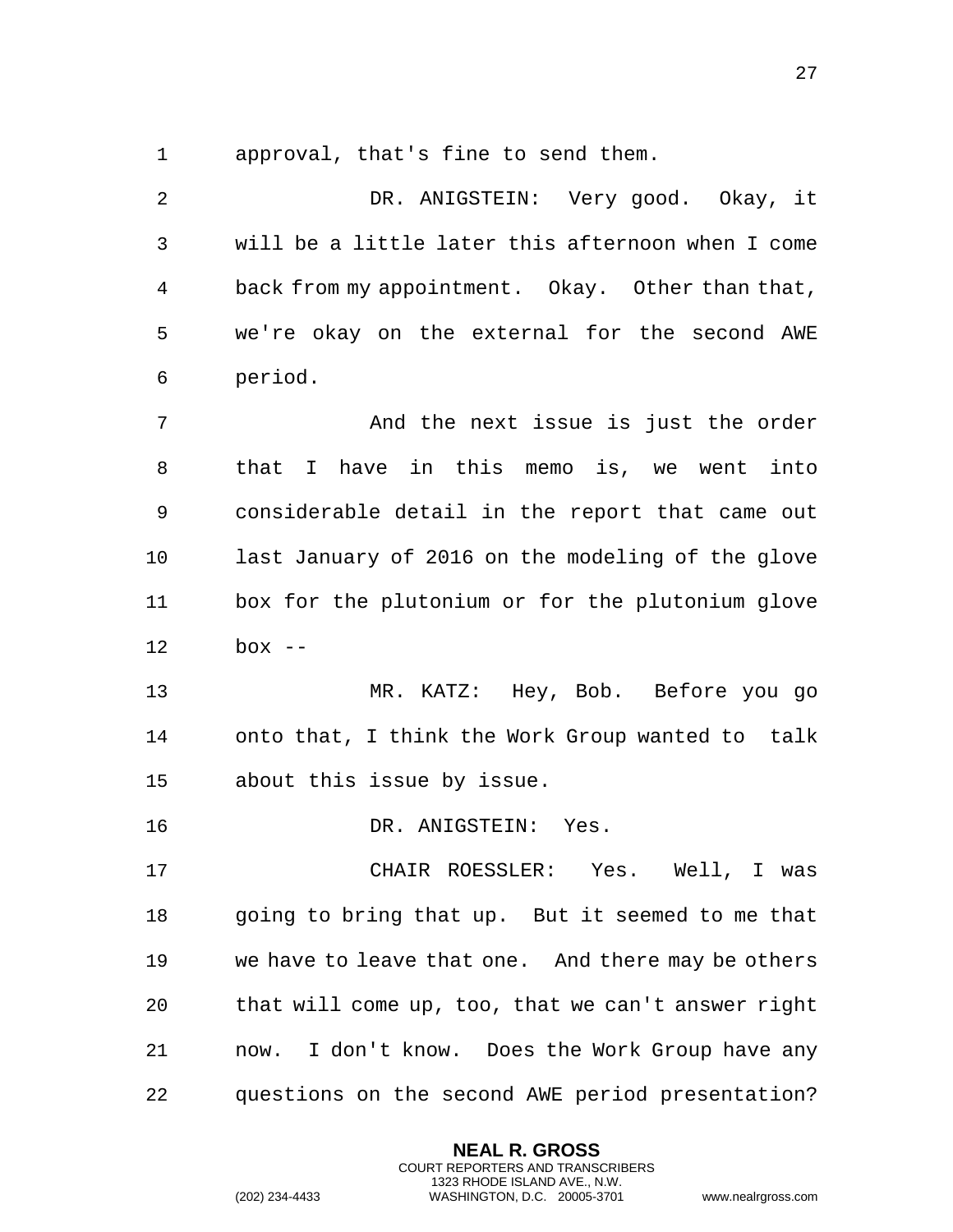MEMBER FIELD: This is Bill. I don't have any questions, but I'm just trying to get an idea. Do we really need to leave it? It seems like it's just a matter of some recalculations.

 DR. MAURO: This is John. I'd like to just mention that what we're discussing is judgments. The issue of can you reconstruct the doses is not at issue here as it would be with an SEC. What we're really talking about is what is the most reasonable, appropriate and claimant-favorable assumption to make to calculate the dose. And certainly there's a degree of discretion that anyone individually making this can use.

 So the kind of differences we're talking about right now as Jim has brought up and Bob brought up, I think it's very important to keep this in mind.

 At least with regard to the analyses that we looked at, Bob had mentioned he hadn't looked at the internal yet. But as far as the issues we're talking about today, you'll notice

> **NEAL R. GROSS** COURT REPORTERS AND TRANSCRIBERS 1323 RHODE ISLAND AVE., N.W.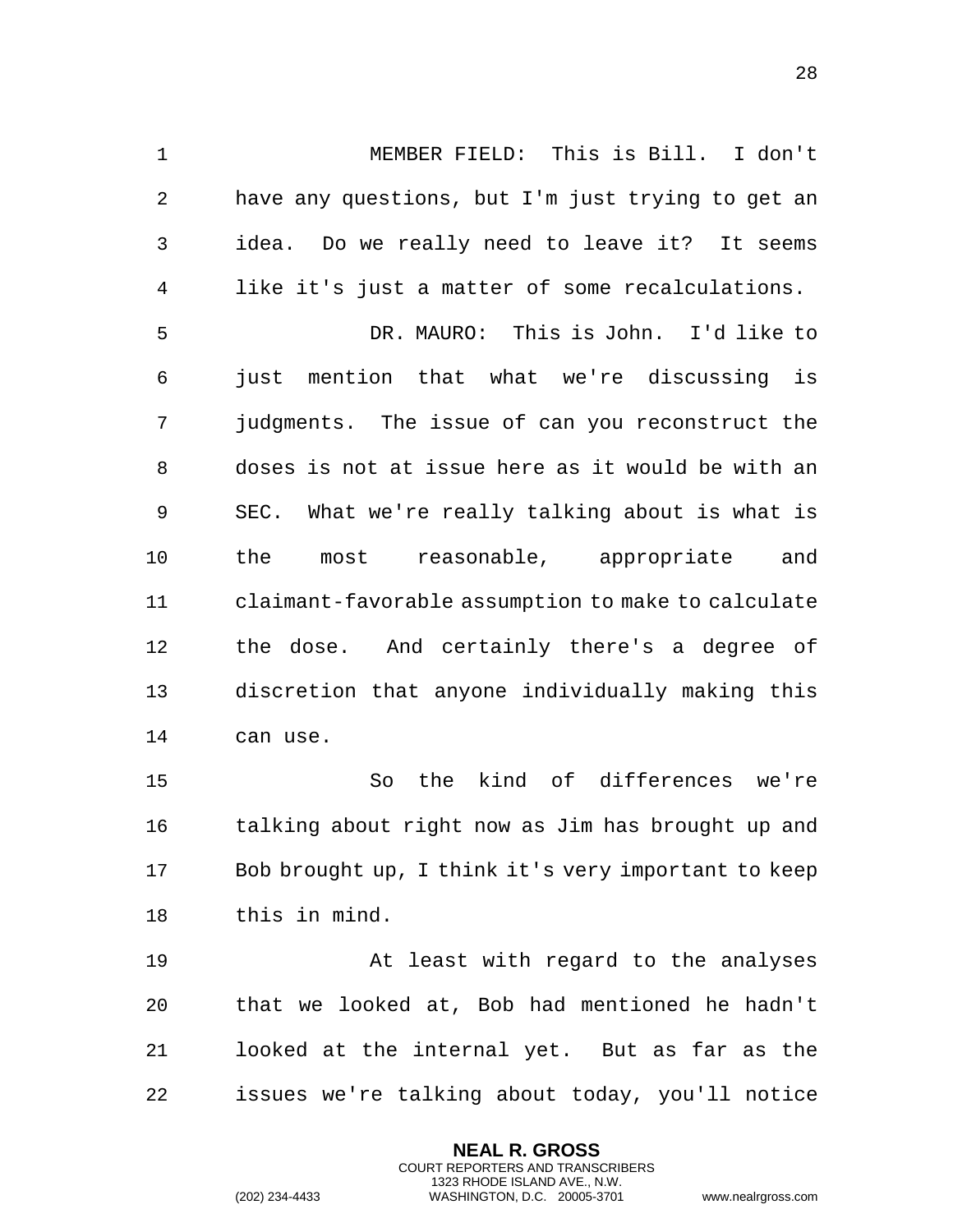that we're really discussing differences in judgment on what reasonable people would assume to come at the problem.

 I don't want anyone to lose sight of that. And we're really talking quite frankly in my mind Site Profile-type discussions on how best to go about doing the modeling. And I thought it important just to remind everyone of that.

 CHAIR ROESSLER: The thing, I think, though that we have to answer that Dr. Melius brought up at the Board meeting the main question which is can the dose reconstruction be done with sufficient accuracy. If SC&A agrees that it can be done on this item, then I think you can discuss the details later.

 DR. MAURO: I think that's where we are on this item.

 CHAIR ROESSLER: So I guess the Work Group is probably looking to SC&A to answer that question for us.

 MR. KATZ: Right. So John said affirmatively. So it's up to you, Gen and Bill and

> **NEAL R. GROSS** COURT REPORTERS AND TRANSCRIBERS 1323 RHODE ISLAND AVE., N.W.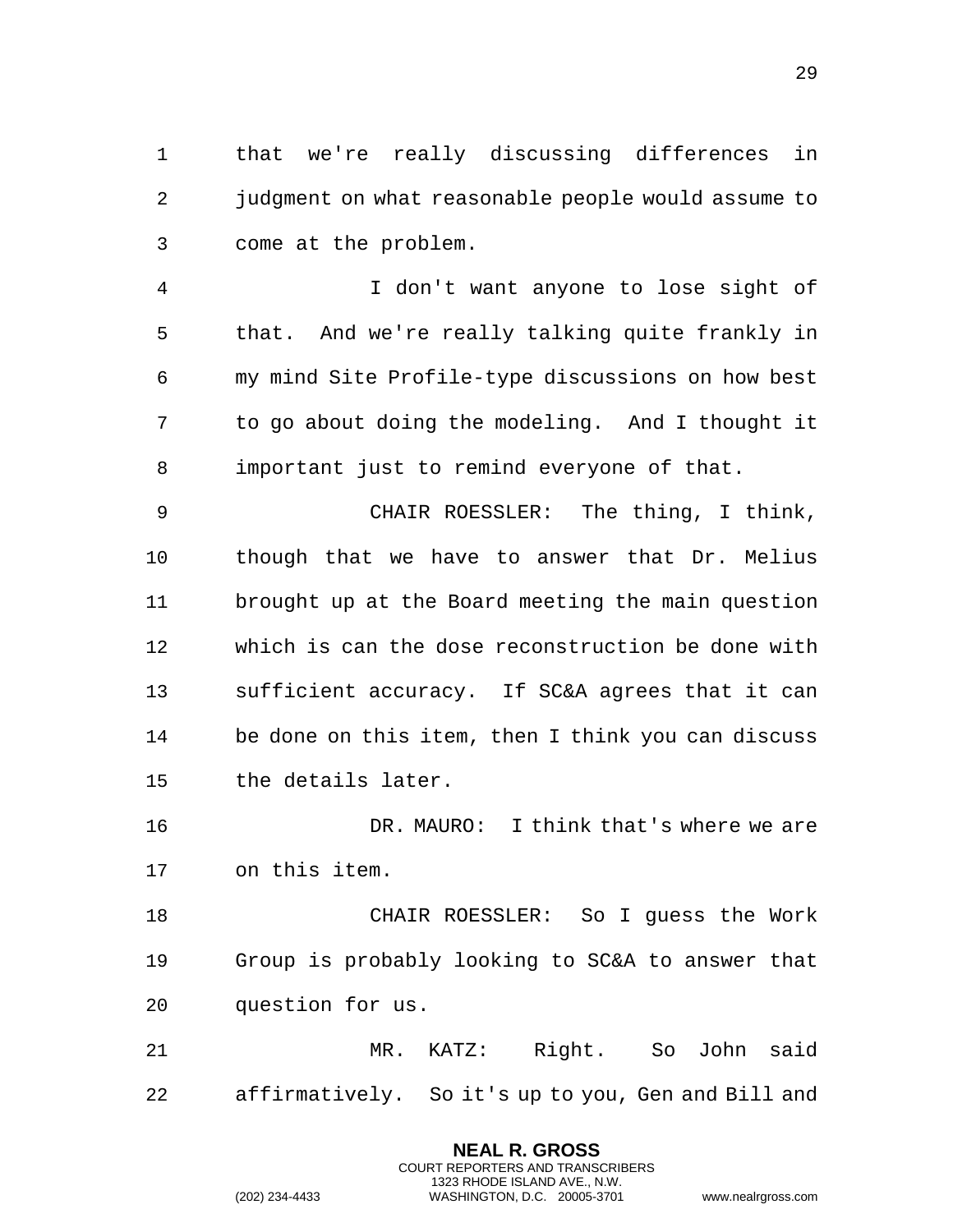Brad, to concur or not concur however you want. MEMBER CLAWSON: This is Brad. I'm sitting here listening to this and I'm hearing one side saying, yes, it can be done. But we've just got a judgment decision. So in my mind, we have taken care of the issue. It can be done. It's just we've got to allow these two to be able to work out what's the best possible organ, what is the best one. To me, what I'm hearing SC&A telling us is, yes, it can be done with accuracy. CHAIR ROESSLER: That's what I'm hearing. MEMBER FIELD: Yes, Bill. I agree. It's all a question of sufficient accuracy. It sounds like it has sufficient accuracy. It's just the method. 18 CHAIR ROESSLER: And I agree with that. So I think since we're going through this item by item, I think we can close this one. MEMBER CLAWSON: Yes, I can agree with you on that, Gen. The only thing that I would like

> **NEAL R. GROSS** COURT REPORTERS AND TRANSCRIBERS 1323 RHODE ISLAND AVE., N.W.

(202) 234-4433 WASHINGTON, D.C. 20005-3701 www.nealrgross.com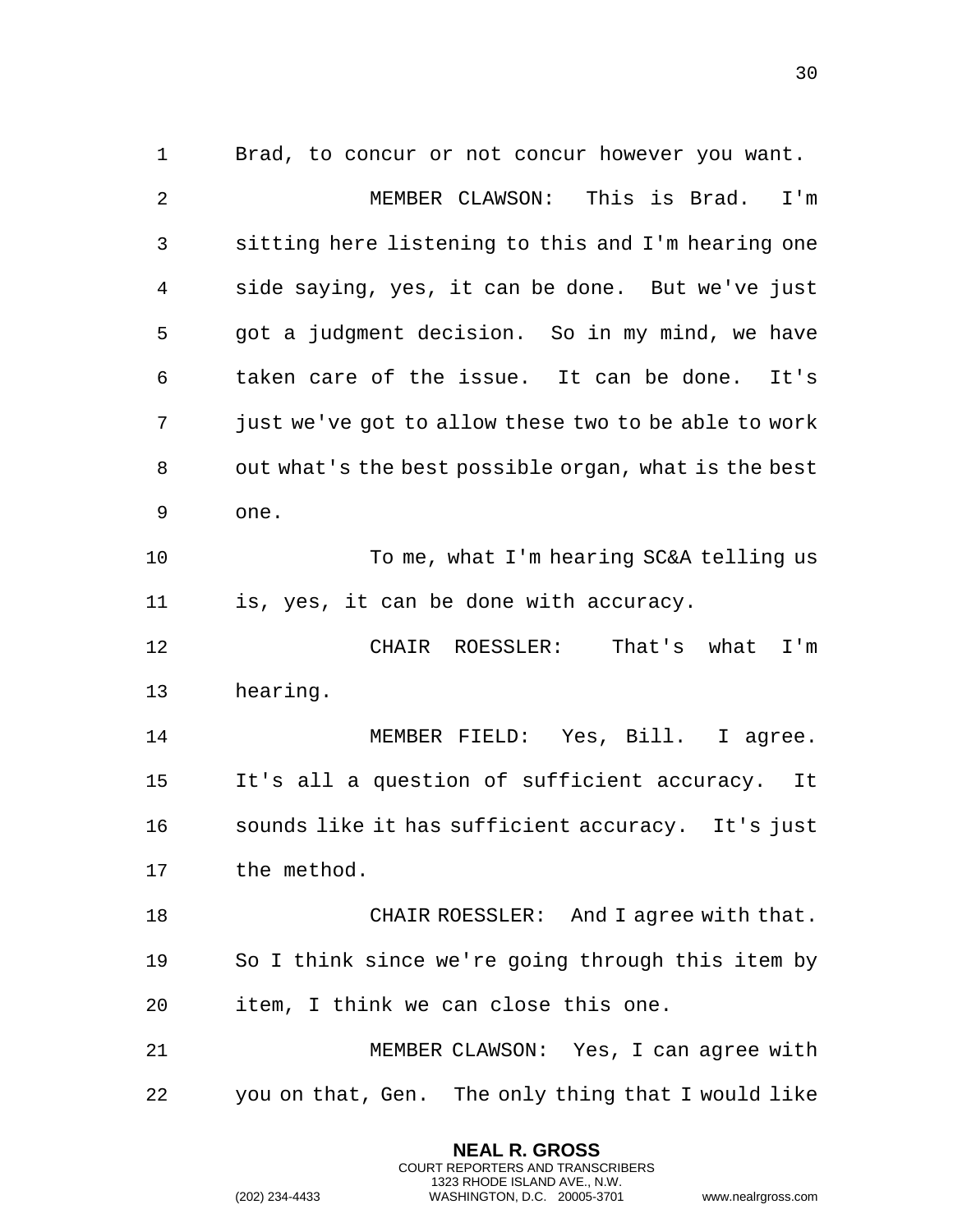1 to see is when NIOSH and SC&A come together on this and which way they decide. I'd just like to have a memorandum just letting us know how it went so I understand.

 MR. KATZ: Yes, Brad. We'll have a follow-up Work Group meeting just to close out this sort of issue where there's a discussion that it hasn't been completely finished.

 MR. KATZ: So we can have another teleconference and close these matters out for Site Profile purposes. Of course, it's very helpful to NIOSH to have this kind of review.

MEMBER CLAWSON: Okay.

 MEMBER CLAWSON: Okay. So I have no problem, Gen, closing it if you'd like to close it. CHAIR ROESSLER: Sure. Okay, and that's the common procedure to have another Work Group meeting afterwards to close out some of these Site Profile issues.

MEMBER CLAWSON: Sure.

 CHAIR ROESSLER: Okay. So hearing no objections to that, then we'll close this one

> **NEAL R. GROSS** COURT REPORTERS AND TRANSCRIBERS 1323 RHODE ISLAND AVE., N.W.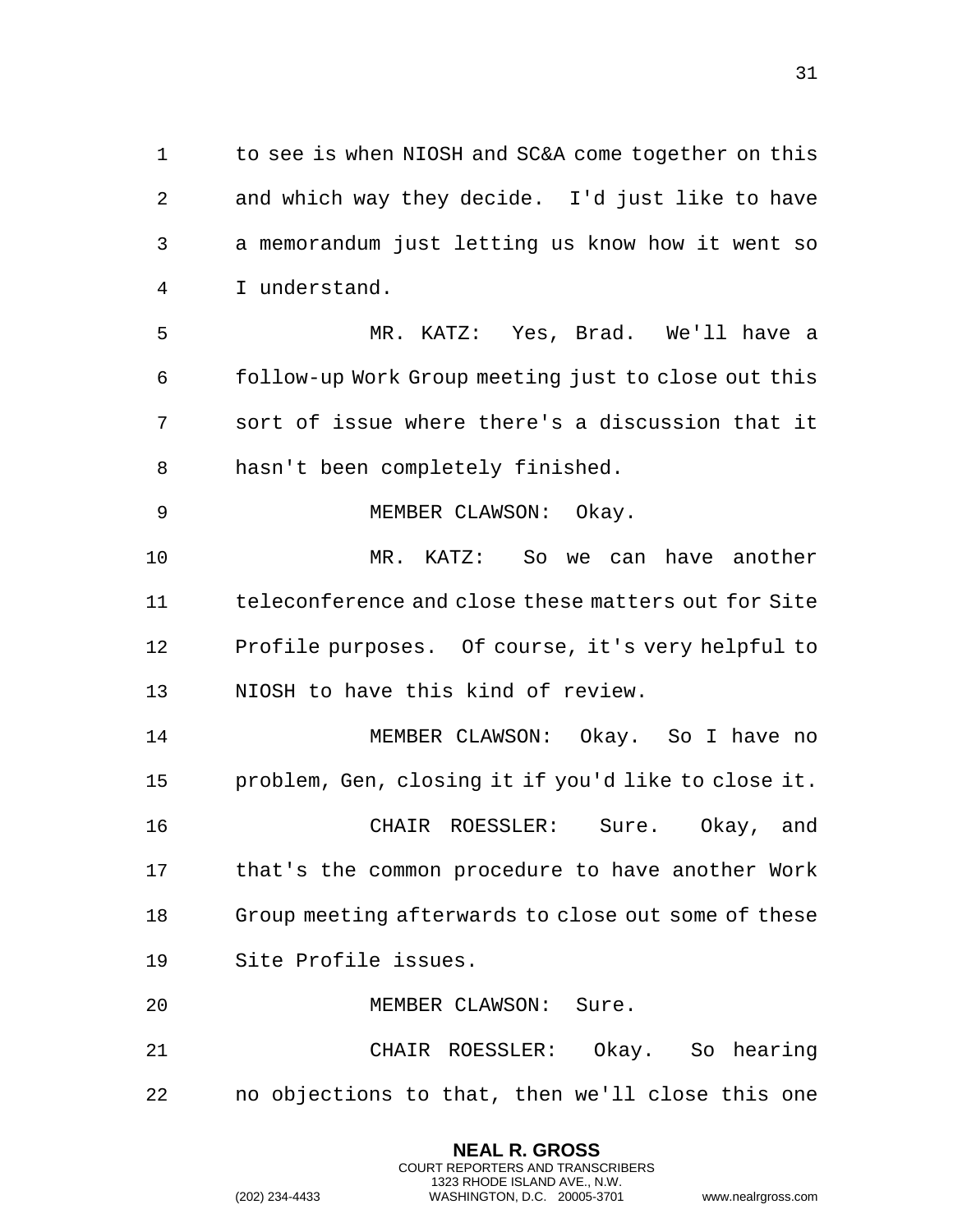and we'll move onto the next one, Bob.

 DR. ANIGSTEIN: Okay. The next one is the issue that was raised in our review back in January of last year about the MCNP analysis that was done on behalf of, or commissioned by NIOSH, on the plutonium glove box worker. We wrote it up and I won't go into every detail because there's a detailed appendix to the report of last January 27, 2016, report. And they were using apparently -- the person I happen to know who did this named from the MCNP files. The analysis itself was done in a very professional manner.

 But the assumptions, they were using a glove box design that had been proposed and then withdrawn by NIOSH during OTIB or TIB-10, which was about glove box workers.

17 And there were some objections to that. SC&A and I reviewed that. We had some concerns about the design of the glove box and the MCNP analysis that was done at that time. This goes back several years. And then NIOSH withdrew that. That was Rev 3 of TIB-10 and then we went on to Rev

> **NEAL R. GROSS** COURT REPORTERS AND TRANSCRIBERS 1323 RHODE ISLAND AVE., N.W.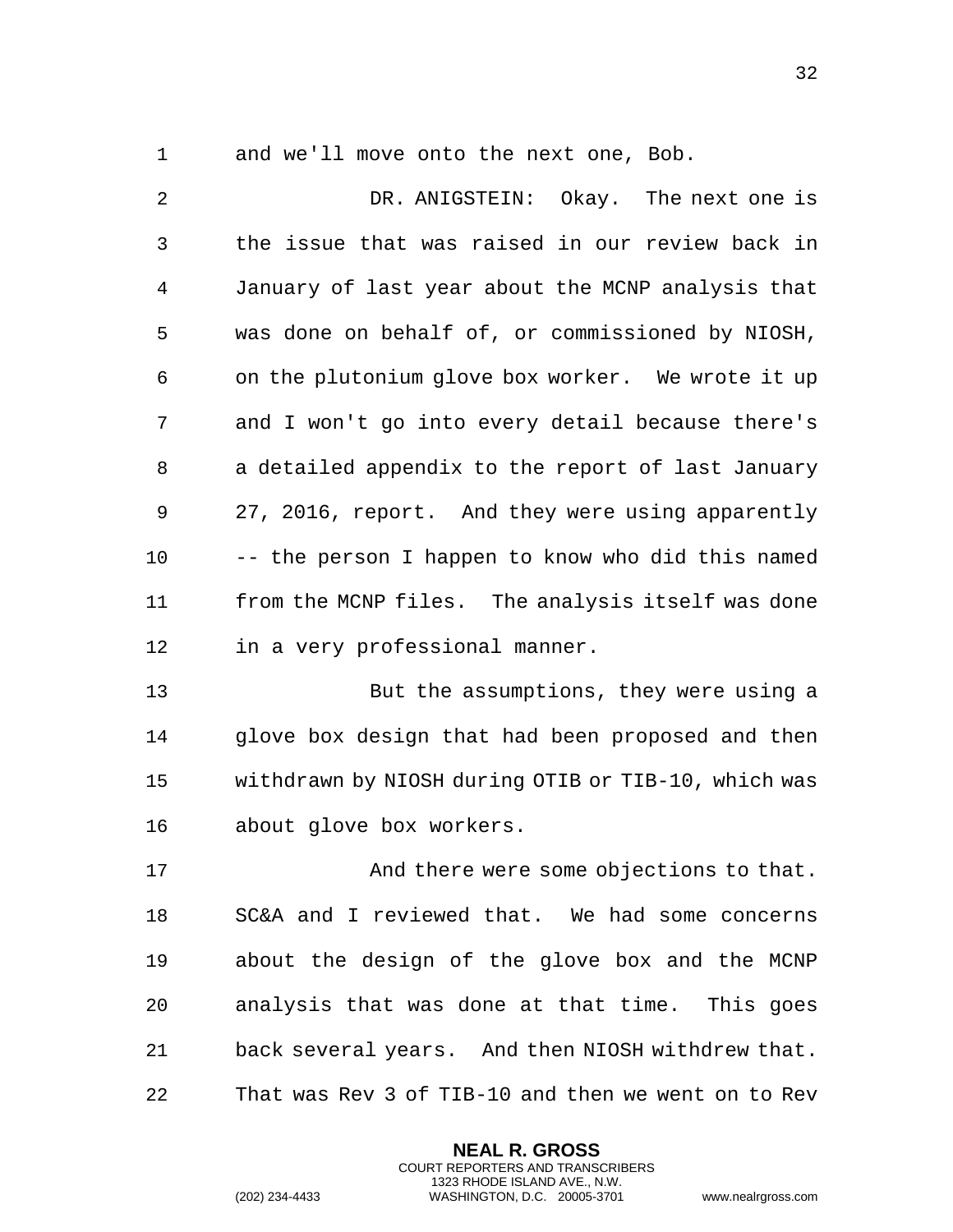4 and did not utilize that.

 That model had never been accepted. And there were some problems with it, the main problems being the distance from the source or the operator. It was assumed by NIOSH earlier and we agreed with that that the glove box worker would typically have the source out one foot from his body, at 30.5 centimeters. And in this one instead it was 35 centimeters. And the inverse square law, 10 that distance significantly changes the dose rate. And it's one foot in a horizontal direction and then the dose was calculated. Also five centimeter displacement, that makes it a little more than 35 centimeters. Sorry. It was 35 centimeters -- I misspoke -- in a horizontal direction and then another five centimeters into the vertical. So you take the right triangle and you come with even more than 35 instead of the 30.5 that was used earlier in the Attila calculation, which everyone agreed was a reasonable distance for an average height between average length they would be working with.

> **NEAL R. GROSS** COURT REPORTERS AND TRANSCRIBERS 1323 RHODE ISLAND AVE., N.W.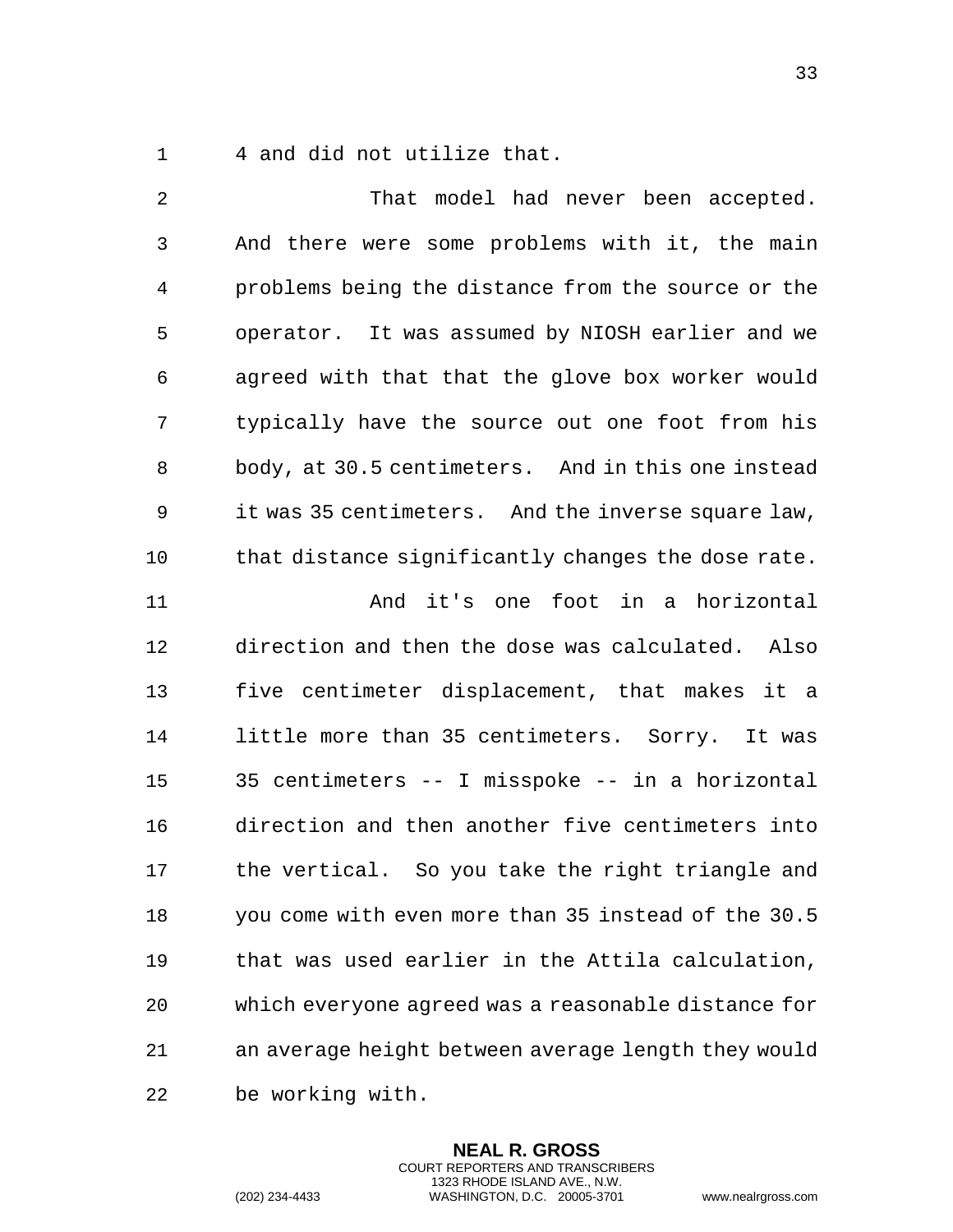Second of all, the other issue was the characterization of the fuel. Now there were a number of different fuel mixtures used. But with plutonium fuel, the older it is the more time there is for the ingrowth or the decay of plutonium-241 to americium-241 which is a much stronger gamma emitter than any of the plutonium isotopes. Consequently, assuming that it's five years old which is an assumption that it's used by Hanford dose analyses or the default assumption, would make this again to increase the source term. And then also there are different configurations, different mixtures. And there was -- sorry, I'm looking at this. Oh yeah. The fuel pellets were not just -- 16 they were mixed up with plutonium and uranium. And 17 there was a question of the uranium being enriched. And there was enriched uranium used at Carborundum. Literature says anything from 10 percent enriched uranium, 24 percent enriched uranium. So without going into the details of

this, it's all in the report of January last year.

**NEAL R. GROSS** COURT REPORTERS AND TRANSCRIBERS 1323 RHODE ISLAND AVE., N.W.

(202) 234-4433 WASHINGTON, D.C. 20005-3701 www.nealrgross.com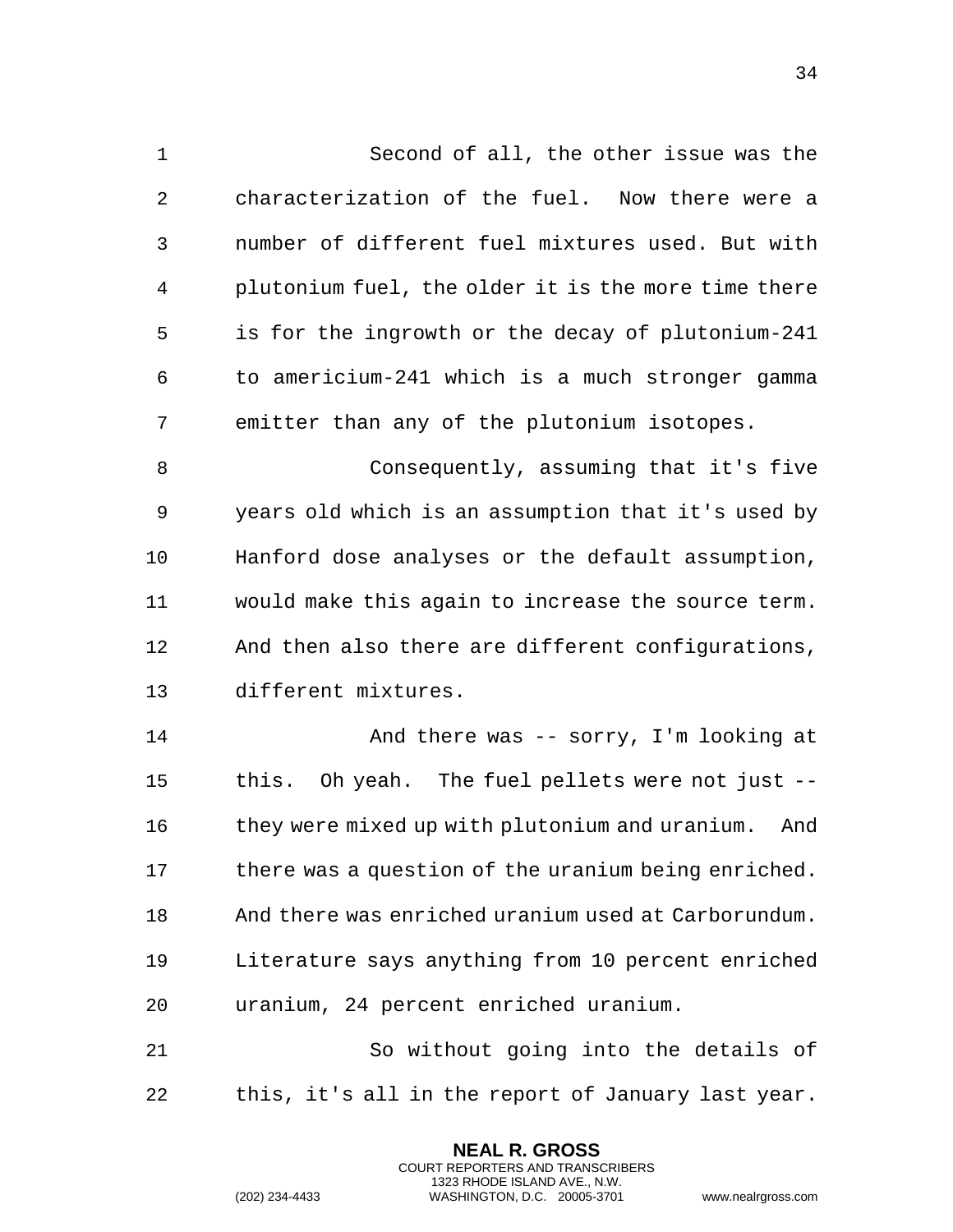We got photon dose rates of 50 percent higher. We believe that that is a more accurate, claimant-favorable model. We don't know exactly what the source terms were, but if you use documented -- we're not making these up. These were documented in the various reports and correspondence from Carborundum.

 And using the most claimant-favorable assumptions, we get much higher. Fifty percent higher at the one foot distance that is assumed for the operator. At one meter for example, the general laborer, the difference is not as big.

13 And then there is actually the NIOSH analysis which is slightly more favorable to neutron dose. But the neutron dose is a very small constituent of total dose, so it does not offset it. So that's one.

 And again, we've done a very comprehensive MCNP analysis. We can pass that on to NIOSH to see whether they would want to utilize that model and cut down on some of the labor costs of rerunning it. So I'll pause for any discussion

> **NEAL R. GROSS** COURT REPORTERS AND TRANSCRIBERS 1323 RHODE ISLAND AVE., N.W.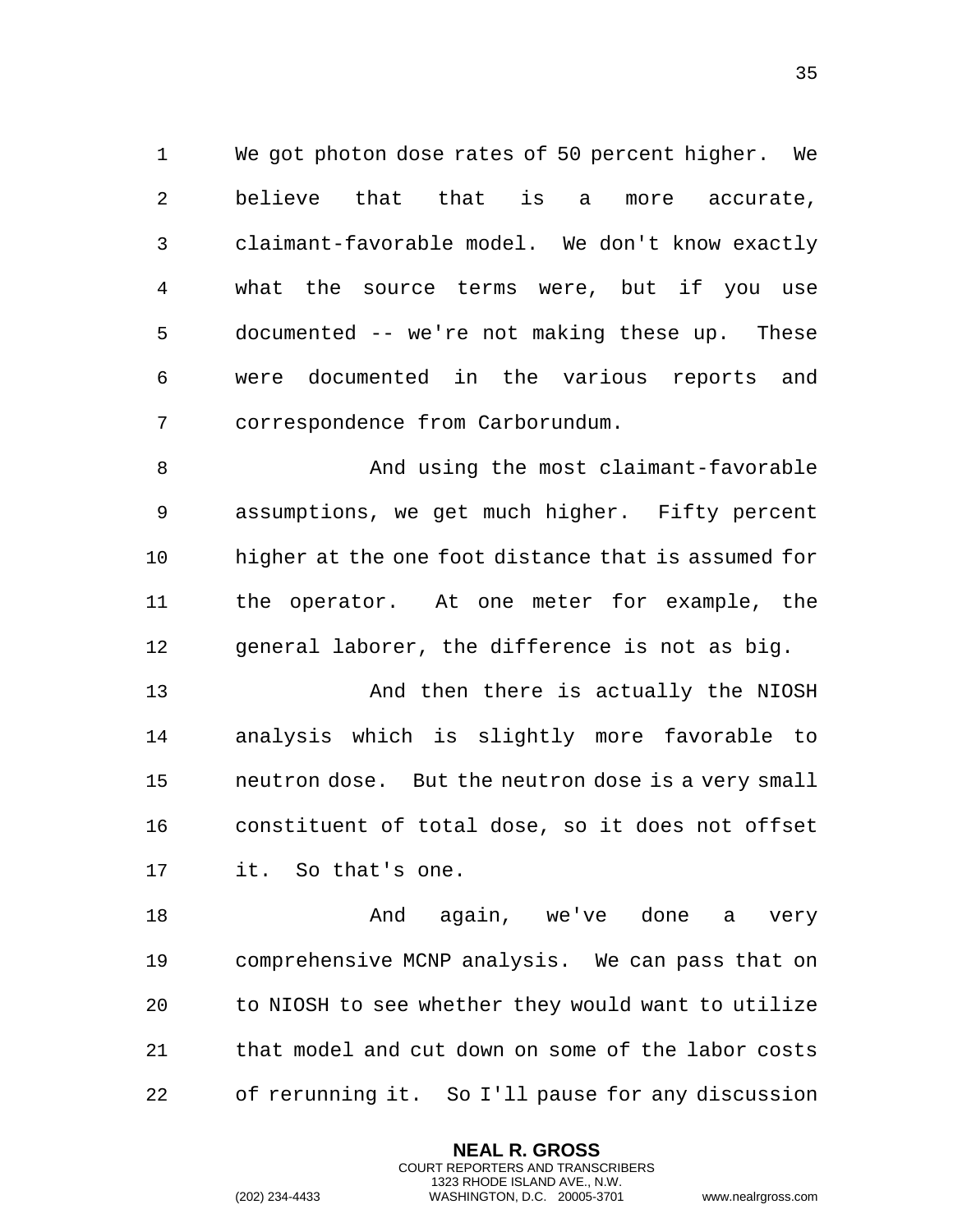or questions on that.

 CHAIR ROESSLER: Do we hear any response from NIOSH? MR. TOMES: This is Tom. I'd just like to point out that we have not seen our views of the comments on plutonium sources in preparation of the responses that we sent the Work Group, we focused on the findings. And it wasn't in with the findings. 10 But we included it along with other observations for completeness. But the comments from SC&A are still under review. And we would 13 like to see the MCNP files from Dr. Anigstein. CHAIR ROESSLER: We have sort of the same question on this item as the other ones, I think. Is the concept accepted by SC&A? And it's a matter of looking at the exact approach. Or is this something that needs to be looked at before we can go any further on it? DR. ANIGSTEIN: Yes, I would agree that we accept the concepts. In other words, we have a model. NIOSH has a model. NIOSH obviously is

> **NEAL R. GROSS** COURT REPORTERS AND TRANSCRIBERS 1323 RHODE ISLAND AVE., N.W.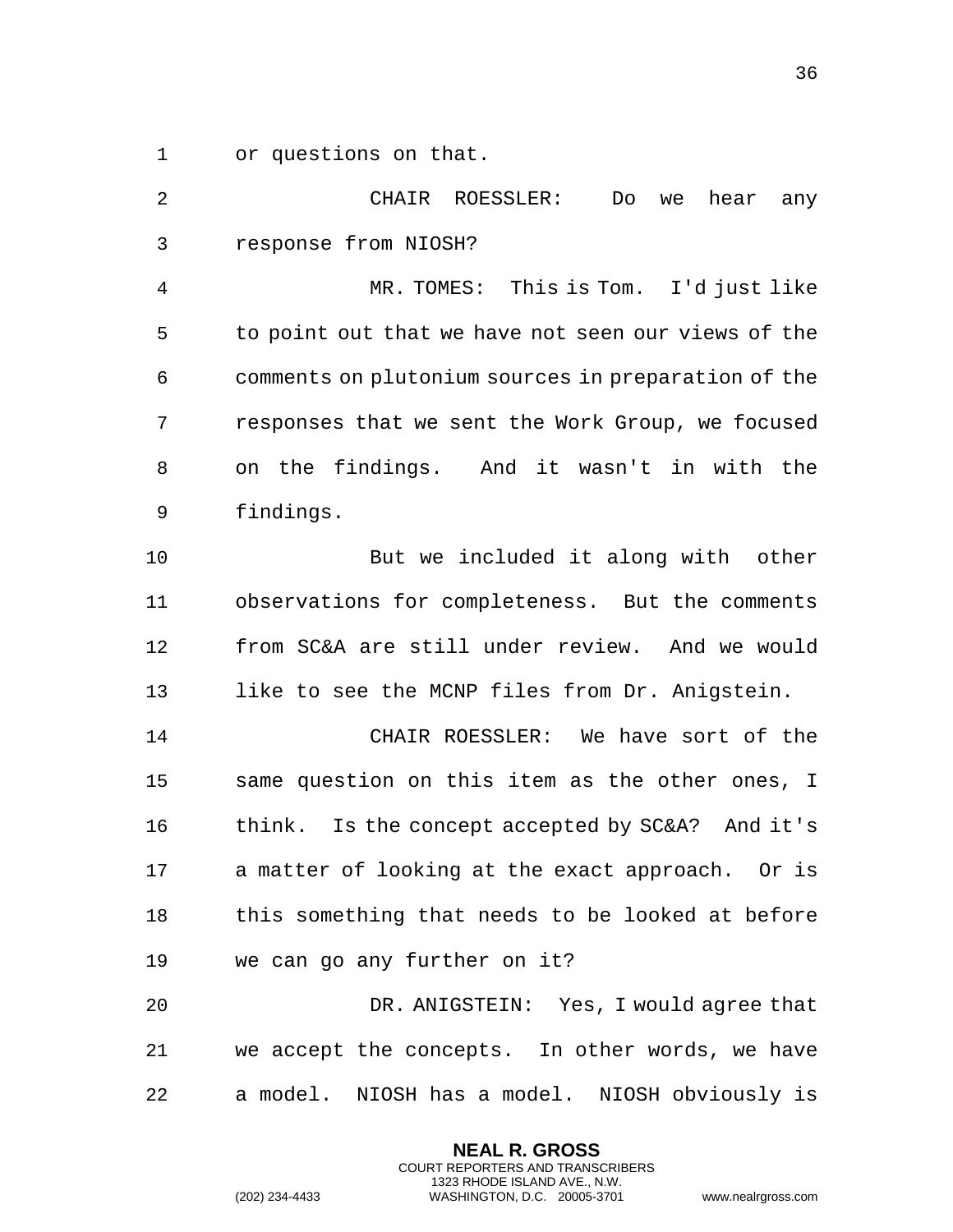capable of running these models. So just a change of the source term and the configuration that we need to agree on.

 But in principle, we completely agree that there is enough information available, perhaps more than enough which is more than one data source, that this analysis can be done. We don't dispute that.

 CHAIR ROESSLER: So you would agree that dose reconstruction here could be done with sufficient accuracy.

 DR. ANIGSTEIN: That, in principle, it can be done.

 CHAIR ROESSLER: It seems it's just in the same category then. It's an item that the Work Group -- I'm just throwing this out now -- could close, but it would come up then at the Work Group meeting that we would have, the next Work Group meeting.

 MEMBER FIELD: This is Bill. I just have a question here. You said "in principle." Can you expand on that a little bit?

> **NEAL R. GROSS** COURT REPORTERS AND TRANSCRIBERS 1323 RHODE ISLAND AVE., N.W.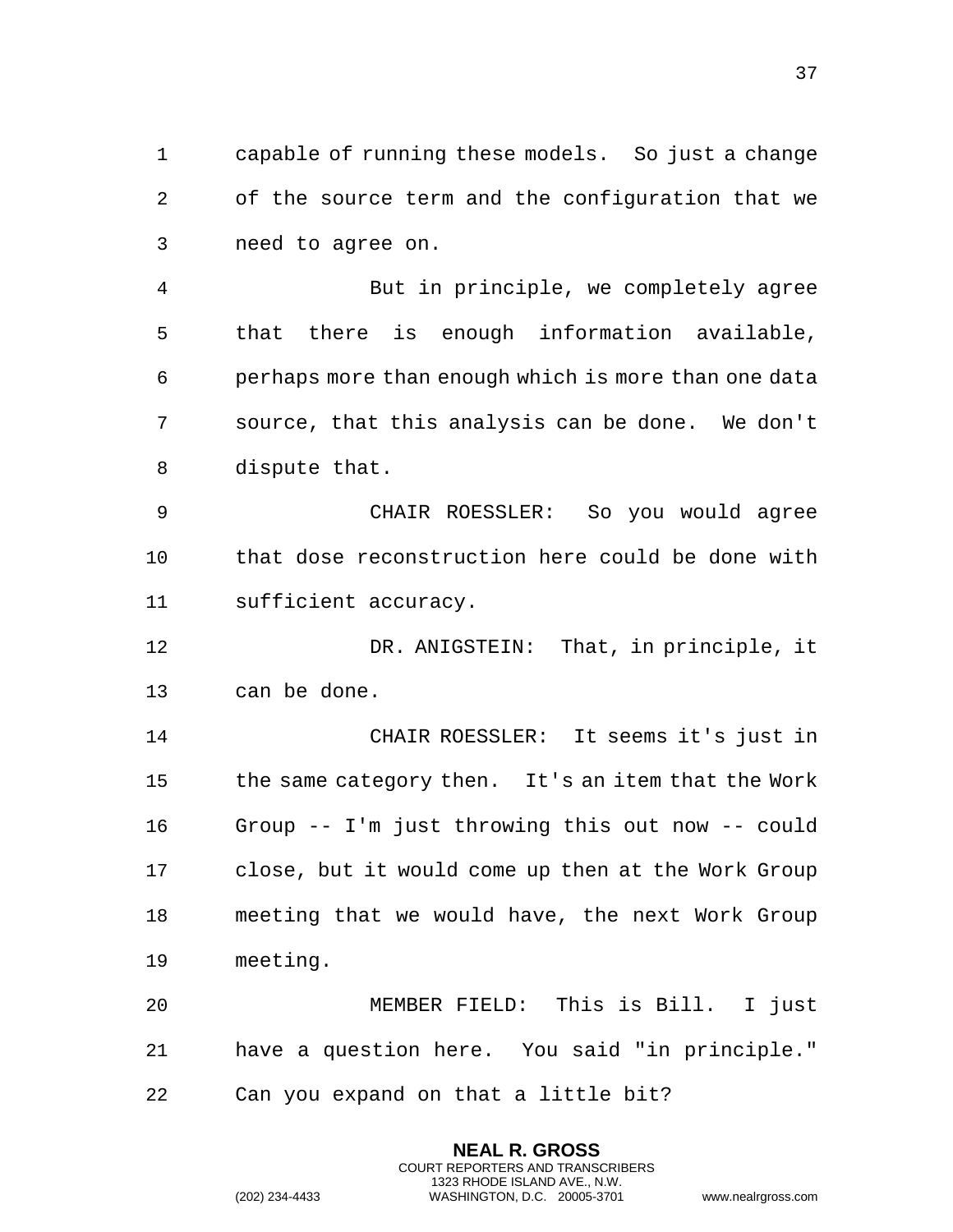DR. ANIGSTEIN: Yes, I say in principle it is possible to model the dose to the glove box worker and other workers standing nearby. Using this general methodology would simply have some disagreement. We don't completely agree with the input data, but if you change input data, of course, you will change results. It's not a question of that nobody knows how to do this. It's a question of we didn't make it a finding. Maybe we should have because we didn't have quite as strong an opinion as to the acceptability of the assumption that we're proposing. MEMBER FIELD: I understand. I just wanted to clarify. CHAIR ROESSLER: Okay. I'm not quite sure yet where to go on this. The Board depends very much on SC&A's evaluation. That's why we have SC&A. So I'm looking for something from SC&A that can help our Work Group Members come to a conclusion on this.

MEMBER FIELD: From my understanding of

**NEAL R. GROSS** COURT REPORTERS AND TRANSCRIBERS 1323 RHODE ISLAND AVE., N.W.

(202) 234-4433 WASHINGTON, D.C. 20005-3701 www.nealrgross.com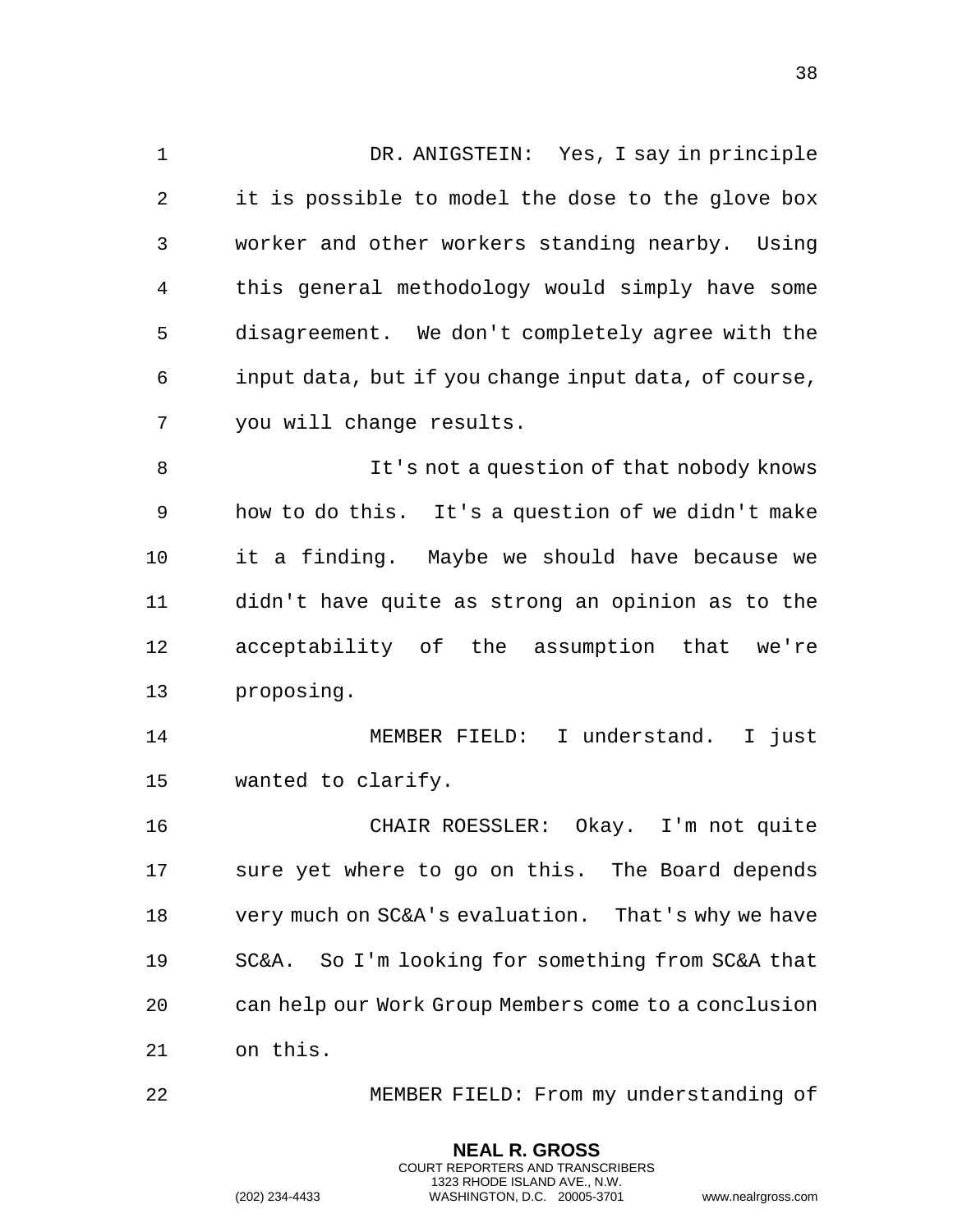what was just said -- that's why I wanted to clarify the in principle -- it sounds to me like what you're saying is agreement that this can be done with sufficient accuracy.

DR. ANIGSTEIN: Yes.

 CHAIR ROESSLER: Well, Bob says yes. So then I think that this fits in that same category. We can close this item for the purposes of this discussion. And we'll follow through on this later. Am I correct on that?

 MR. KATZ: Yes, yes. We'll follow through. This will be another Site Profile matter to button down.

 CHAIR ROESSLER: Okay. But I think we need to hear from the other Work Group Members on this.

 MEMBER CLAWSON: Gen, this is Brad. I'm good with it. I'm like you. I just wanted to make sure that it could be done with significant accuracy. Seeing that, I'm good with this. CHAIR ROESSLER: Okay. Bill?

MEMBER FIELD: Yes, I'm good, too.

**NEAL R. GROSS** COURT REPORTERS AND TRANSCRIBERS 1323 RHODE ISLAND AVE., N.W.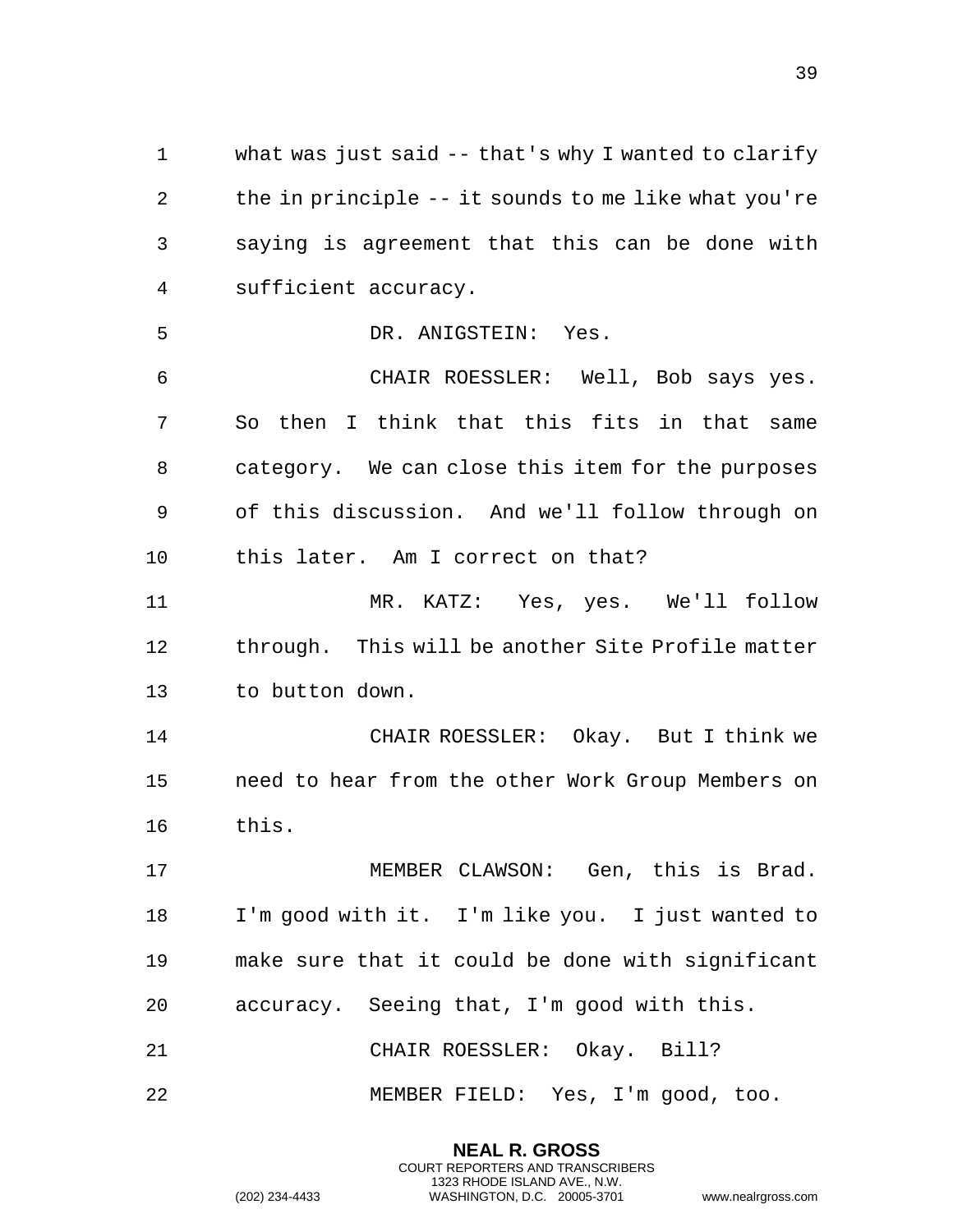CHAIR ROESSLER: Okay. Then unless there's something further from Bob or NIOSH, I think we can move onto the next item.

 DR. ANIGSTEIN: Okay. Now I'm going through the seven issues that were raised in the original review. Issue No. 1 is doses to skin. But they are actually using it for this. So maybe you should delete the word skin and just say doses from the x-ray diffraction apparatus because NIOSH is using that for the whole body also.

**And I** explained here in my memo there was a report that came out last June about the x-ray diffraction apparatus. And I did not do a detailed review of that because that report was attached to a second report by Tom Tomes who said XRD is not the limiting pathway. The uranium metal is. So I figured we don't have to really do a detailed examination because they've looked at it and then said it doesn't rise to the surface as the bounding pathway.

21 But now that we lowered the suggestion, the source term from the uranium, now XRD came up

> **NEAL R. GROSS** COURT REPORTERS AND TRANSCRIBERS 1323 RHODE ISLAND AVE., N.W.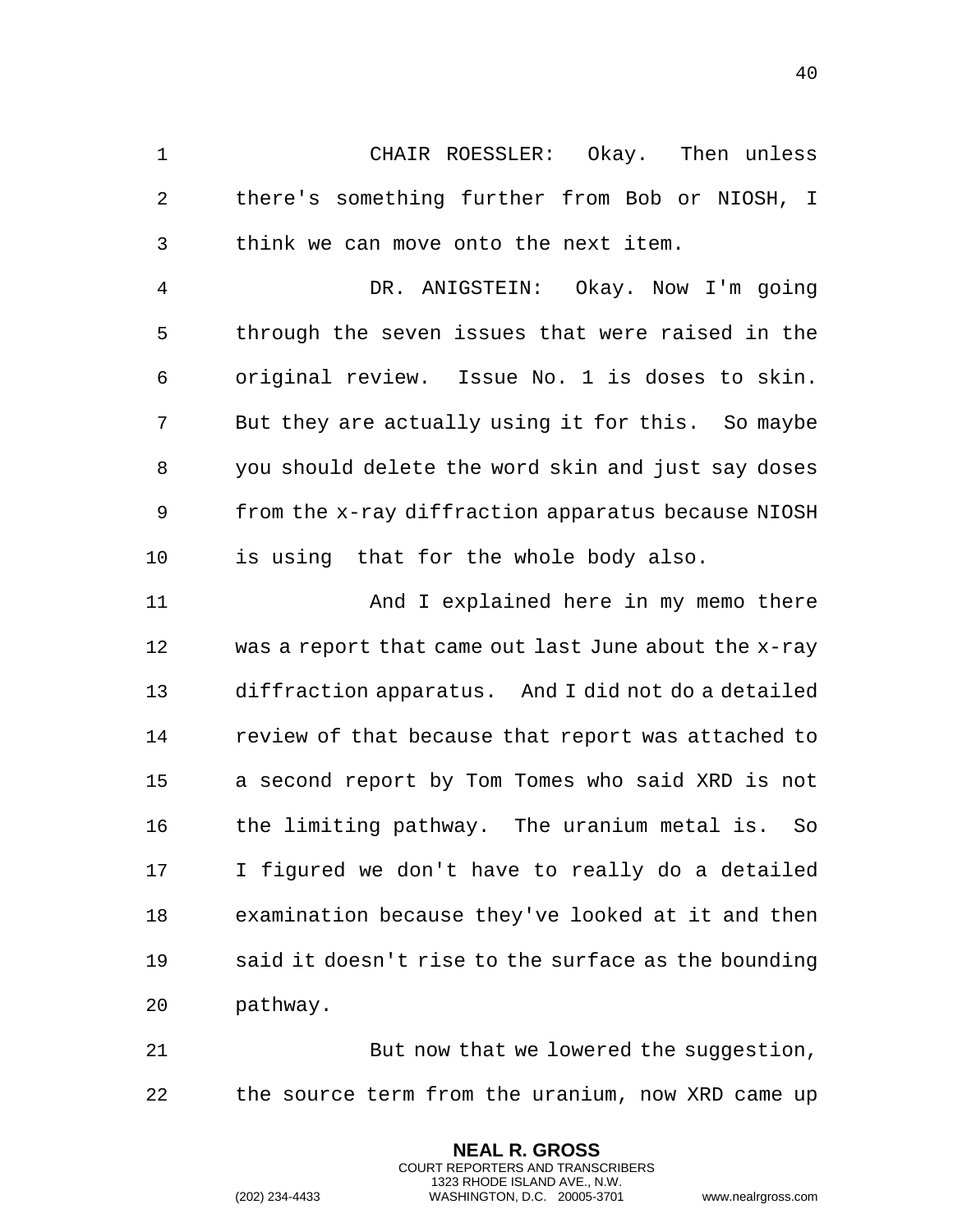again to the fore. Now NIOSH found that the dose to the operator is limited by exposure to the uranium because he's up close and personal with it. But the dose to the other workers who were a little further away, the XRD becomes dominant.

 I did a detailed examination because there was some question about the assumptions about how this was performed. I took the occasion on Saturday to telephone the worker who had furnished the information. This was sort of a chain referral. One of the claimants that had been interviewed -- I believe NIOSH interviewed six former workers and one survivor as part of their original SEC Evaluation Report -- and one of them struck my eye as being interesting because he claims he had worked with thorium which I will get to in a minute.

18 So I spoke with that gentleman. And I also asked him if he knew anything about XRD. And he said, no, he didn't, but he was in touch with a former colleague, a fellow worker from that era, who did, who was familiar with XRD.

> **NEAL R. GROSS** COURT REPORTERS AND TRANSCRIBERS 1323 RHODE ISLAND AVE., N.W.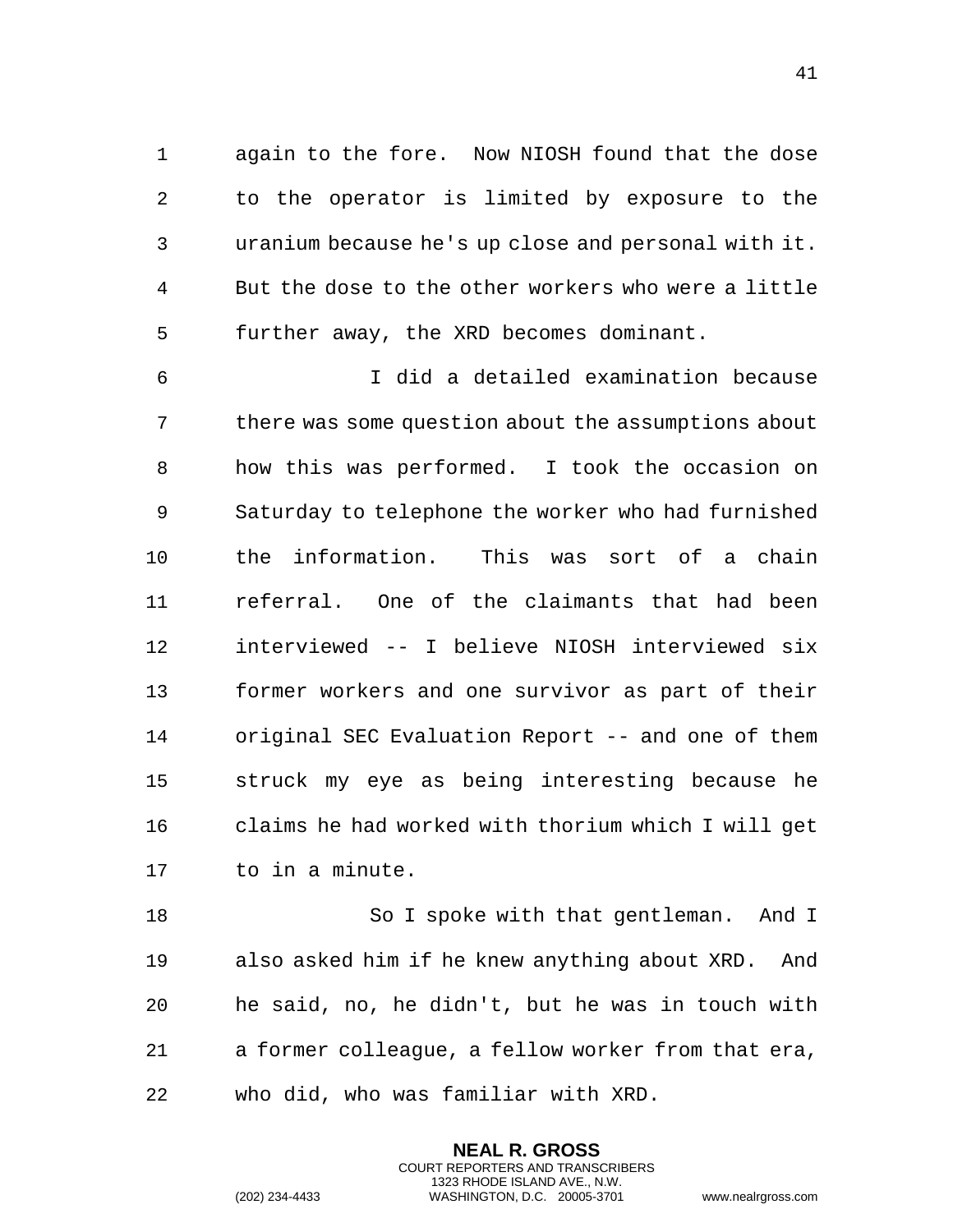So I called that gentleman. That was a year ago, over a year ago. And we spoke and he had some information. I included a report of that interview in our review of the ER. And then subsequently, a member of the ORAU team -- I believe someone is on the phone now -- spoke with him to confirm the information. And the one factor that basically was consistent -- there were some differences in some slight details -- with the interview notes that I had made from both of the gentlemen. Wrote it up and typed it up and mailed it to him. He didn't have email. So I mailed it 14 to him with a stamped self-address return envelope. He very graciously wrote in comments in ink on this. So there was what appeared in the final review included with my initial notes with his comments. Anyway, the issue/question that I had in my mind was how much time did he spend in the vicinity of the apparatus. My impression from the

 review from the report was that it was an assumption. He did not answer that question when

> **NEAL R. GROSS** COURT REPORTERS AND TRANSCRIBERS 1323 RHODE ISLAND AVE., N.W.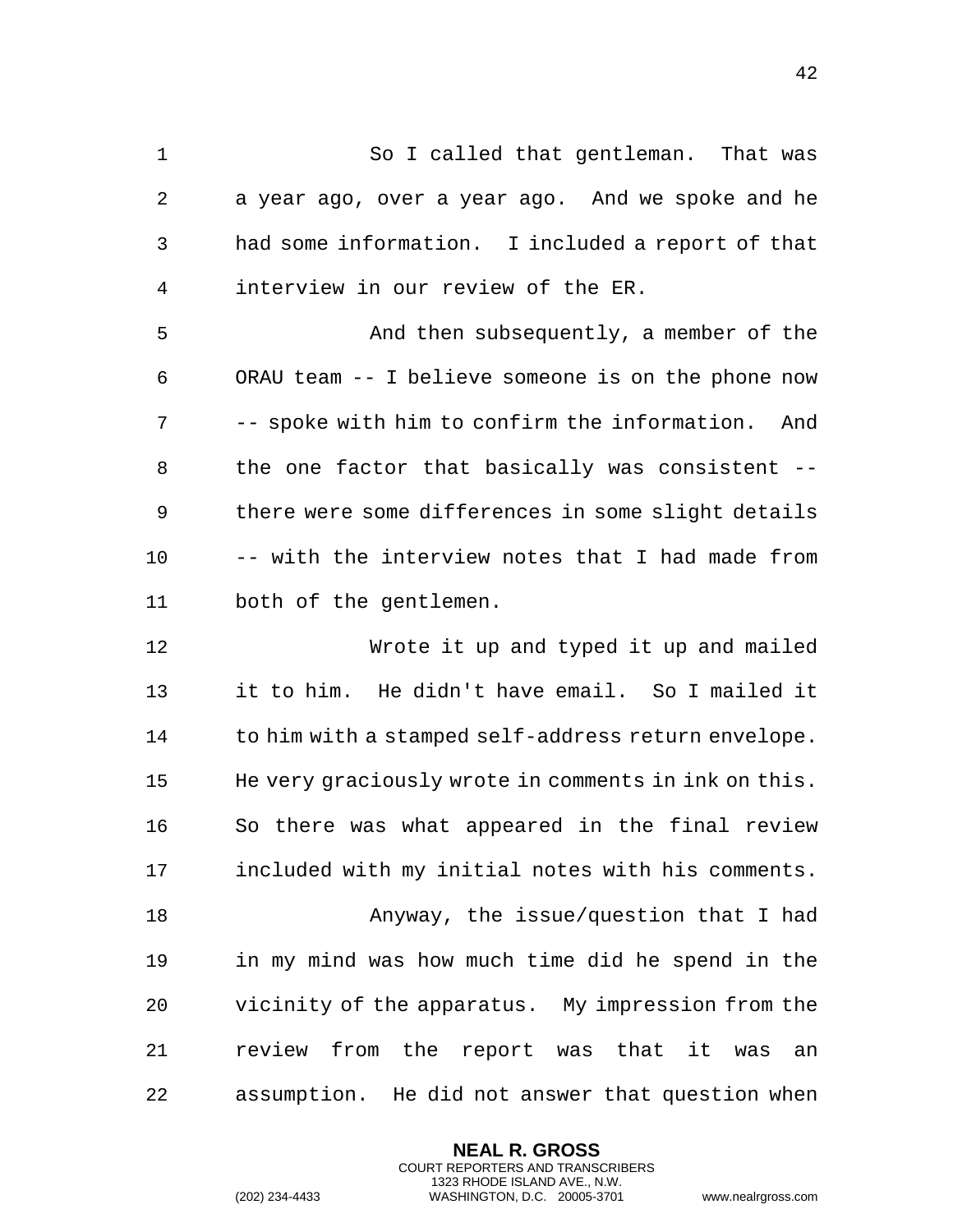I asked that question.

 He did say that he would set it up. Then once it was running, he would walk away because it didn't require his presence and he was aware of radiation exposure hazards. But as far as I could tell he didn't get the time. So it was assumed that it was two minutes which just intuitively sounded to me like a very short time. But mostly it was undocumented. When I spoke to him and asked him how much time did he spend, he said, "Well, two or three minutes to change the sample." Then in the same vicinity he said there was a chart recorder that was his friend that was with the apparatus. So he would check the chart recorder, make a notation on it. He couldn't be precise. But basically my takeaway was that he spent about five minutes, two or three minutes with the chart recorder, two or three minutes actually changing the sample. Perhaps somebody would come

 by and say something to him and he might linger near the apparatus while they have a conversation.

> **NEAL R. GROSS** COURT REPORTERS AND TRANSCRIBERS 1323 RHODE ISLAND AVE., N.W.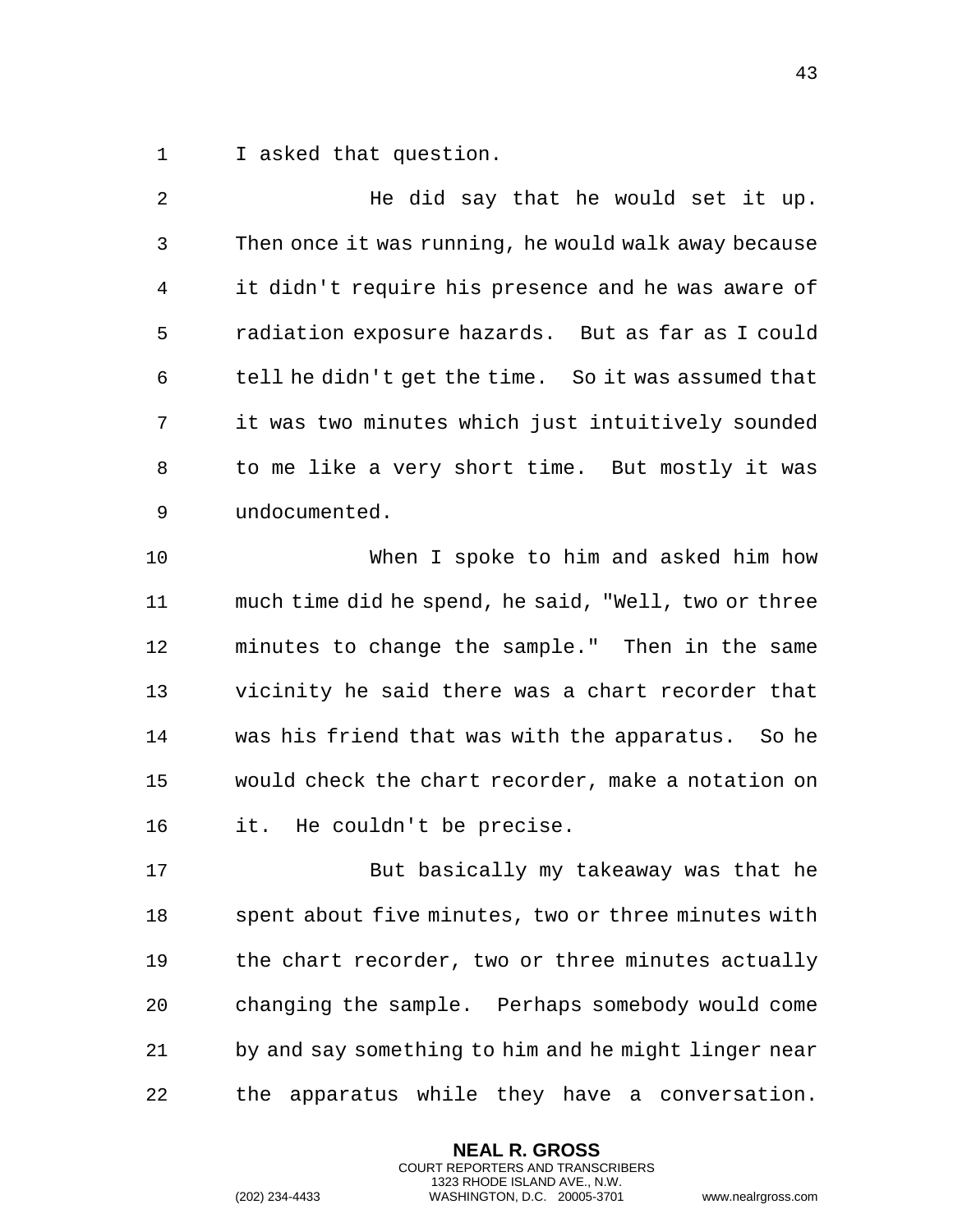Five minutes rather than two minutes sounded like a much more favorable and a more conservative assumption.

 And then the other objection that I had to the analysis done by NIOSH was that we agreed to use a paper published by Joel Lubenau and his associates who were working for the State of Pennsylvania Department -- I'm not sure I'm getting the exact name right -- of Radiation Control. And they were concerned.

 They had done a survey of a number of such instruments throughout the state. And they came away -- it was published in Health Physics -- and reported that the highest rate at the edge of the table, not on the table itself, was 2 mR per hour.

 We don't know what the skin dose was to 18 the hands. However, given the high skin dose rate -- 5230 millirem per hour of contact with the uranium metal, that would certainly bound this exposure. So I would not have a problem with that. However, the 2 mR per hour was measured

> **NEAL R. GROSS** COURT REPORTERS AND TRANSCRIBERS 1323 RHODE ISLAND AVE., N.W.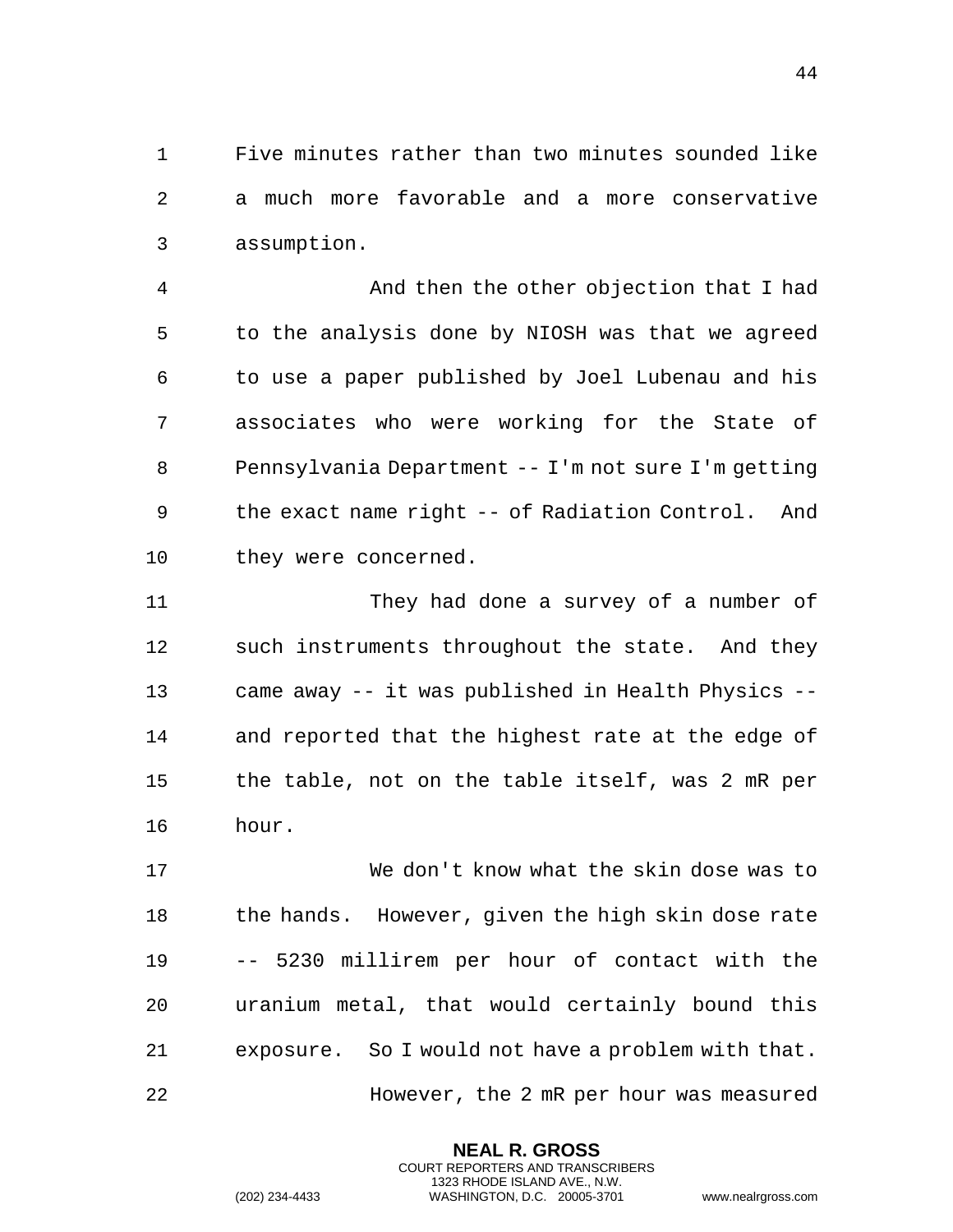with one of two instruments, either a Victoreen 440RF or Nuclear Chicago 2586. It so happens that there was this symposium or meeting sponsored by a predecessor of EPA. It was a government agency called Bureau of Electronic Products. They sponsored a meeting in about 1970 in Philadelphia. And Lubenau was one of the speakers and also a man by the name of Els, E-L-S. Els said that for the purposes of making measurements, radiation protection measurements of the XRD apparatus they assumed that it was a copper target which is what this worker at Carborundum confirmed that their apparatus used a copper target.

 And therefore the scattered radiation, it's not the primary. The primary beam is quite well contained or the beam catcher would stop the 17 primary beam. The primary beam is a 50 KeV x-ray. But the scatter beam is the selected --

 that's why they use a copper target -- copper characteristic radiation. It's in the range of 8.0 to 8.9 KeV. And Els' paper said that 90 percent of the photon slug of scattered radiation is in that

> **NEAL R. GROSS** COURT REPORTERS AND TRANSCRIBERS 1323 RHODE ISLAND AVE., N.W.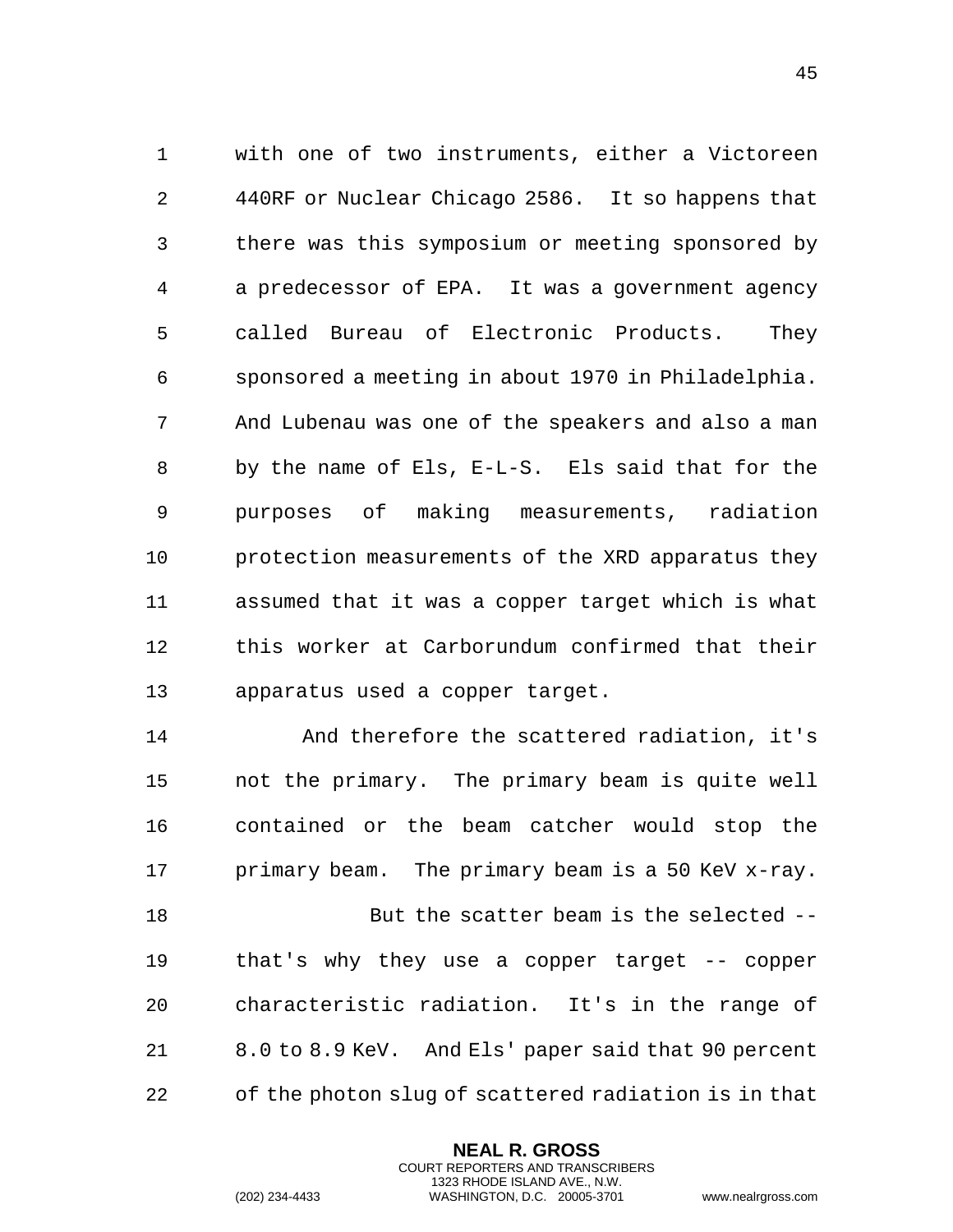range. And therefore the instrument under reports if that's calibrated for that low energy.

 He calculated depending on the dose rate either 2.42 or 2.48 correction factor. You multiply that reading by this factor. And I actually corresponded with Mr. Lubenau by email and showed him what we're doing and asked him whether he thought that this Els' correction factor which he was a participant in the same meeting where this reported. He said, "Yes, he would agree that this should be adopted to be conservative."

 So now we have two factors. We go from two minutes to five minutes. And we go from 2 mR per hour to twice, 2.48 or basically 5 mR per hour at the exposure rate. However, if we grant that 16 this is around 8 to 9 KeV, then in calculating organ doses we should use the dose conversion factor MB OCAS-IG-001 for under 30 KeV rather than the 32 250 KeV. And that brings it down to a factor of ten. So we're basically back to where we started. Different methodology, but the organ doses for the two organs under consideration, the kidney and the

> **NEAL R. GROSS** COURT REPORTERS AND TRANSCRIBERS 1323 RHODE ISLAND AVE., N.W.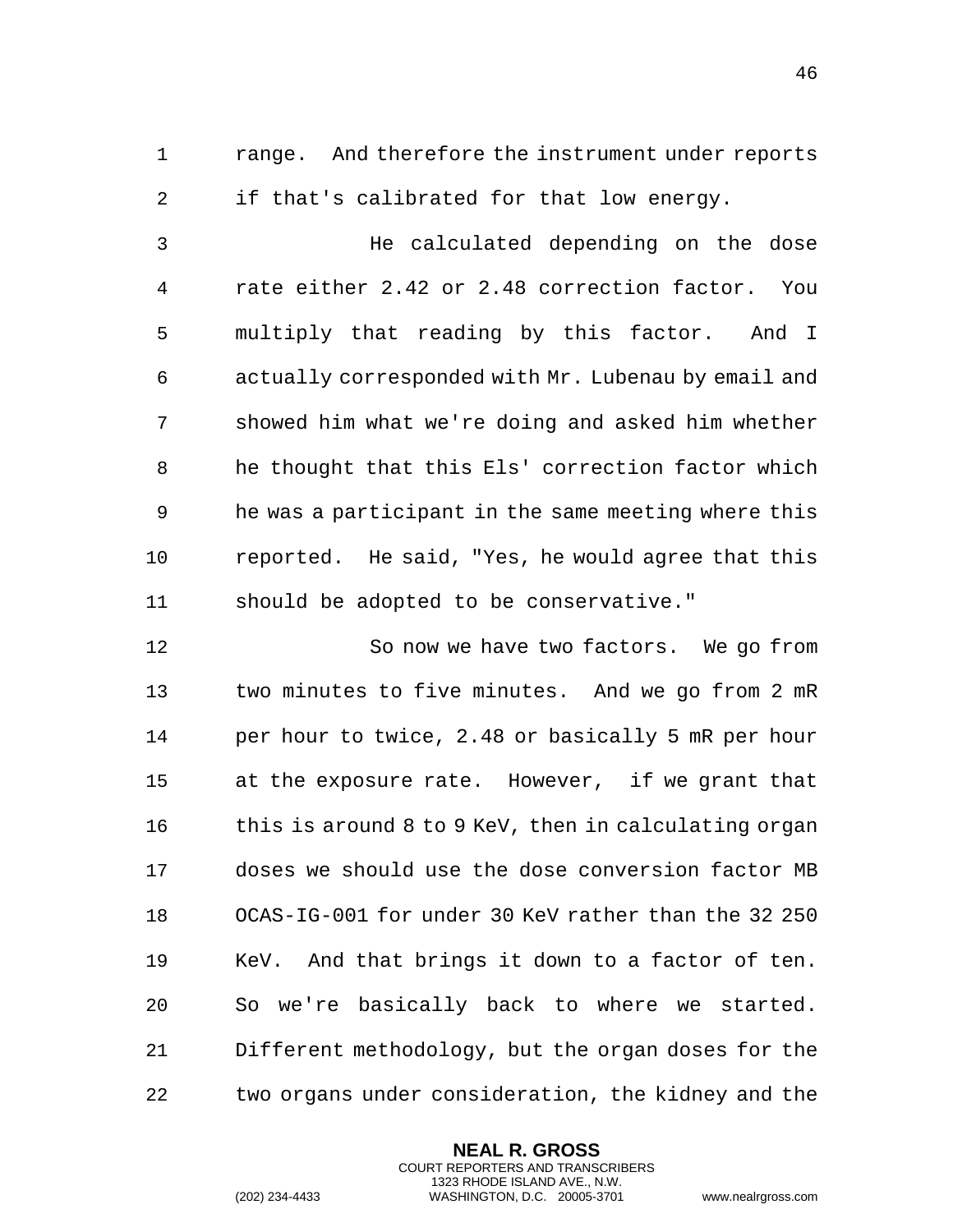kidney which is represented by the liver and the lungs actually come out less even with these other assumptions from this component.

 So we have a technical quarrel with the NIOSH's analysis. But in principle, we can establish limits. So in principle, it can be calculated with reasonable assumption that can be calculated. I'll take accuracy even to SC&A. It's not the one that makes that judgment. The Board makes that judgment.

 CHAIR ROESSLER: Okay. The discussion you just had just came out. I think you just sent it out last night.

14 DR. ANIGSTEIN: That is correct.

 CHAIR ROESSLER: I don't know whether -- it sounds like you did a very thorough job and looked at everything here. But I'm wondering what NIOSH's approach is on this is.

 DR. NETON: This is -- go ahead, Tom. MR. TOMES: Go ahead, Jim. I was just going to say I hadn't had a chance to review this very thoroughly.

> **NEAL R. GROSS** COURT REPORTERS AND TRANSCRIBERS 1323 RHODE ISLAND AVE., N.W.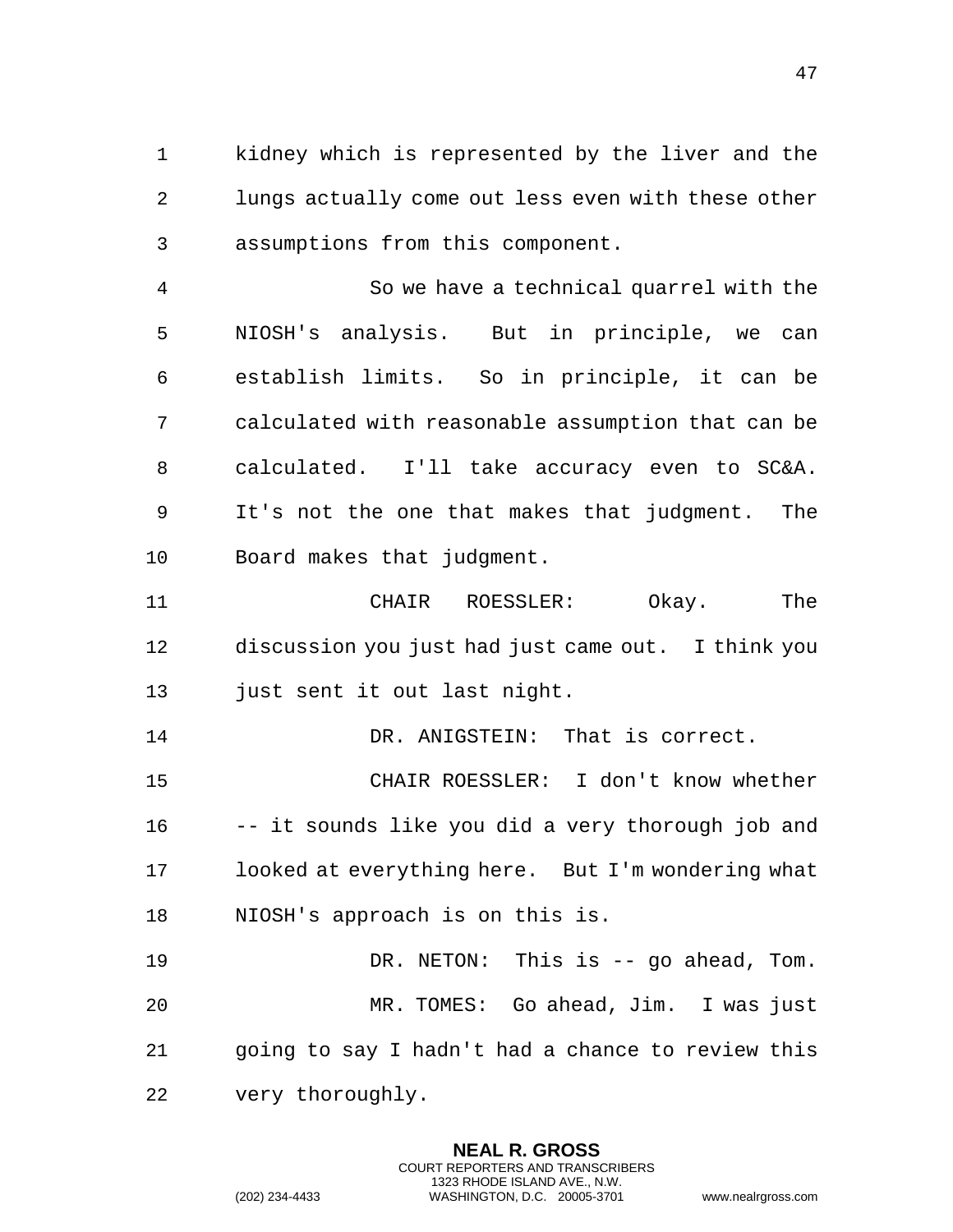1 DR. NETON: I've looked at it and of course this is based on new information that Bob obtained by interviewing one of the people involved here. I have no doubt in what he's saying. I will point out that Bob's correct that in a security sort of way we end up at the same point. And I'll point out that both exposures are in the 100 millirem range to the organs. So even though we got similar doses at the end of the day, I will point out that I think this is a Site Profile type issue and especially in light of the fact that 12 these are pretty small doses altogether. 13 13 If you divide the 1.03 R by dose conversion factor which is about ten or 0.1. DR. ANIGSTEIN: 0.1. DR. NETON: What's that? DR. ANIGSTEIN: The dose conversion factor that energy range is around 0.1. DR. NETON: Right. So you multiply 1 rem per year times 0.1 you get about 100 millirems to the organ. DR. ANIGSTEIN: Correct.

> **NEAL R. GROSS** COURT REPORTERS AND TRANSCRIBERS 1323 RHODE ISLAND AVE., N.W.

(202) 234-4433 WASHINGTON, D.C. 20005-3701 www.nealrgross.com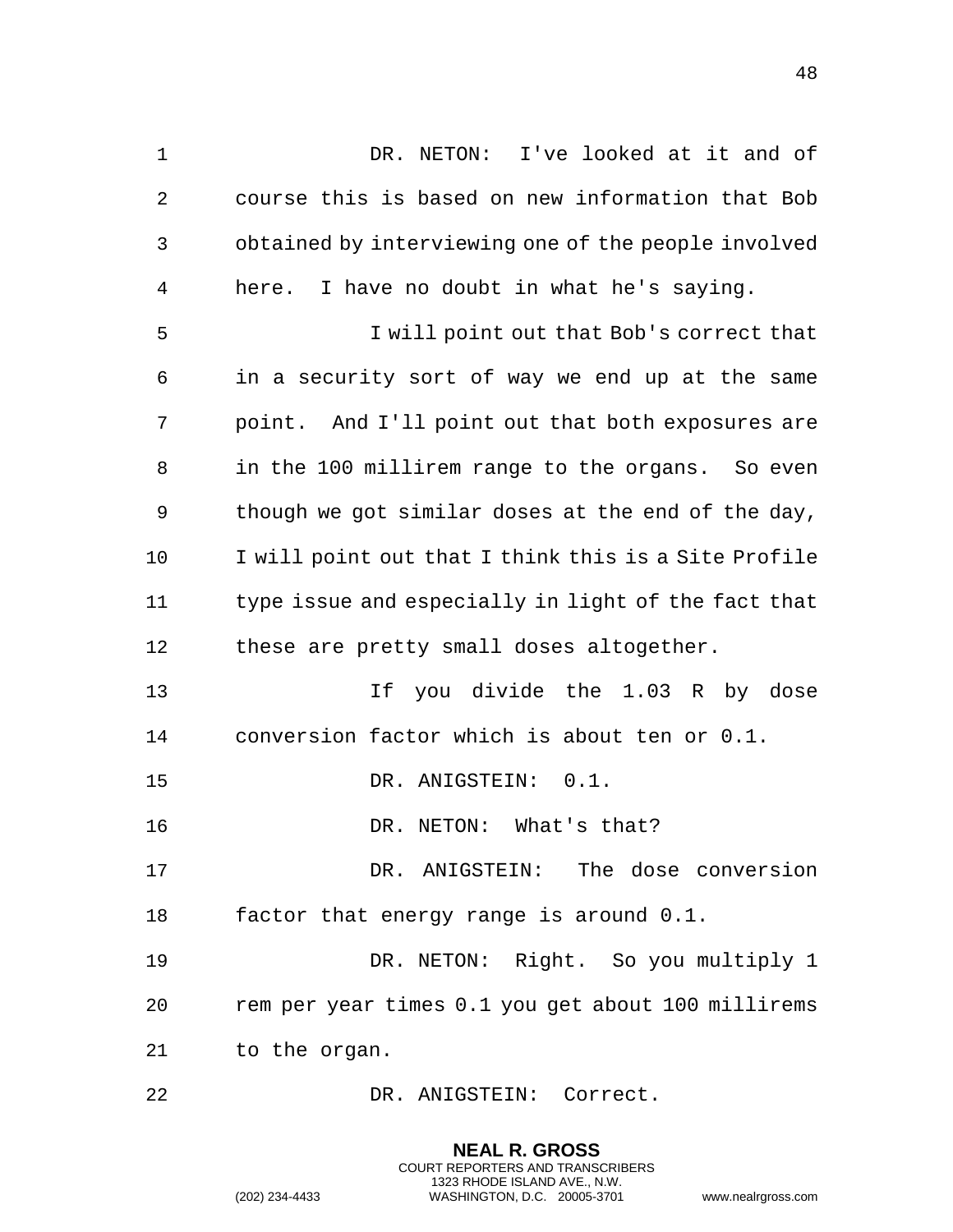1 DR. NETON: And I checked some of the other ones outside of the two that Bob looked at and they're all similar. You can even have smaller doses because the further the more internal organs obviously you have less dose. I don't know that we would 100 percent agree with this. But I think we need to take into account this new information and we will. But again I think this is a matter of a problem that we can do something here. It's just how much we can tweak it. MR. TOMES: This is Tom again. I think we'd like to see a copy of the additional information from the worker that Dr. Anigstein obtained for a reference for us. Let me look at this if we could get that. MR. KATZ: Yes. Tom, we'll send you everything. 19 MR. TOMES: Okay. CHAIR ROESSLER: Board Members. I'd make a comment on this. I've read through this quick thoroughly and I have studied this issue

> **NEAL R. GROSS** COURT REPORTERS AND TRANSCRIBERS 1323 RHODE ISLAND AVE., N.W.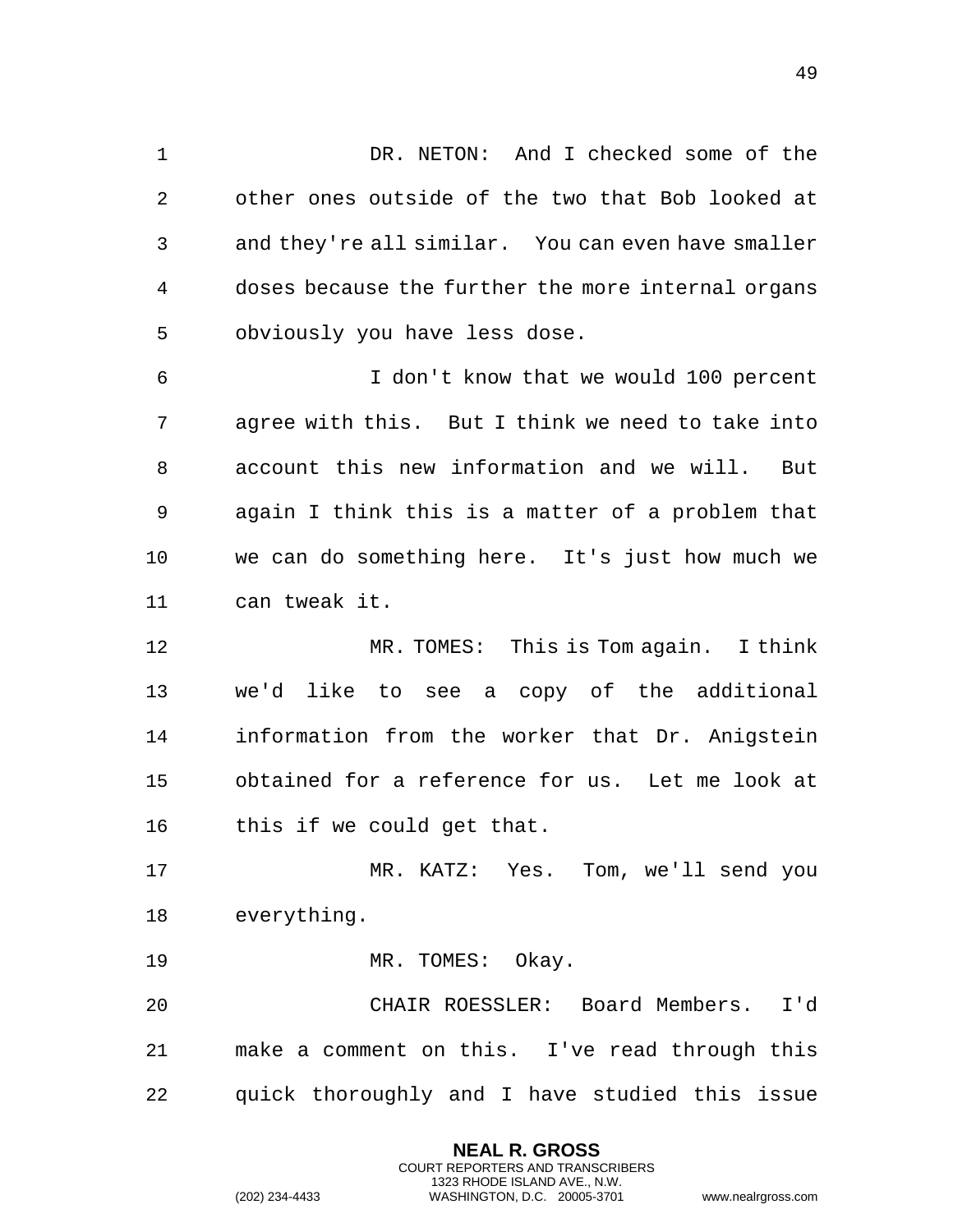before. Certainly by using the references from Lubenau and others it's very authoritative people on this issue. And also I think by having the interview from the worker and using claimant's information, the times here you've got values for the exposure. You've got values for time. I'm convinced that you can do dose reconstruction with sufficient accuracy. I think it's the Site Profile issue.

 But I'd like to hear from the other Board Members, Work Group Members.

 MEMBER FIELD: Sure. This is Bill again. I agree. I think it's a Site Profile issue.

 MEMBER CLAWSON: This is Brad. It's already been said that they can do it. It's just how it's done where there's a little bit of a problem there. But it comes down to a Site Profile issue. So I have no problems closing it.

 CHAIR ROESSLER: Thank you. And any other comments?

> **NEAL R. GROSS** COURT REPORTERS AND TRANSCRIBERS 1323 RHODE ISLAND AVE., N.W.

(No verbal response)

(202) 234-4433 WASHINGTON, D.C. 20005-3701 www.nealrgross.com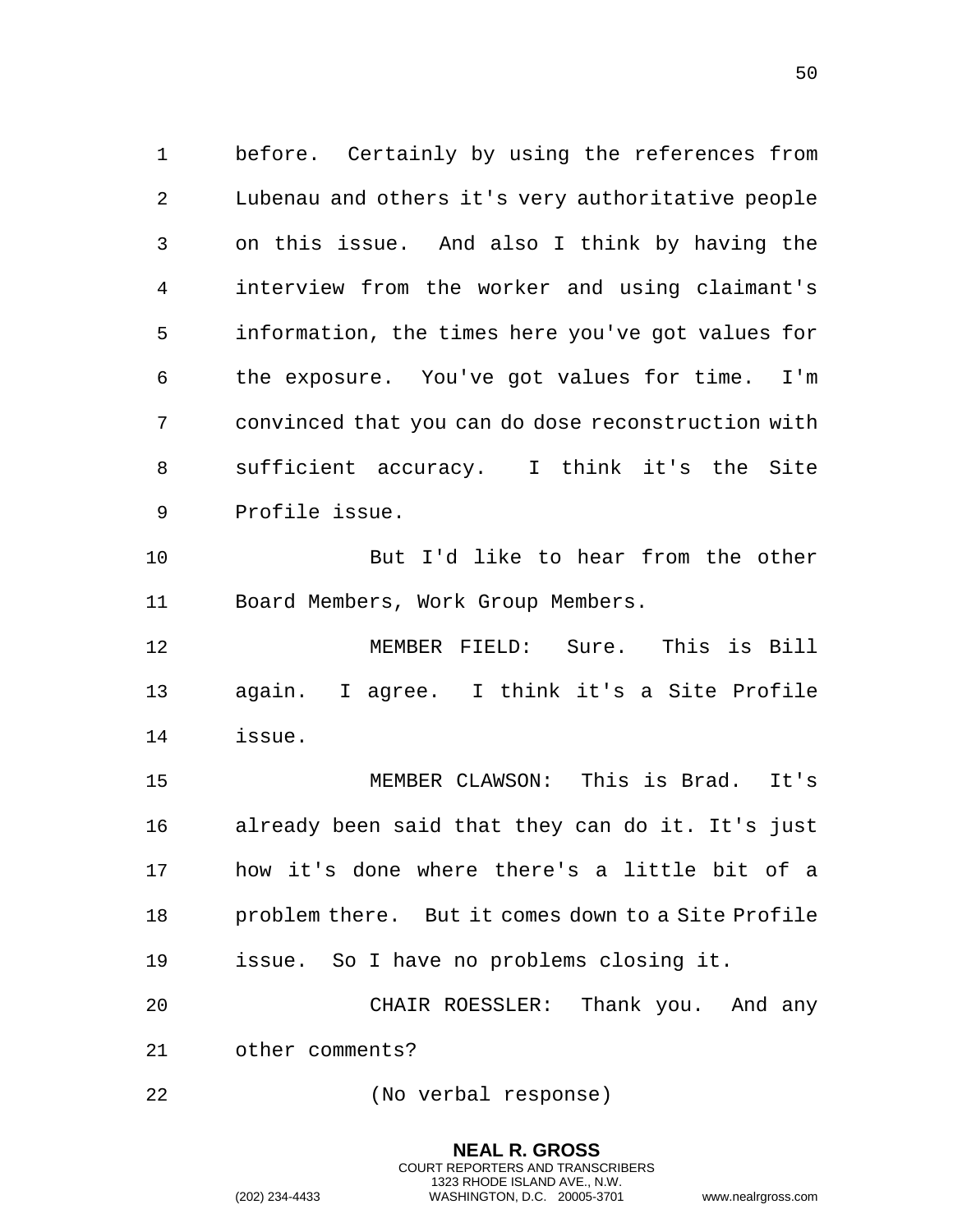| $\mathbf 1$    | Thank you, Bob, for all the research on             |
|----------------|-----------------------------------------------------|
| 2              | this. I think we can close this item. Is that       |
| 3              | agreed upon?                                        |
| $\overline{4}$ | MEMBER CLAWSON: This is Brad. Yes.                  |
| 5              | MEMBER FIELD: Yes.                                  |
| 6              | CHAIR ROESSLER: Okay. All right.                    |
| 7              | Then let's go to thorium.                           |
| 8              | DR. ANIGSTEIN: Okay. The thorium was                |
| 9              | something we raised. Again, what worker for the     |
| 10             | same year that we found. But one of the workers     |
| 11             | that was initially interviewed as part of the SEC   |
| 12             | evaluation by NIOSH I then called<br>and            |
| 13             | re-interviewed just to confirm and get more details |
| 14             | reported working with thorium. And based on our     |
| 15             | experience with this project, thorium always        |
| 16             | raises a red flag because for some reason, I mean   |
| 17             | it's a higher dose conversion factor than the       |
| 18             | uranium which we typically encounter. And also      |
| 19             | there is data on it. So we said this guy worked     |
| 20             | with thorium.                                       |
| 21             | manager or supervising<br>Also<br>the               |

22 engineer -- I won't mention him because he was an

**NEAL R. GROSS** COURT REPORTERS AND TRANSCRIBERS 1323 RHODE ISLAND AVE., N.W.

(202) 234-4433 WASHINGTON, D.C. 20005-3701 www.nealrgross.com

51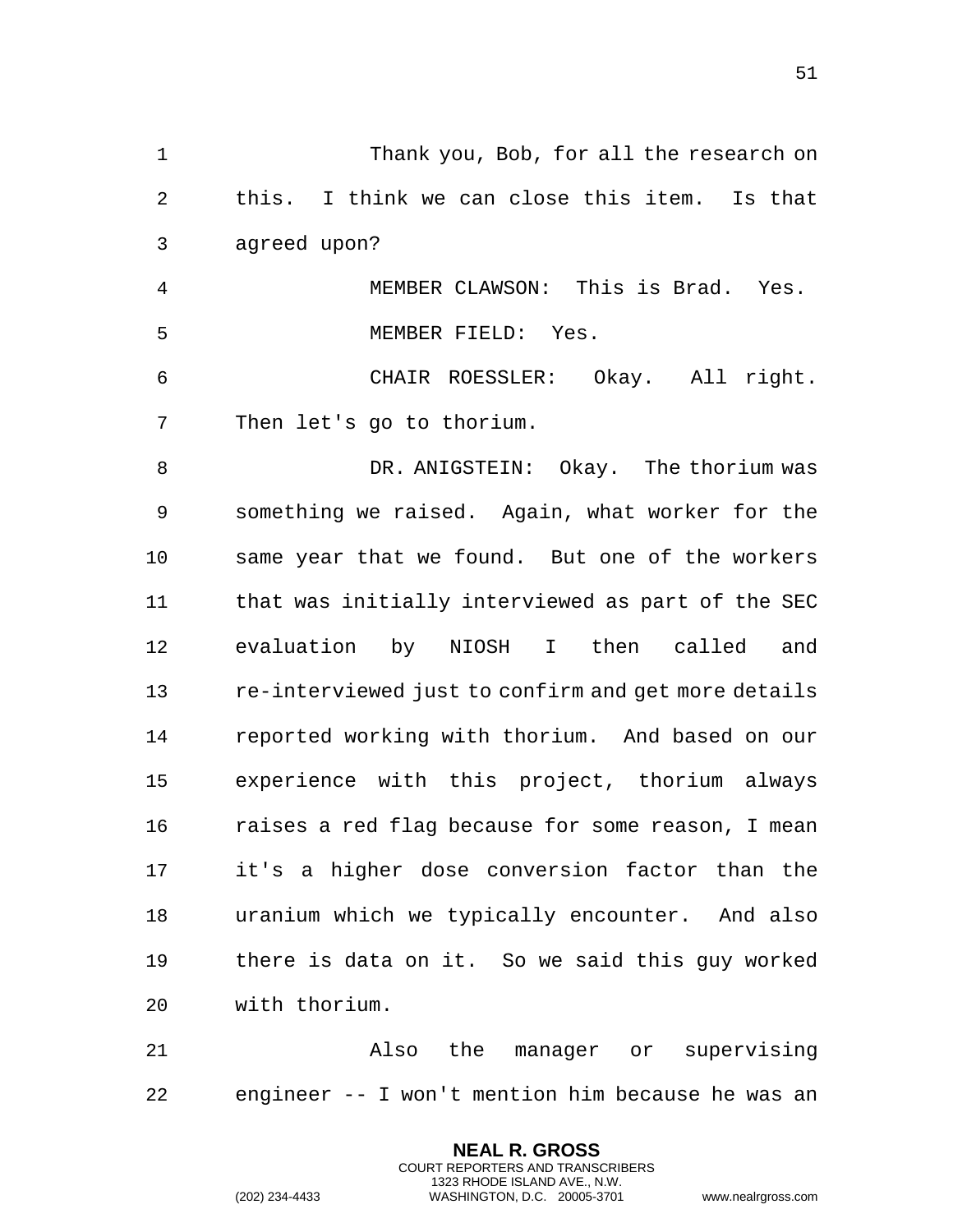1 official. There is no need to enter his name -- 2 in a biographical sketch of his, he reported that 3 one of his duties or accomplishments at Carborundum 4 is setting up a facility for handling plutonium and 5 a second facility for handling uranium and thorium. 6 So that's clearly indicated. Uranium and thorium 7 are handled and there was some thorium handled. 8 And they were handled in the same facility.

9 So the issue came up of this was in 10 between the AWE periods. So the thorium at the 11 time was handled would not be a source term that 12 would have to be considered. But if there was 13 thorium contamination in that facility and that 14 workers were later exposed to it. And since we 15 have data HASL Laboratory of the Atomic Energy 16 Commission had come in and made measurements. 17 They simply measured gross alpha. It was assumed 18 to be uranium because at that time only the uranium 19 was being handled.

20 We said wait a second. If there was 21 thorium from past contamination and it was 22 resuspended. And without going in more detailed

> **NEAL R. GROSS** COURT REPORTERS AND TRANSCRIBERS 1323 RHODE ISLAND AVE., N.W.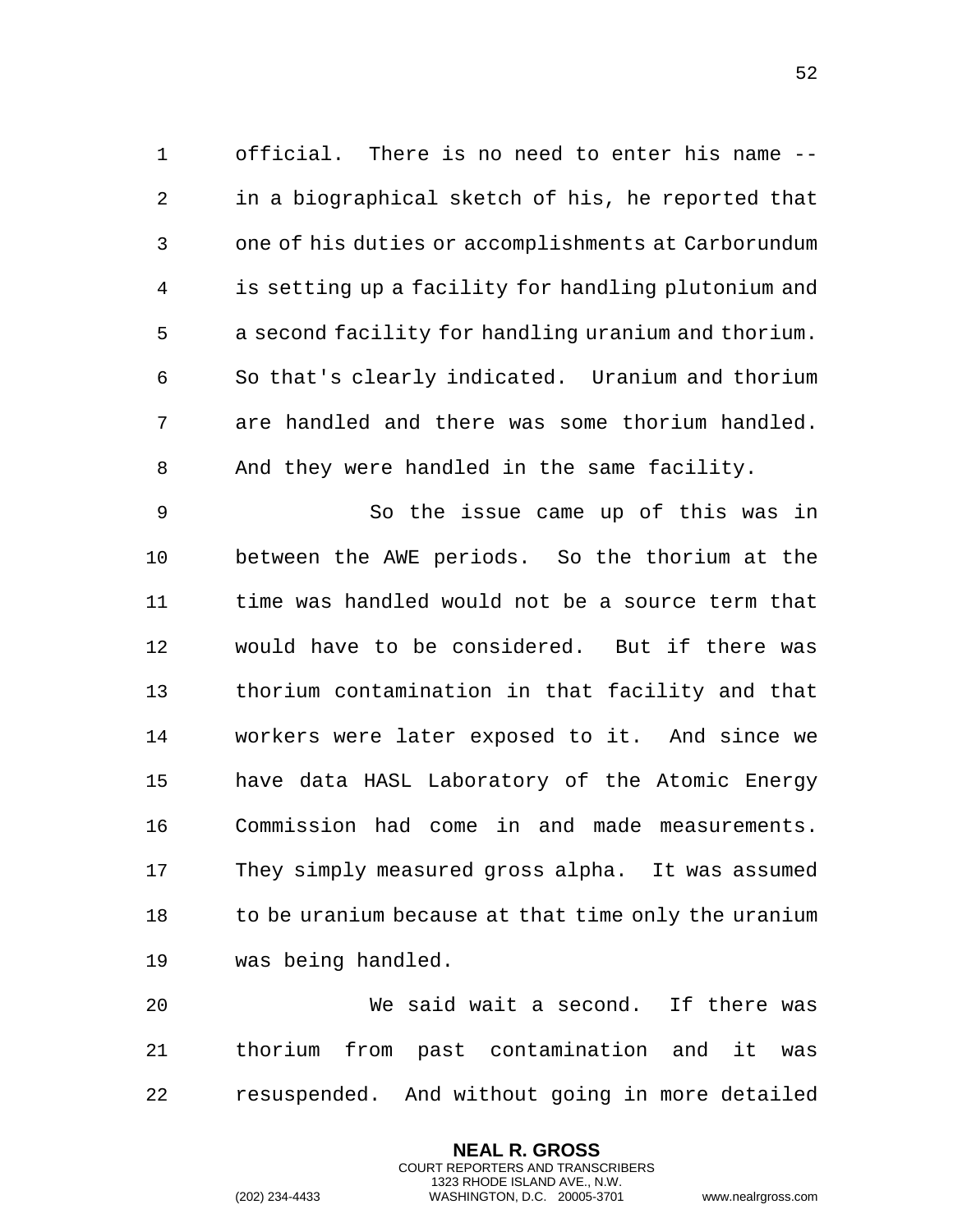analysis which they didn't do, some of those gross alphas could be thorium.

 Our find was simply that since NIOSH made no mention of this they should address it. That was basically our conclusion in the original review.

 Now looking at it NIOSH responded that they looked into it further. They agreed that thorium was handled in this in-between period. It was handled, but uranium work was also being done at this same period. So any residual contamination would be uranium and thorium.

 Since uranium was correctly modeled, I did what I would call a back-of-the-envelope calculation. My envelope is an Excel spreadsheet, but anyway it was just using some general assumptions saying "Let's say that thorium was deposited in 1955." But that's a period that that worker mentioned.

 And let's say that a deposition rate of -- but granted NIOSH said that also uranium was being handled. So let's say equal amounts of

> **NEAL R. GROSS** COURT REPORTERS AND TRANSCRIBERS 1323 RHODE ISLAND AVE., N.W.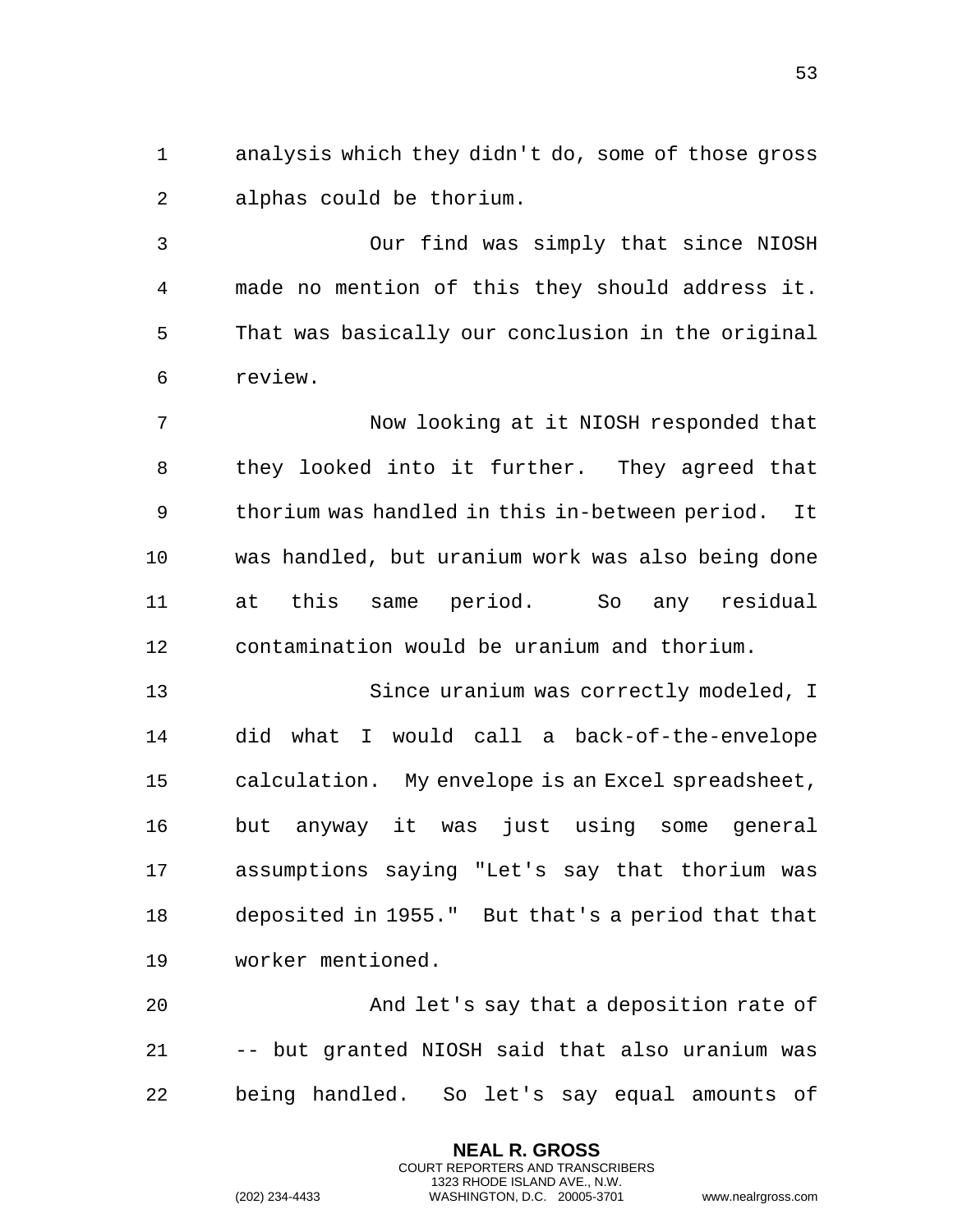thorium and uranium were deposited. And the total amount of deposition was comparable to what was deposited later during the AWE period.

 But also we looked at this to OTIB-70 that has the depletion year by year. But what happened to the deposits. Well, there's no real rigorous cleanup. It nevertheless just in sweeping the floor and just normal attrition it goes down.

 So let's say using 1961 which is when we had the majority of the air samples were taken by that time any original activity done in '55 would be defeated to 29 percent of its original value. So we say there was some deposited then. Half of it was thorium. It went down to 29 percent.

 And then by 1961 it's now mixed with the stuff, with the new material that's not depleted. Then if you consider the fact that it has an 88 percent higher dose conversion factor for the lungs, nevertheless with these it would make a difference of 10 percent. But that's only if you assume that everything is re-suspended. And

> **NEAL R. GROSS** COURT REPORTERS AND TRANSCRIBERS 1323 RHODE ISLAND AVE., N.W.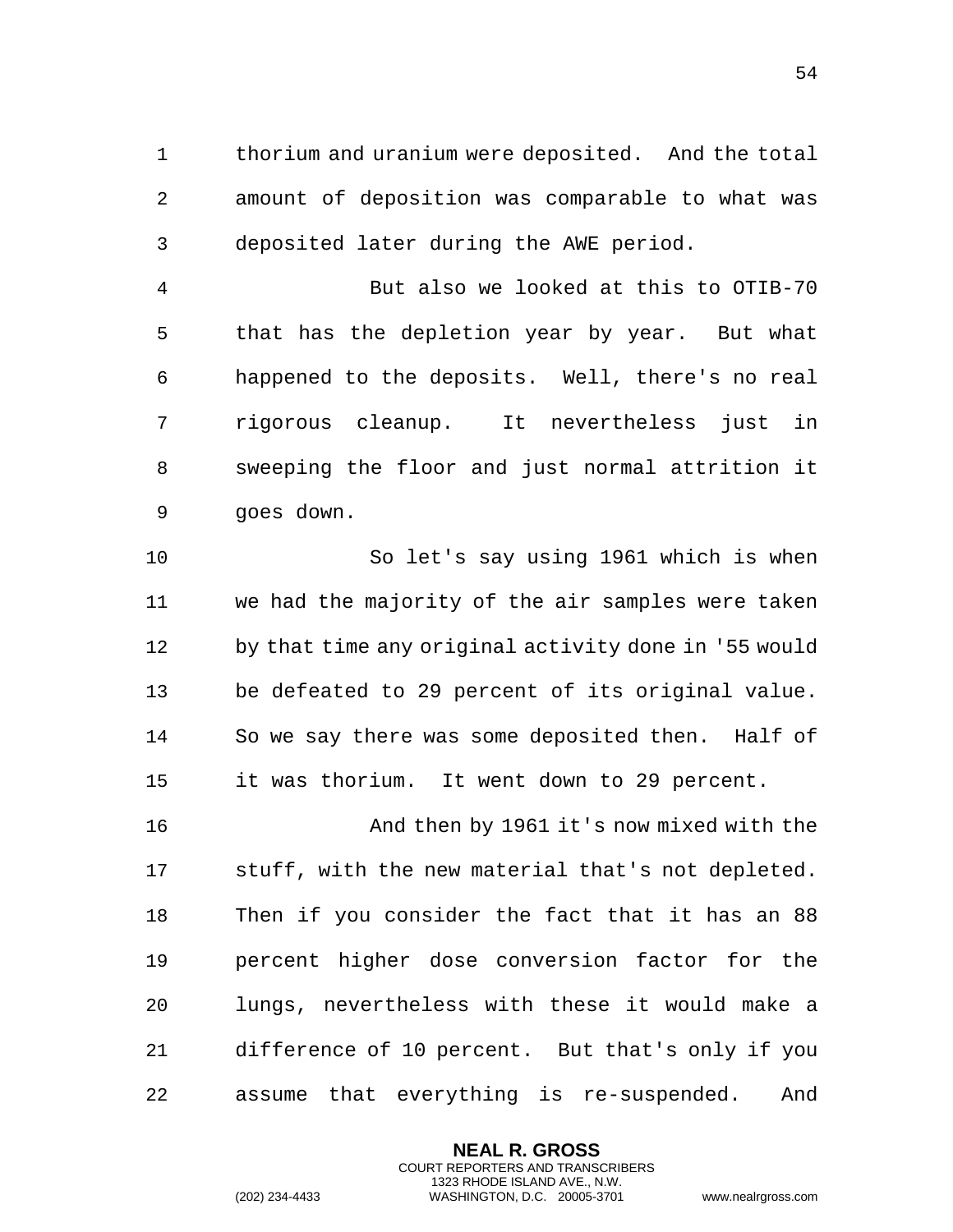forgetting that some of the activity that was measured by HASL might have come from ongoing. That would be operations.

 The original dust that was being generated just making these bounding estimates we said the worst it could be at 10 percent and even that is not a realistic number. So the chances are it's going to be smaller.

 We agree with NIOSH that this source term can be neglected. So we considered that NIOSH did in fact address this because they did fail to address. Now they have remedied that. They did address it and we consider it to be a satisfactory matter.

 CHAIR ROESSLER: Okay. So your conclusion in your paper then is that this item is closed.

18 DR. ANIGSTEIN: Yes.

 CHAIR ROESSLER: Good. Okay. Any questions by the Work Group or anyone else? MEMBER CLAWSON: This is Brad. I have no problems with it.

> **NEAL R. GROSS** COURT REPORTERS AND TRANSCRIBERS 1323 RHODE ISLAND AVE., N.W.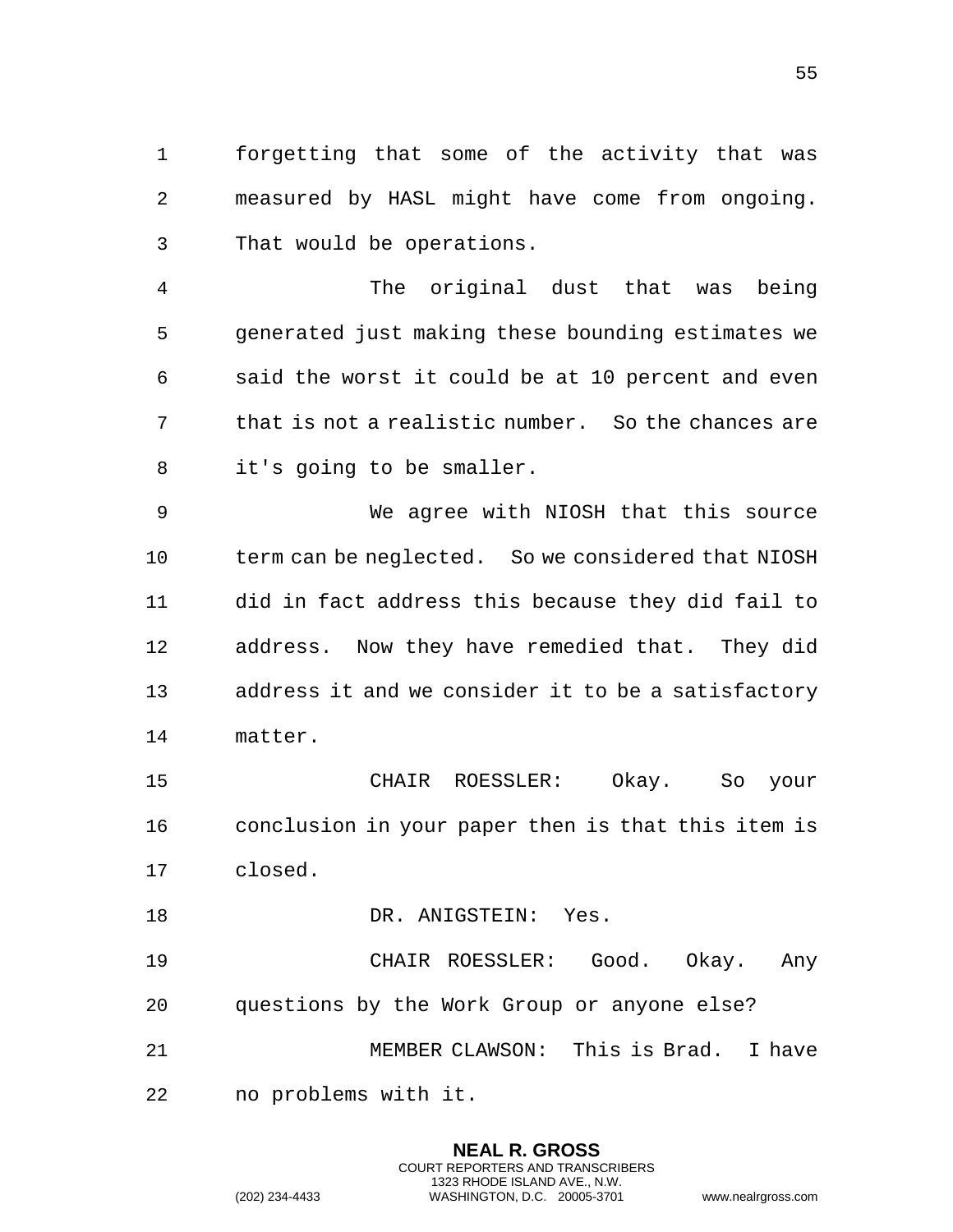MEMBER FIELD: This is Bill. I'm fine with it.

 CHAIR ROESSLER: Okay. Then let's move onto the next one.

 DR. ANIGSTEIN: Okay. Issue three we're skipping because I was told that has been closed already. And then Issues four and five NIOSH has failed to assign doses from medical x-rays. In the original SEC Evaluation Report and the example of dose reconstruction that was done way back in July 2015, there was inconsistency. In one case, they said they would use medical x-rays. The dose reconstruction did not assign medical x-rays. It was not consistent with general NIOSH policy.

 NIOSH responded to that. In the latest dose reconstruction, they did assign medical x-rays in the two cases for every year of employment during the AWE period. We confirmed it. In that respect, it was done.

 However, we did find some discrepancies in the actual doses that were assigned. In the

> **NEAL R. GROSS** COURT REPORTERS AND TRANSCRIBERS 1323 RHODE ISLAND AVE., N.W.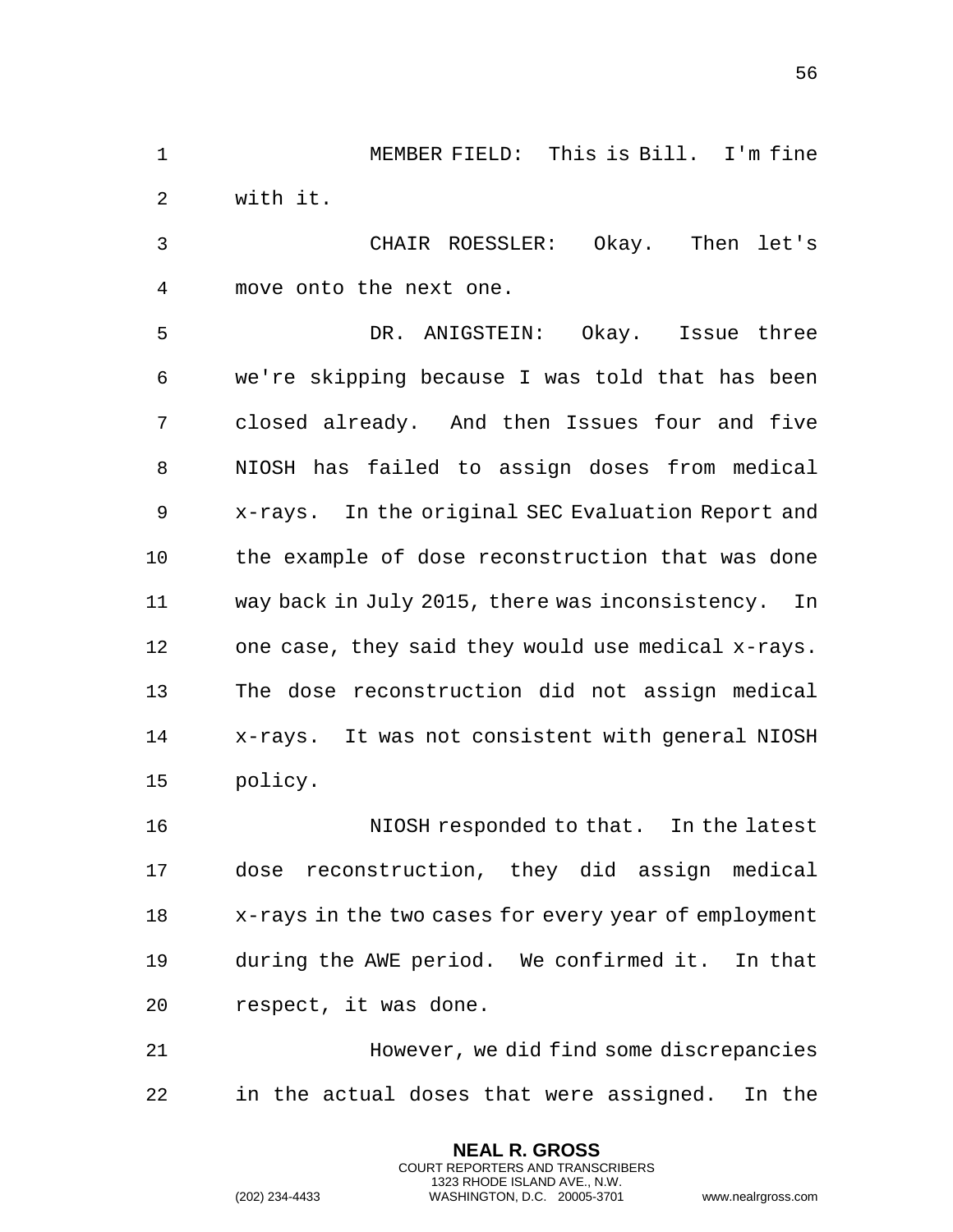first case for the lung, they used this OTIB-006 which prescribed the doses for radiographic examination of the chest. They prescribed the doses for each organ. And for the lung, they prescribed a dose of 83.8 millirem. That in fact is what was entered into the spreadsheet.

 However, the same document should have assigned an uncertainty of 30 percent. The discussion of the uncertainty was the recommended prescribed uncertainty of 30 percent. And this I think was probably just a calculational error because the spreadsheet, the IREP input, does list an uncertainty of 16.75 millirem which comes out to be exactly 20 percent.

 So I would suspect it was a slip in the calculation. But the fact is that if the uncertainty is lower given that IREP takes the 99 percentile, it would slightly lower the contribution to the overall dose. That unless there's a reason for it needs to be corrected. Then the other organ for the kidney

there is another document of OTIB-5 which gives

**NEAL R. GROSS** COURT REPORTERS AND TRANSCRIBERS 1323 RHODE ISLAND AVE., N.W.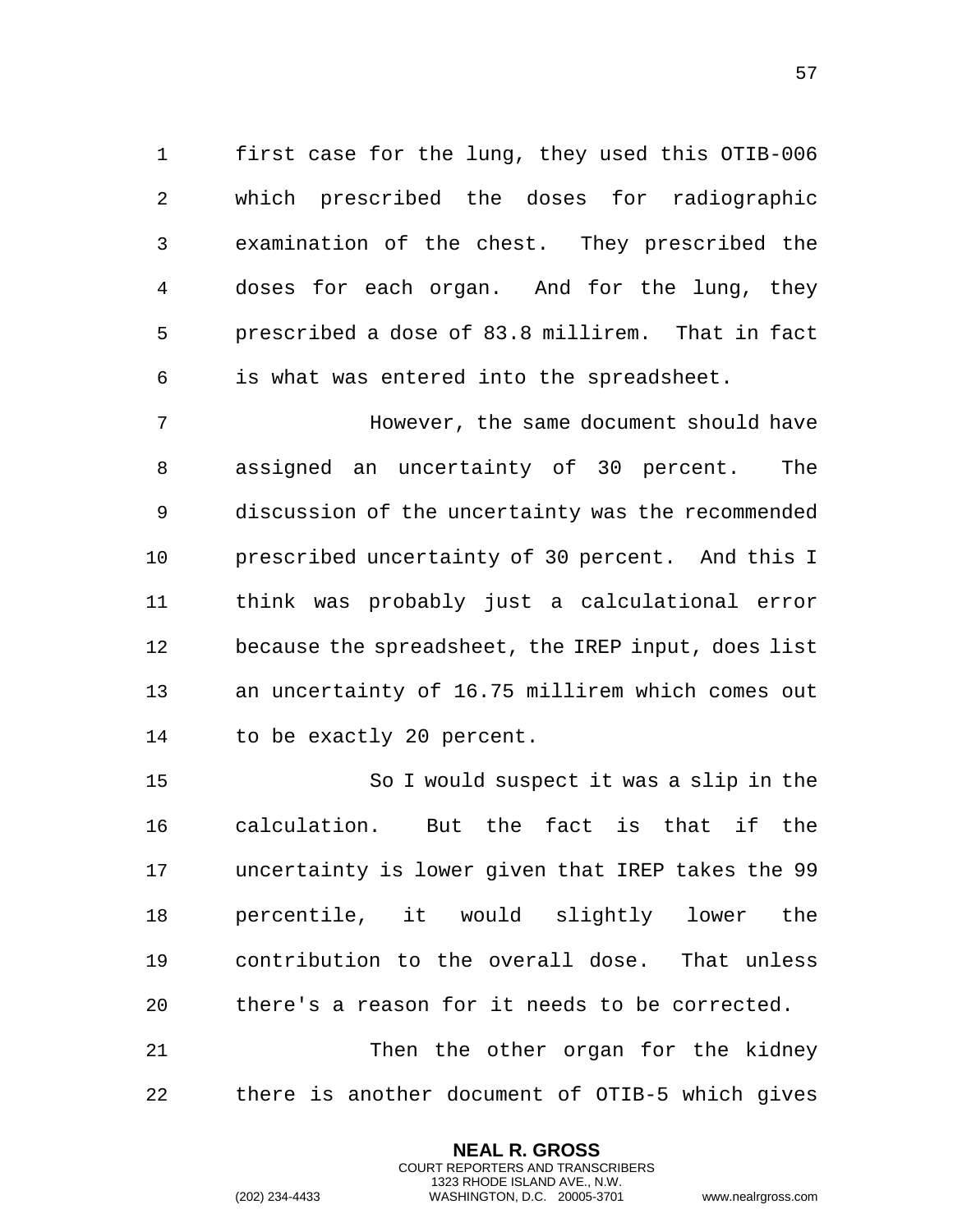substitute or the kidney is not one of the target organs in the ICRP model. So they use the closest organ for which there is external dose calculations. They use the closest organ.

 And the substitute organ that is prescribed is the liver which is in fact what was done for all the others, uranium, and all the other external radiation sources. To calculate the dose of the kidney, they actually take the dose of the liver and assign it to the kidney which is appropriate.

 However, in this case, it wasn't done. And the dose to the liver would have been 90.2 millirem. But instead the dose that is entered for the medical x-rays is 25 millirem. And I'm just speculating. I just looked on the table in the OTIB-6 to see what organ could they be using. My guess was that they were using the urinary bladder because that is one of the organs that had that particular dose.

 We believe -- my background is in physics even though I have quite a bit of experience

> **NEAL R. GROSS** COURT REPORTERS AND TRANSCRIBERS 1323 RHODE ISLAND AVE., N.W.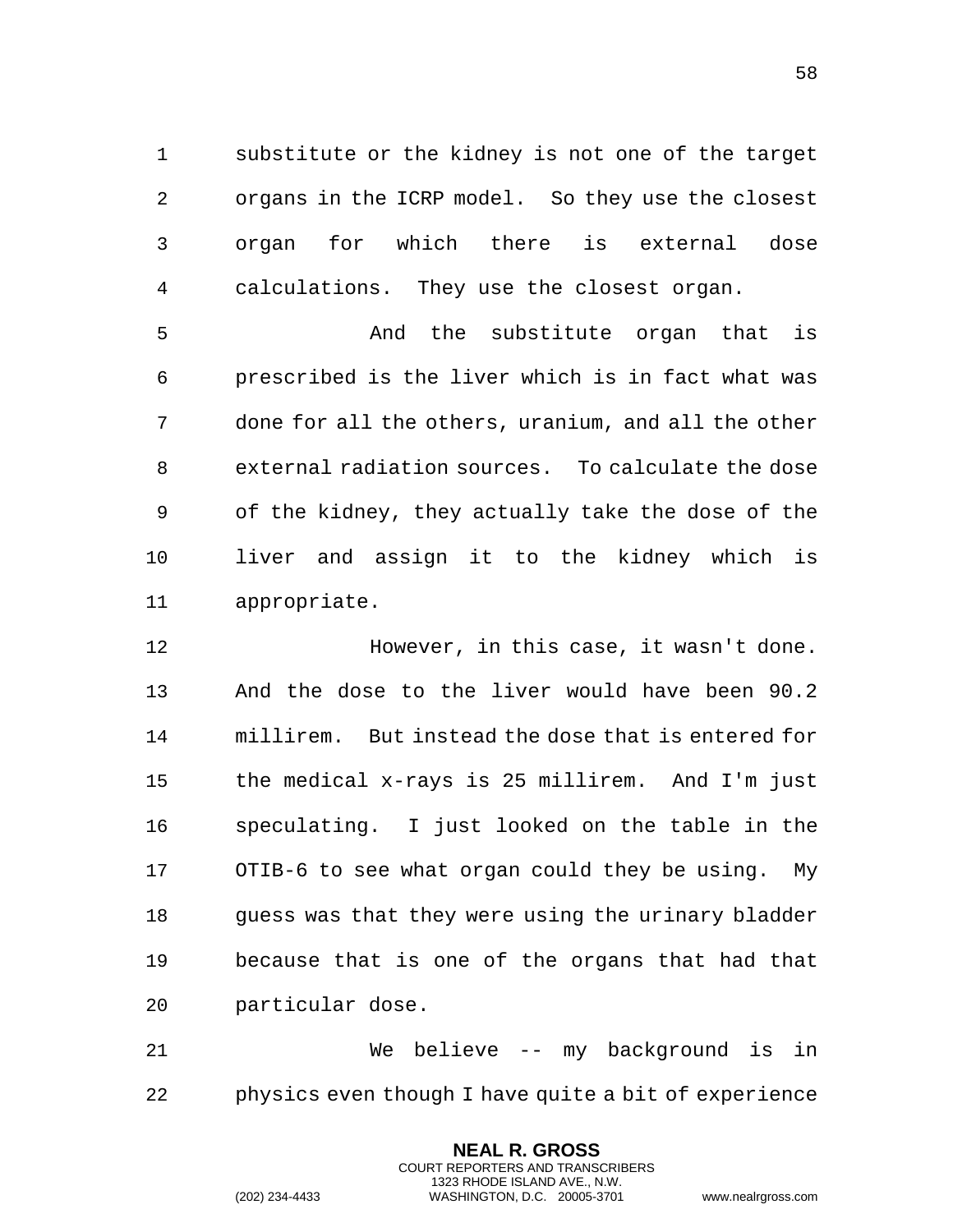in the medical field. John Mauro has his degree in biology. So I can consult with him as an expert. He agreed that the bladder -- the actual anatomical diagram probably from a textbook presented in OTIB-006 would show that the bladder is way down in the body quite far away from the lung on the radiation field that would be imposed on the lungs and therefore is not an appropriate substitute for the kidney lying just under the liver. So the liver is in fact appropriate, not that it's already been decided but particularly for this field.

 So I believe again that we disagree with the dose. We agree the idea that they did assign doses. They did assign doses for each year of employment. And in this case incidentally the uncertainty based on this 25 millirem was calculated of 30 percent of the dose which indicates again that the other one that was 20 percent was probably just a calculational error. In principle, they did respond. They did assign medical x-ray. But we believe that there's a discrepancy with the dose that was

> **NEAL R. GROSS** COURT REPORTERS AND TRANSCRIBERS 1323 RHODE ISLAND AVE., N.W.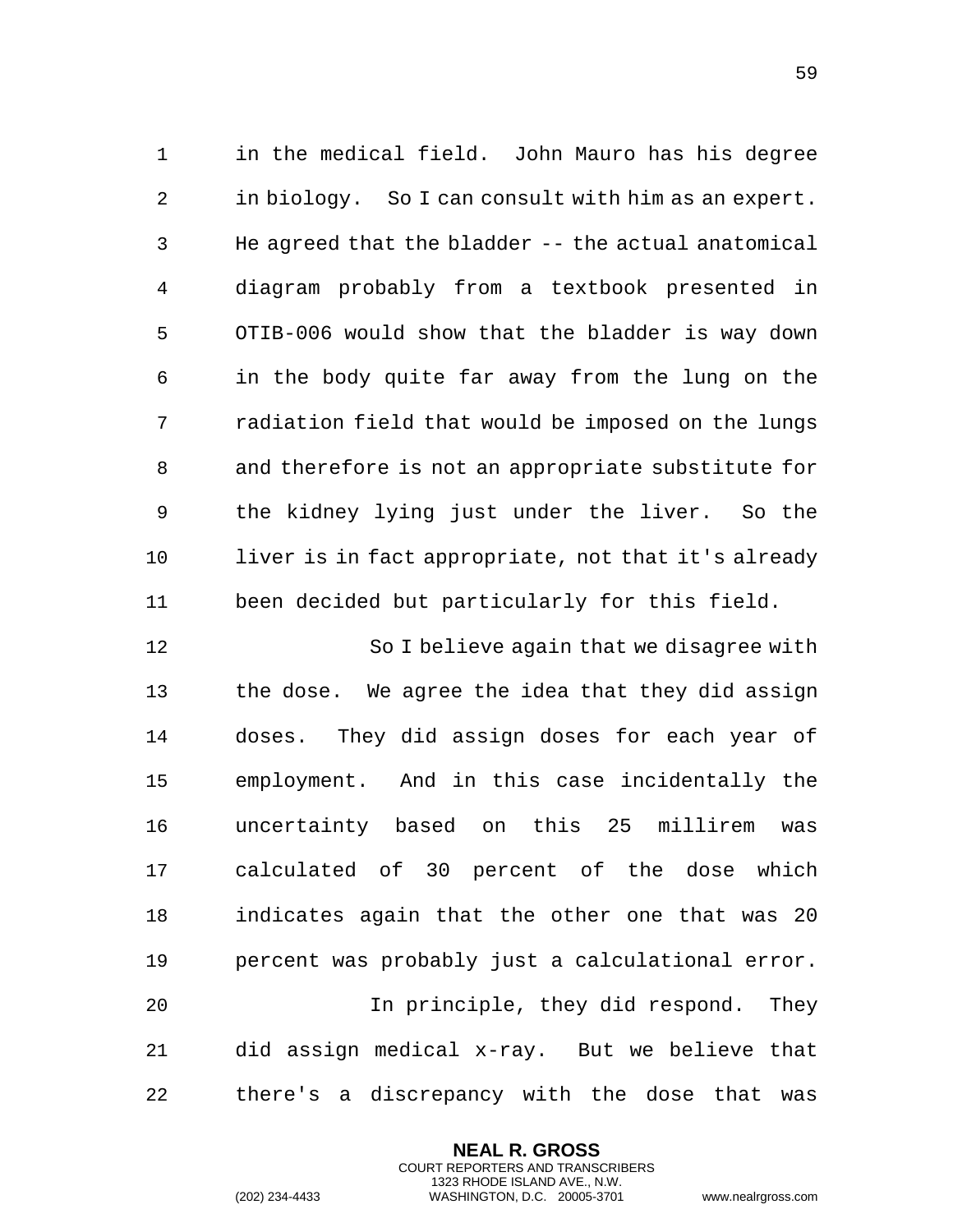assigned.

| 2  | CHAIR ROESSLER:<br>Okay. Does NIOSH                |
|----|----------------------------------------------------|
| 3  | have any response to that?                         |
| 4  | MR. TOMES: This is Tom Tomes. Yes, I               |
| 5  | take Dr. Anigstein's suggestion that I made an     |
| 6  | error in using 20 percent uncertainty for the lung |
| 7  | activity and should have used 30 percent           |
| 8  | uncertainty. I do want to point out that when I    |
| 9  | forwarded those examples I indicated they were     |
| 10 | draft and had not been thoroughly reviewed         |
| 11 | sufficiently. That error was not caught by me when |
| 12 | I was preparing those.                             |
| 13 | On the other discrepancy on the dose to            |
| 14 | the kidneys, I would have to concur that the wrong |
| 15 | category was selected. So I basically agree with   |
| 16 | Dr. Anigstein's comments that the x-ray dose would |
| 17 | be as specified by Dr. Anigstein.                  |
| 18 | MEMBER CLAWSON: This is Brad. What                 |
| 19 | I'm hearing is that they can do it. It's not an    |
| 20 | SEC issue. It's a Site Profile issue again.        |
| 21 | CHAIR ROESSLER: Okay. And that's my                |
| 22 | conclusion, too. Bill.                             |
|    |                                                    |

**NEAL R. GROSS** COURT REPORTERS AND TRANSCRIBERS 1323 RHODE ISLAND AVE., N.W.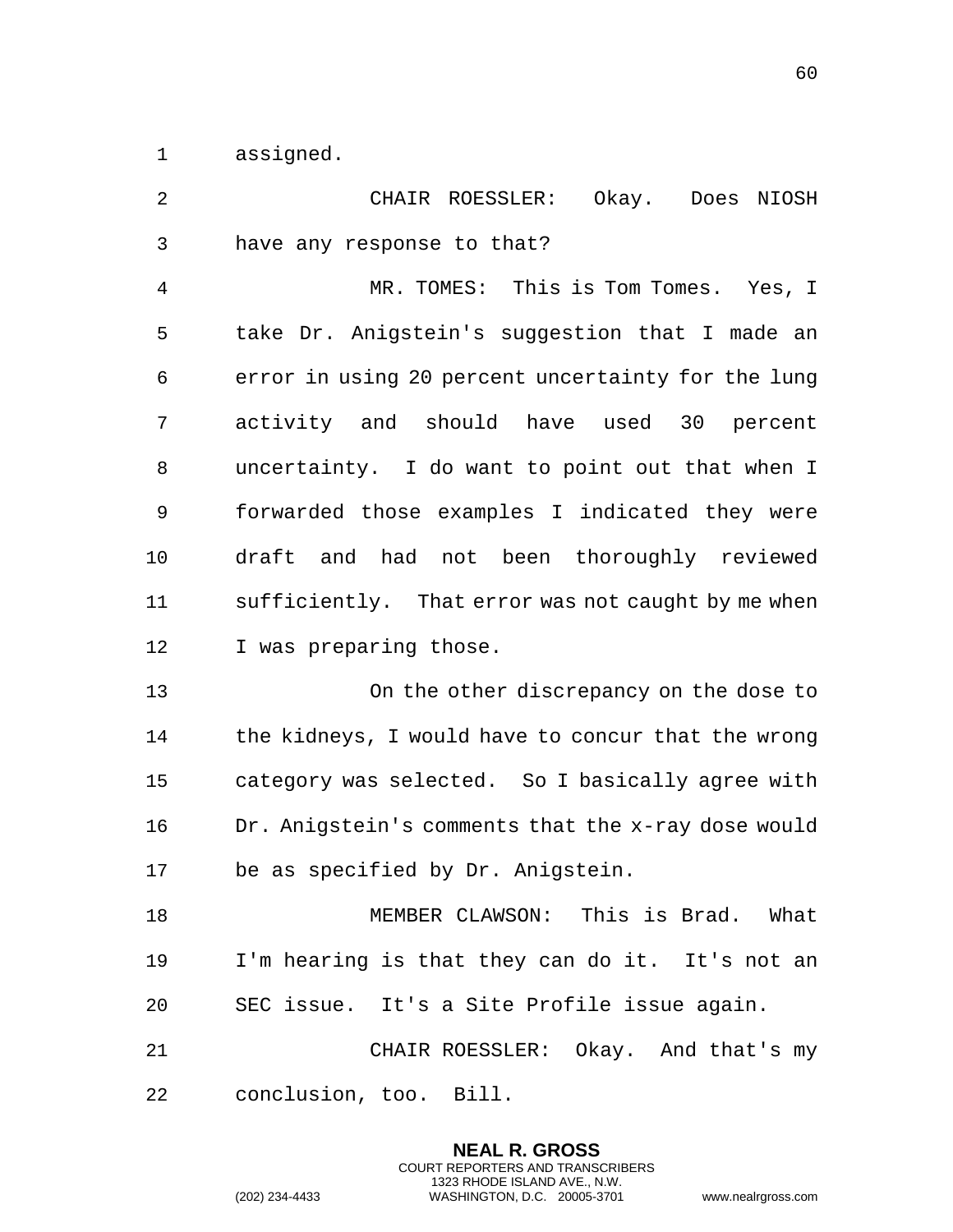1 MEMBER FIELD: Yes, I agree.

 CHAIR ROESSLER: Okay. So thank you, Bob, for catching that and I think we can proceed on then unless there are other questions to the next item.

 DR. ANIGSTEIN: Okay. The next issue was that in the original calculations back in July 2015 NIOSH had calculated the external dose both from photons and electrons from submersion in a cloud of radioactive dust and from exposure to contaminated surface. They used an old EPA report called Federal Guidance Report No. 12 -- it came out I think in 1998 -- which is not consistent with the way NIOSH does it.

 TBD-6000 is being used as a source document. TBD-6000 does in fact give calculated values of the dose rates per unit from both air submersion which is always insignificant and from the contaminated floor. I verified that in fact in the current calculation they did employ. They did remove any reference to Federal Guidance 12 and did in fact correctly copy the values from

> **NEAL R. GROSS** COURT REPORTERS AND TRANSCRIBERS 1323 RHODE ISLAND AVE., N.W.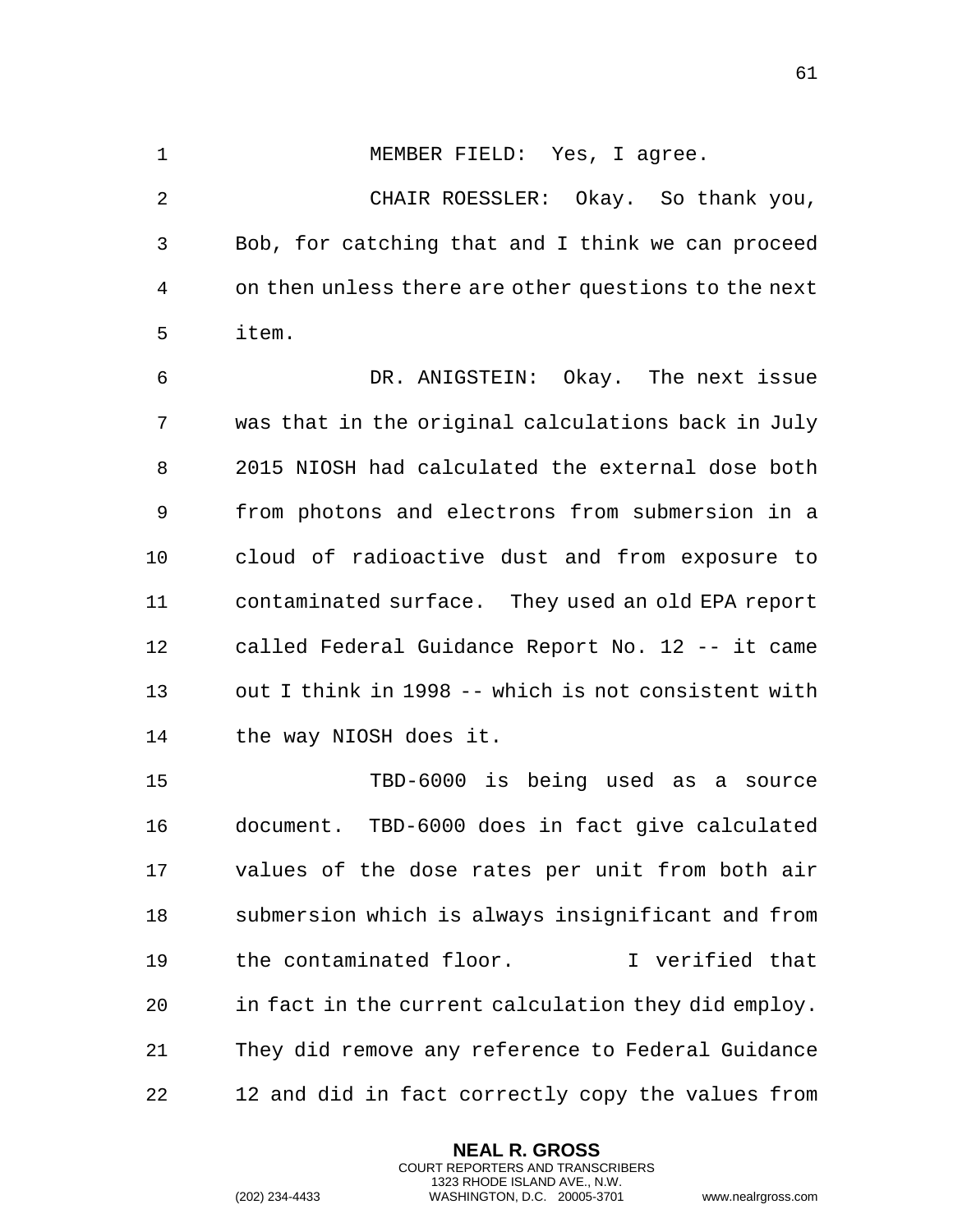Tables 3.9 and 3.10 in TBD-6000. Those were correctly copied into the spreadsheet.

 I have to add though where I verified those -- I verified the formulas -- I did not finish. So I did not do a top to bottom audit to see whether the dose is calculated in such a manner were in fact transferred to the IREP input. I just ran out of time for doing that. I have no reason to question it one way or the other. I have no opinion on whether it was utilized. But the approach -- the intent was correct -- was correct. CHAIR ROESSLER: By saying the approach was correct, you would believe that NIOSH can do an accurate dose reconstruction. 15 DR. ANIGSTEIN: Absolutely. CHAIR ROESSLER: Okay. Any questions or any comments by Work Group Members?

18 MEMBER CLAWSON: Gen, this is Brad. I'm good with it.

 MEMBER FIELD: Yes. I am, too. Bill. CHAIR ROESSLER: Okay. Anything else on this item? We'll follow through on this later

> **NEAL R. GROSS** COURT REPORTERS AND TRANSCRIBERS 1323 RHODE ISLAND AVE., N.W.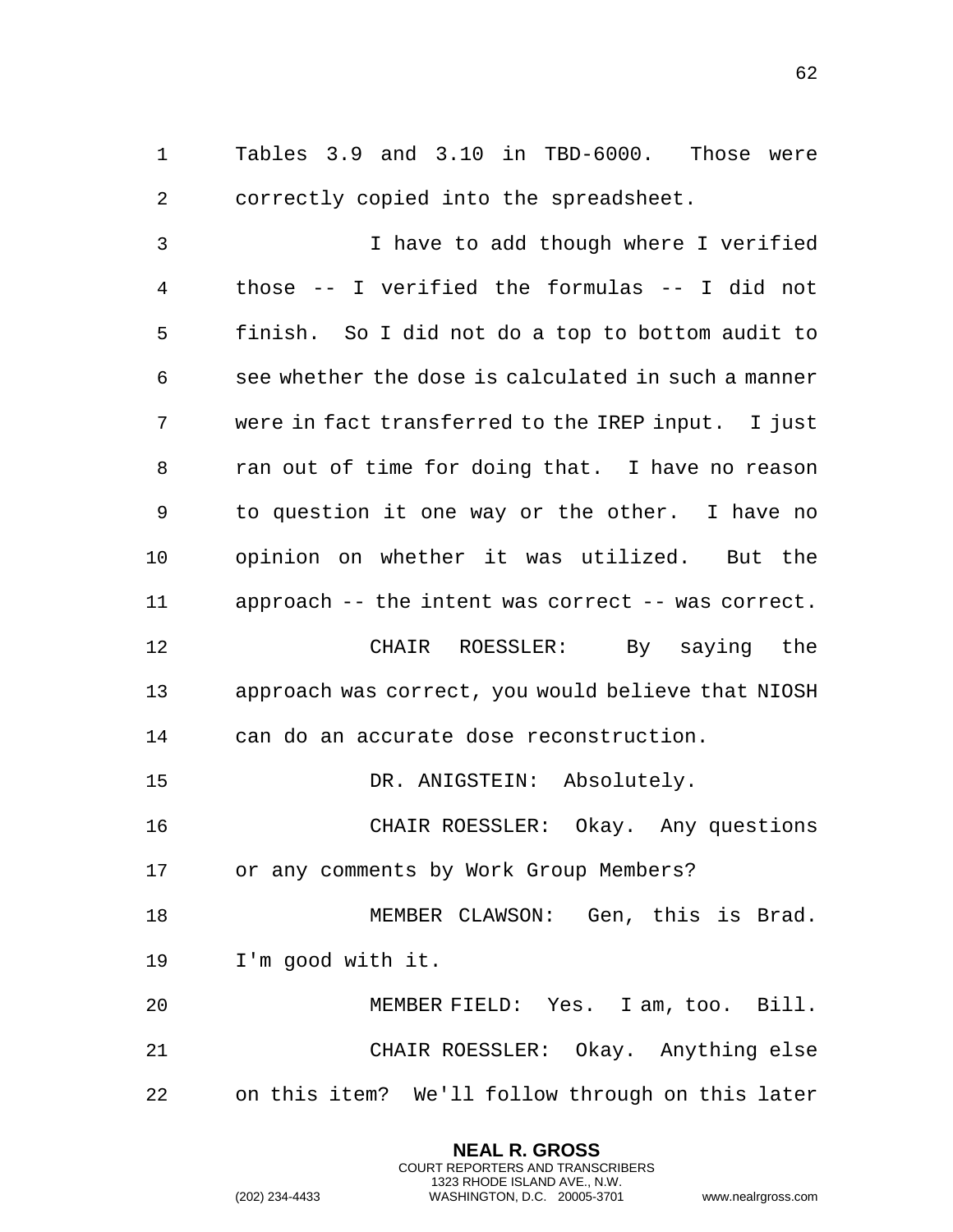then. Okay.

 MR. KATZ: Well, there's no follow-up needed, Gen, on this one. CHAIR ROESSLER: Pardon? MR. KATZ: There's no follow-up really needed on this one. CHAIR ROESSLER: Okay. MR. KATZ: He doesn't have to do the calculations. No. CHAIR ROESSLER: Yes, usually that's not a requirement to go through an example of dose reconstruction. MR. KATZ: Right. CHAIR ROESSLER: Okay. Issue seven. DR. ANIGSTEIN: Okay, Issue seven, which was simply said we could not match the dose calculation in the original example DR. Unfortunately, we can't resolve that because we have not -- it was just not enough time to do a total dose -- look at individual components which I just discussed. But I could not do a total dose reconstruction just for lack of time.

> **NEAL R. GROSS** COURT REPORTERS AND TRANSCRIBERS 1323 RHODE ISLAND AVE., N.W.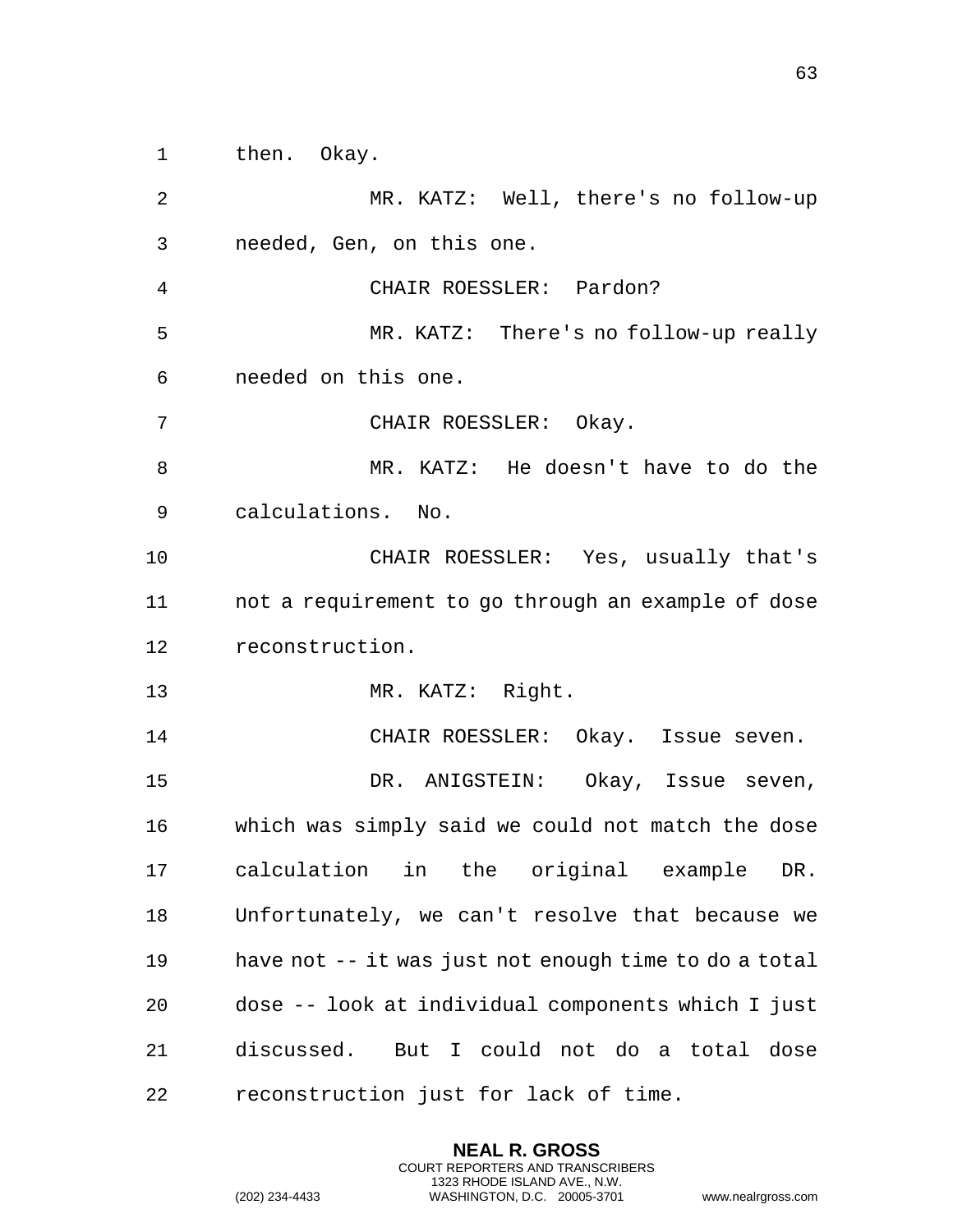So that one remains in my opinion in abeyance. Again, I have no reason to believe that there will be a problem, but we have not been able to verify that. MR. KATZ: Bob, it's not necessary for you to audit it that way for this purpose. This isn't an individual dose reconstruction case. DR. ANIGSTEIN: That was one of the things we did before and was not able to match the number. MR. KATZ: Yes. DR. ANIGSTEIN: So I can't say we've resolved it until we've resolved it. CHAIR ROESSLER: There's not enough information here for me to really evaluate this. But I'm thinking that this is something that we don't have to answer for our presentation to the Board. Am I right on that? DR. ANIGSTEIN: What I would propose doing is I believe that since there's still 10 days before the Board meeting that now that we're way, way up the ladder finishing this that we started

> **NEAL R. GROSS** COURT REPORTERS AND TRANSCRIBERS 1323 RHODE ISLAND AVE., N.W.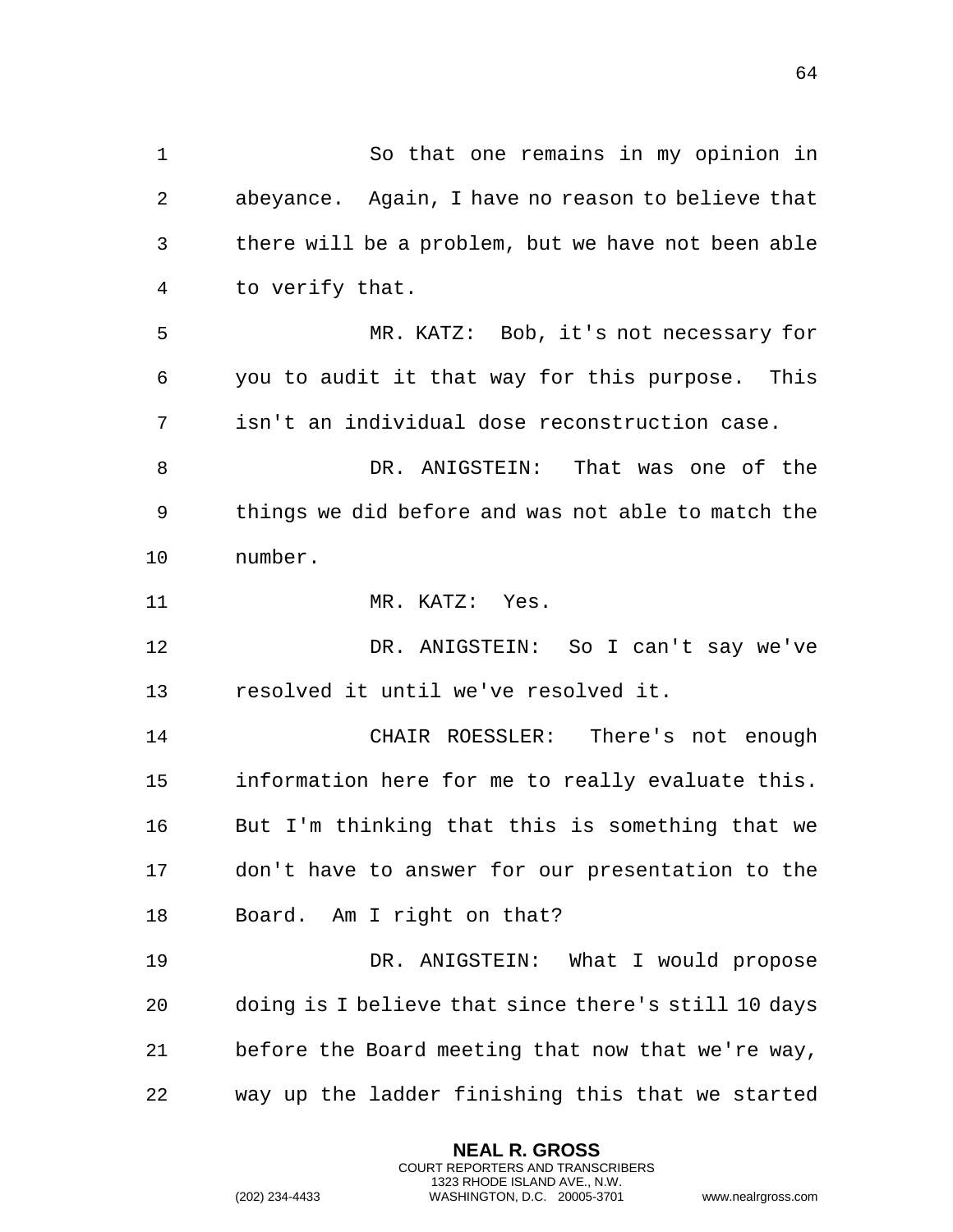1 and then sending out a brief memo, maybe not a 2 formal report but basically an extension of this 3 memo filling in that seventh item. That's 4 something that should be done. We could probably 5 do it in a few days. Hopefully, we don't find any 6 problems.

7 CHAIR ROESSLER: I think that's up to 8 SC&A as to whether they feel that it should be done. 9 MR. KATZ: It's actually up to the Work 10 Group as to whether that's necessary.

11 CHAIR ROESSLER: Well, I don't think 12 that's necessary for our presentation to the Board. 13 I guess it would just complete things if there's 14 time to do it.

15 I guess I'd go ahead with getting our 16 presentation ready. I guess we're not quite 17 through with everything here, but if we close all 18 the other items, I think we'd go back to the Board 19 and come up with the same conclusion that we did 20 before that doses can be reconstructed. Then if 21 we have this confirmation by the time of the Board 22 meeting, that would just add to it.

> **NEAL R. GROSS** COURT REPORTERS AND TRANSCRIBERS 1323 RHODE ISLAND AVE., N.W.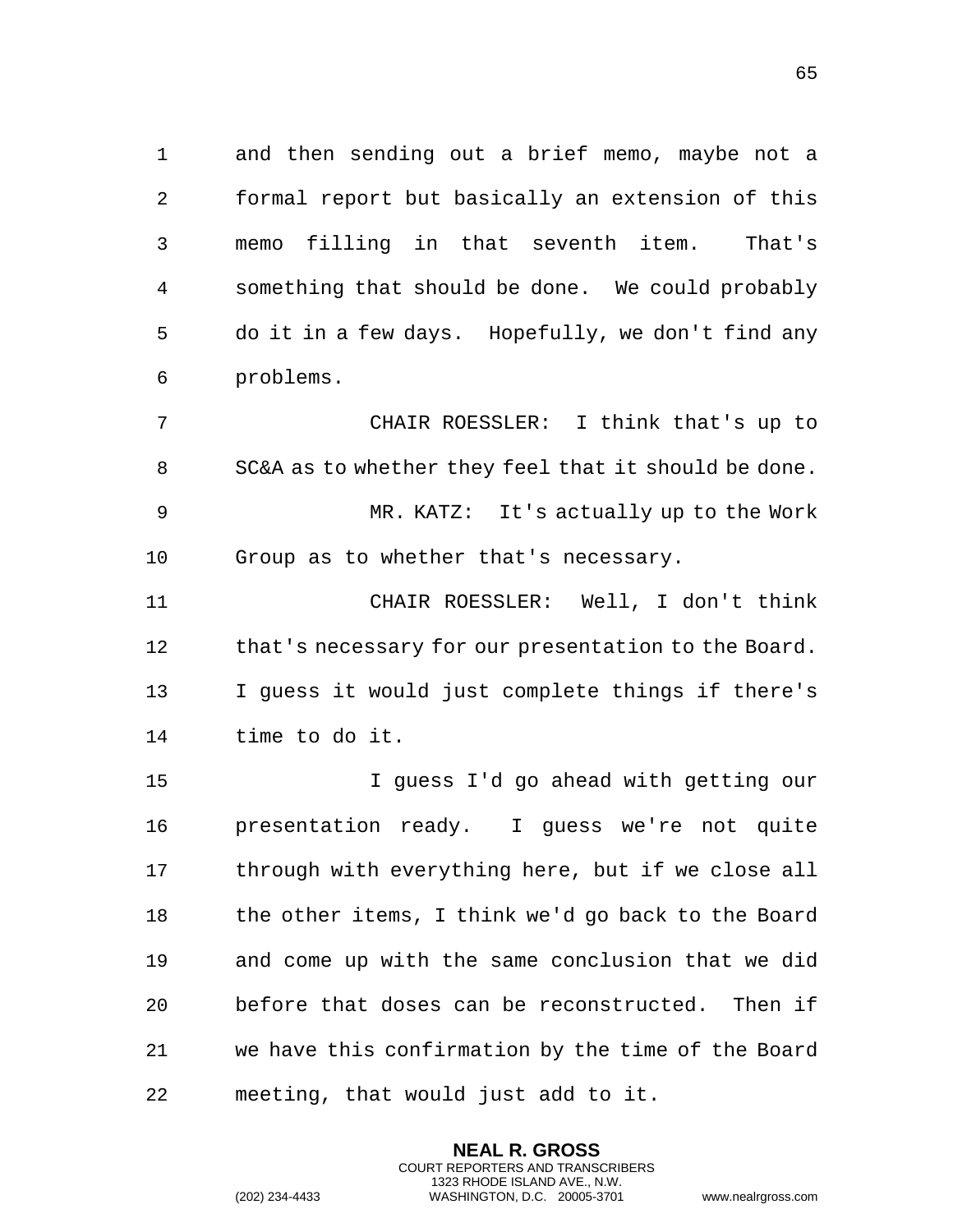1 DR. ANIGSTEIN: Yes, I think we can have it. MR. STIVER: Bob, this is John Stiver. You're pretty confident you can have the results in time for the meeting. DR. ANIGSTEIN: Yes, I'm reasonably confident. MR. STIVER: Right. Let's bring this up because this is one of the issues of Dr. Melius last August. DR. ANIGSTEIN: Yes, they were specifically concerned with the fact that it could not -- that the doses -- 14 MR. STIVER: Yes. DR. ANIGSTEIN: I think they will be happier. 17 MR. STIVER: Yes. 18 MR. KATZ: Let me clarify. There were issues that we've gone over in detail and the issue is not being able to then run through. We've already covered all of the substantive matters. DR. ANIGSTEIN: I believe so, but you

> **NEAL R. GROSS** COURT REPORTERS AND TRANSCRIBERS 1323 RHODE ISLAND AVE., N.W.

(202) 234-4433 WASHINGTON, D.C. 20005-3701 www.nealrgross.com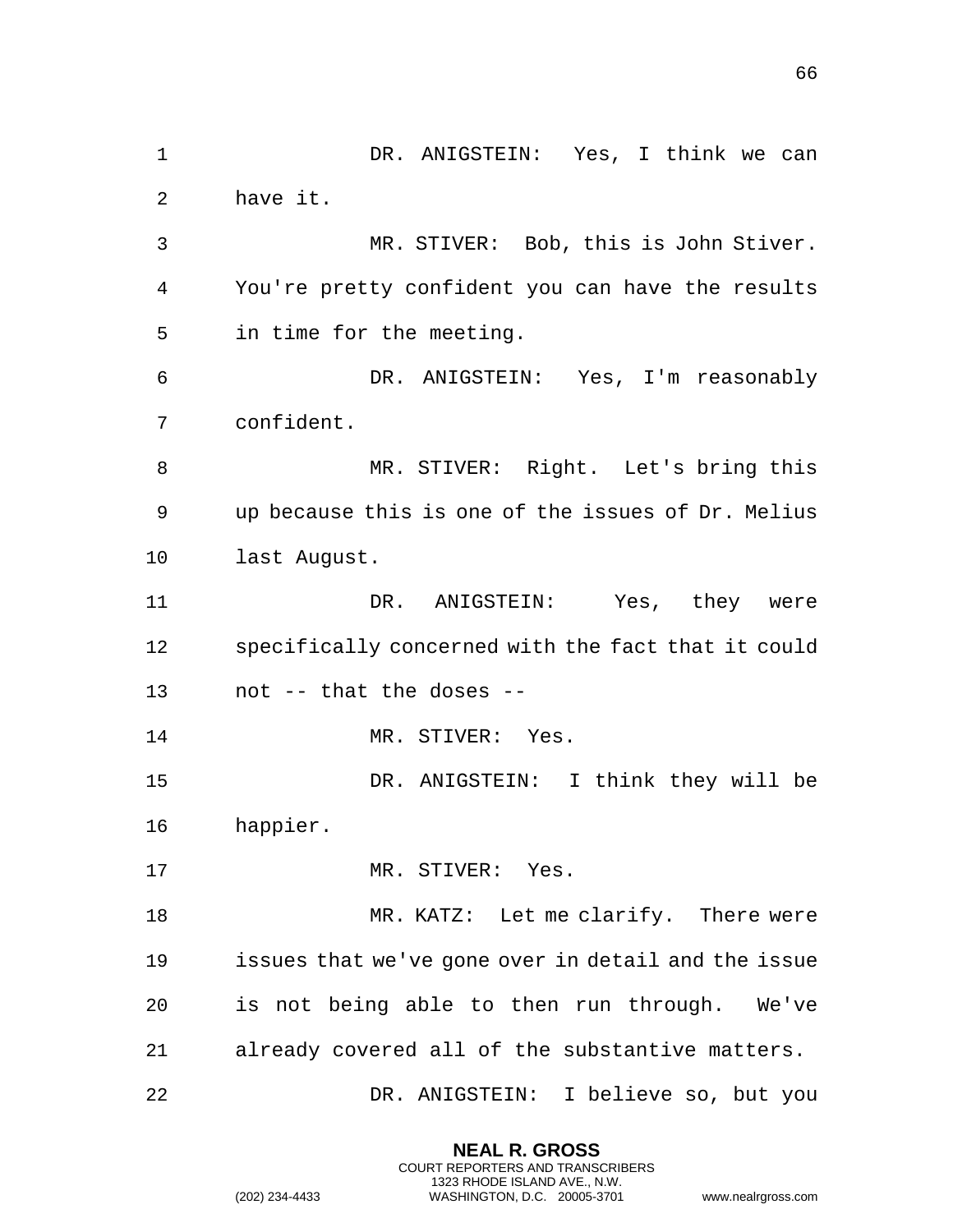know the expression that I like to use is the devil is in the details. And we just need to know. I would feel much more comfortable knowing that if I do an independent audit of reconstruction to see if there are any differences. And if there are differences which by the way does happen, they can be explained. Here is a little shortcut. Here's something. They could be explained away.

 MR. STIVER: But, Bob, we're basically to the Site Profile space here now. I mean this is really verifying a sample of reconstruction that we've already agreed is being done according to reasonable efforts. So we're not really -- this is not an SEC issue. Let's make sure that's not conflated on the part of the other Board Members. We have to make sure that that's understood.

 MR. KATZ: Right. Thank you, John. That's my main point. And it's fine to do that, Bob, just in case something was missed in your review.

21 DR. ANIGSTEIN: Exactly.

MR. KATZ: But again remember that this

**NEAL R. GROSS** COURT REPORTERS AND TRANSCRIBERS 1323 RHODE ISLAND AVE., N.W.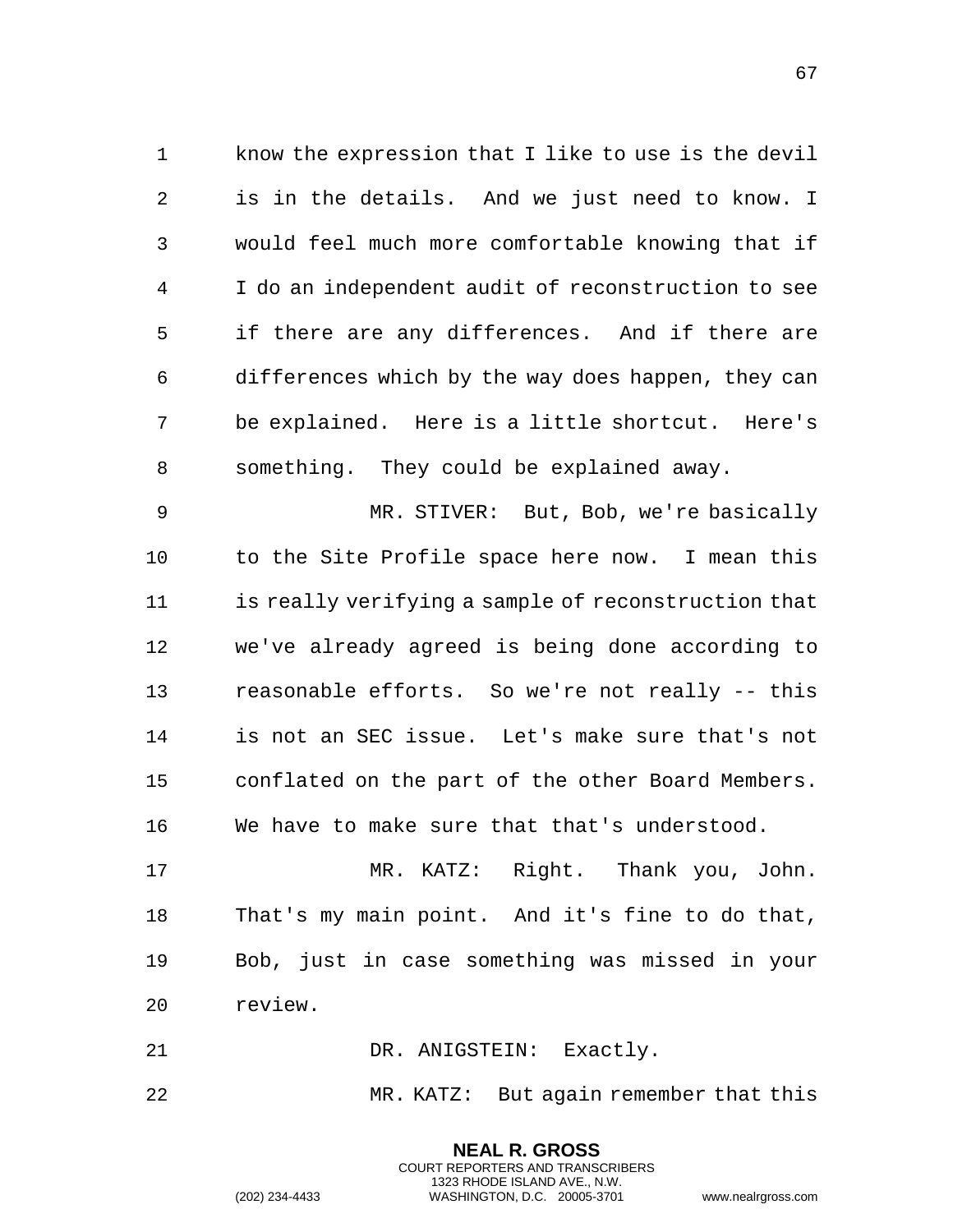is not an actual dose reconstruction for a claimant.

 DR. ANIGSTEIN: Of course. MR. KATZ: This is just a proof of concept. So it's fine to do that to see if you've missed anything. But it's not holding the process up. DR. ANIGSTEIN: Okay. We should be able to do that. MR. KATZ: What I'm saying in my opinion it's not even necessary for Gen's purpose in proving the methods are there and viable and so on and generally can be done. CHAIR ROESSLER: And I think he agrees that it can be done. MR. KATZ: Right. DR. ANIGSTEIN: Yes. But if we can go ahead during this next week and put out a supplement to this I assume that would add some value. CHAIR ROESSLER: But our criterion is can dose reconstruction be done. I think that's what you agreed that it can be.

> **NEAL R. GROSS** COURT REPORTERS AND TRANSCRIBERS 1323 RHODE ISLAND AVE., N.W.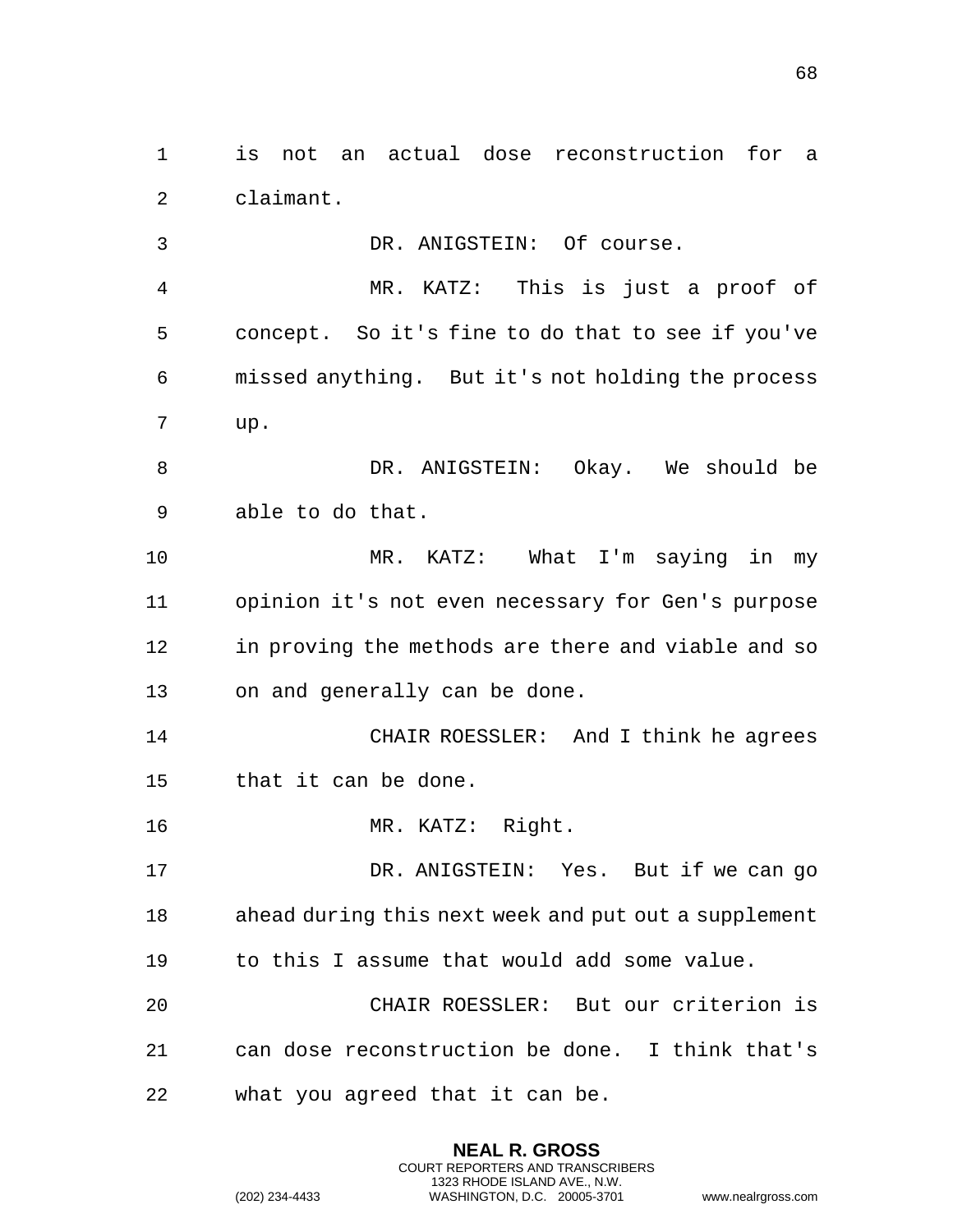| 1  | DR. ANIGSTEIN: Yes.                                |
|----|----------------------------------------------------|
| 2  | CHAIR ROESSLER: You just want to check             |
| 3  | the details.                                       |
| 4  | DR. ANIGSTEIN: Exactly.                            |
| 5  | CHAIR ROESSLER: Yes. So then I think               |
| 6  | our purpose for today we have completed that item. |
| 7  | But I think we should get Work Group comments on   |
| 8  | it.                                                |
| 9  | MEMBER FIELD: This is Bill. It seems               |
| 10 | like it can be done with sufficient accuracy. It   |
| 11 | sounds like what's being purposed is to check to   |
| 12 | see as is the case. But I see no problems with     |
| 13 | doing this.                                        |
| 14 | DR. ANIGSTEIN: Okay.                               |
| 15 | MEMBER CLAWSON: This is Brad. I have               |
| 16 | no problems with it either.                        |
| 17 | CHAIR ROESSLER: All right.                         |
| 18 | DR. ANIGSTEIN: And then this -- Sorry.             |
| 19 | CHAIR ROESSLER: Go ahead, Bob.                     |
| 20 | DR. ANIGSTEIN: Yes. The final                      |
| 21 | observation which just happens -- again, I started |
| 22 | on what I'm proposing to do, but didn't get that   |

**NEAL R. GROSS** COURT REPORTERS AND TRANSCRIBERS 1323 RHODE ISLAND AVE., N.W.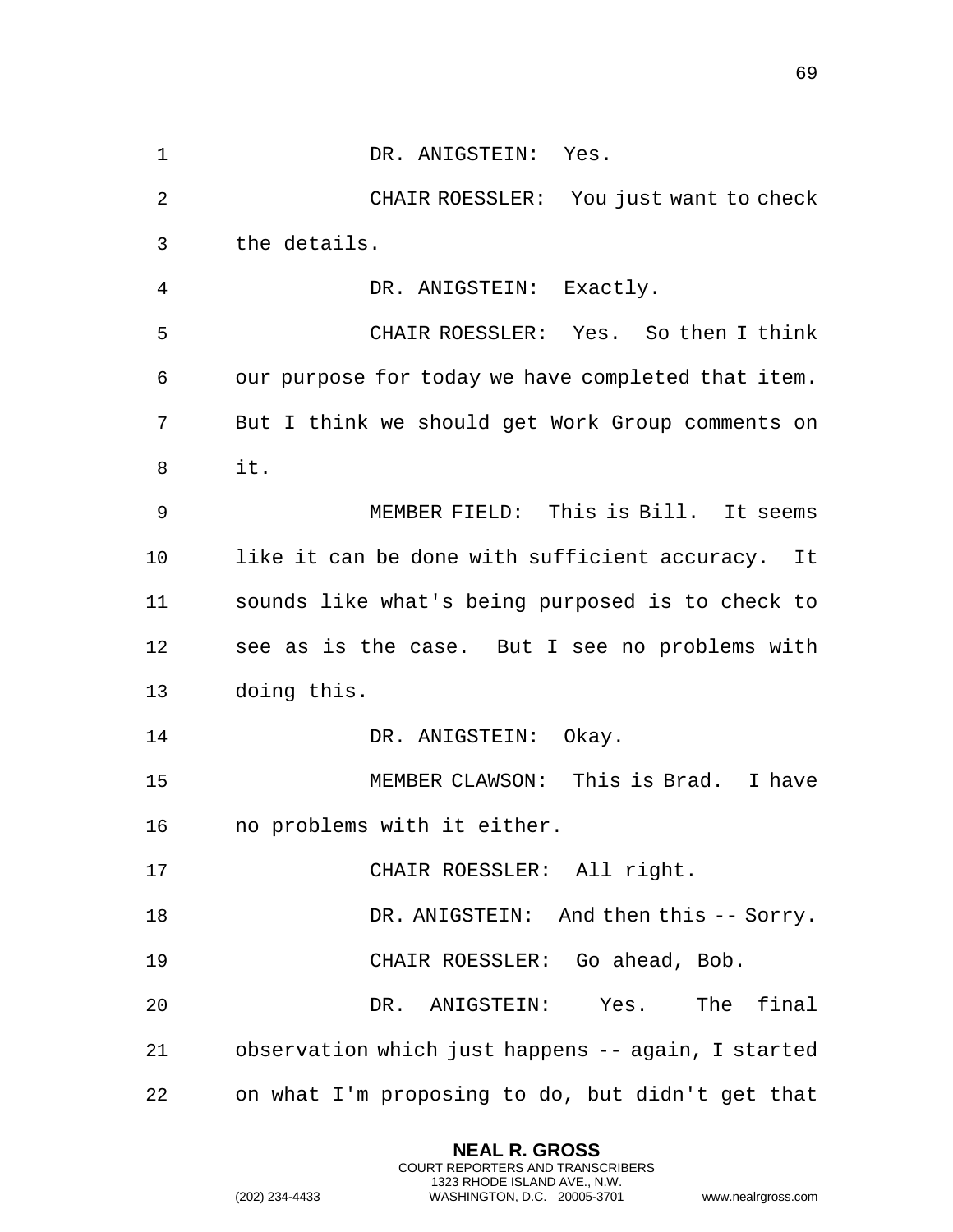far. Didn't finish. Something that crossed my eye was simply a discrepancy that on one worksheet of the same workbook in the files that were transmitted by NIOSH for 1943 time period for AWE. The external doses assumed that the work that they worked 2400 hours per year which is simply a 48 work week which was common at that time. They worked six days a week, eight hours a day multiplied by 50 weeks with a couple of weeks off. So that comes out to 2400 hours per year.

 On the very next page, it calculates the intakes of inhaled dust. There they used 2500 hours a year. And it would seem to me that the two calculations should be consistent.

 MR. TOMES: This is Tom Tomes. I can 16 take a look at that. I assume that Dr. Anigstein is correct in saying that. I haven't had a chance 18 to verify that. But all these values we have are considered draft until we've gone through and discussed them. That change can be made. I agree with you that it should be 2400.

CHAIR ROESSLER: Okay. I think that

**NEAL R. GROSS** COURT REPORTERS AND TRANSCRIBERS 1323 RHODE ISLAND AVE., N.W.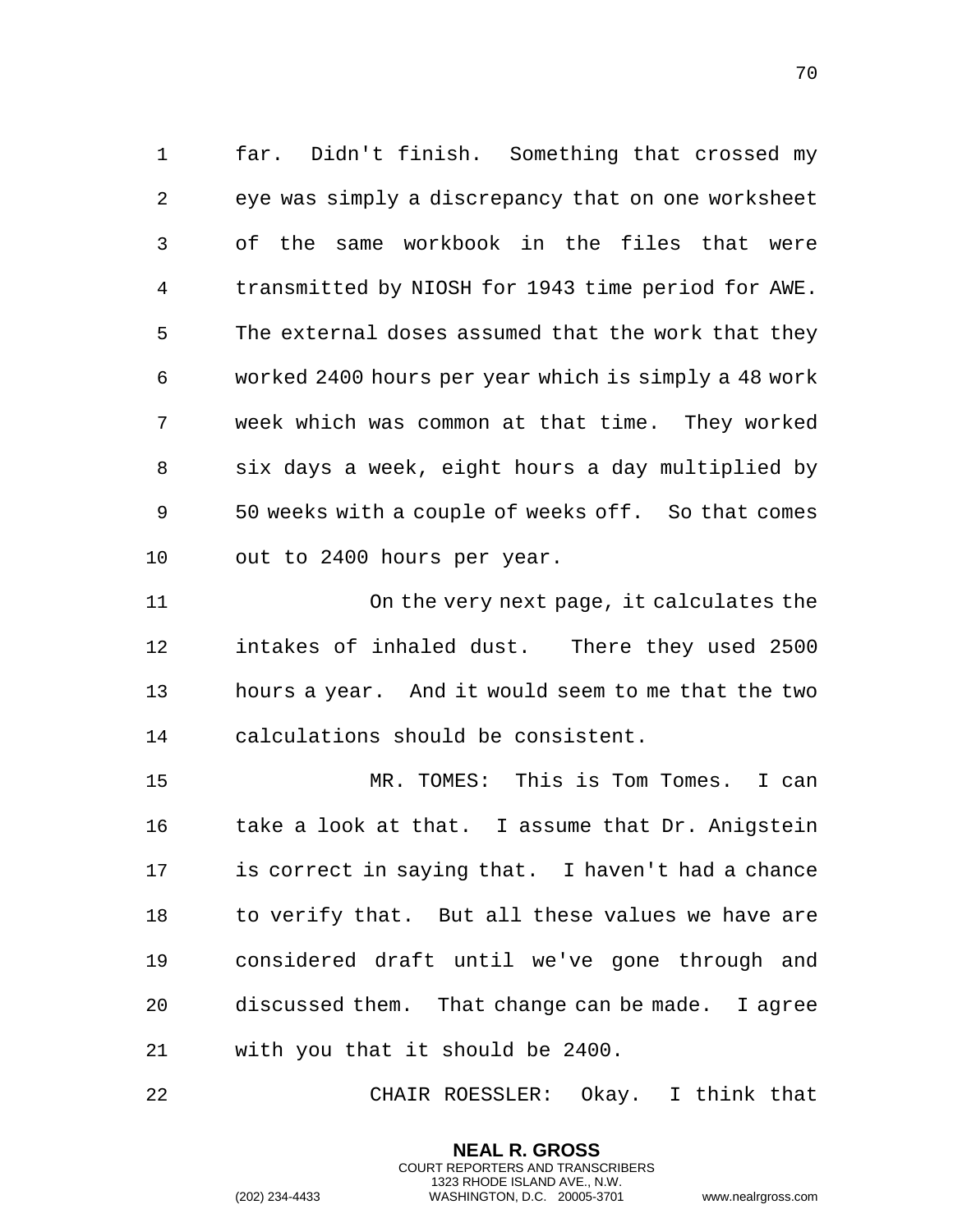1 completes your presentation, Bob.

2 DR. ANIGSTEIN: I'm sorry. Say it 3 again. 4 CHAIR ROESSLER: Does that complete 5 your presentation? 6 DR. ANIGSTEIN: That completes what 7 we've gotten as of last night. 8 **PATH FORWARD FOR ISSUE RESOLUTION OR PRESENTATION TO**  9 **BOARD**  10 CHAIR ROESSLER: At this point, I 11 think we've crossed off everything on this list. 12 It appears to me that we have done a thorough 13 evaluation of this whole site with the Board 14 comments particularly in mind. It also appears to 15 me that we still have the same conclusion that we 16 had in our presentation to Board. 17 I think we have to go to the Board then 18 next week and make a presentation along these 19 lines. Do other Work Group Members agree with what 20 I've just said? 21 MEMBER FIELD: This is Bill. Yes, I 22 agree, Gen. I think we're unanimous in that.

> **NEAL R. GROSS** COURT REPORTERS AND TRANSCRIBERS 1323 RHODE ISLAND AVE., N.W.

(202) 234-4433 WASHINGTON, D.C. 20005-3701 www.nealrgross.com

71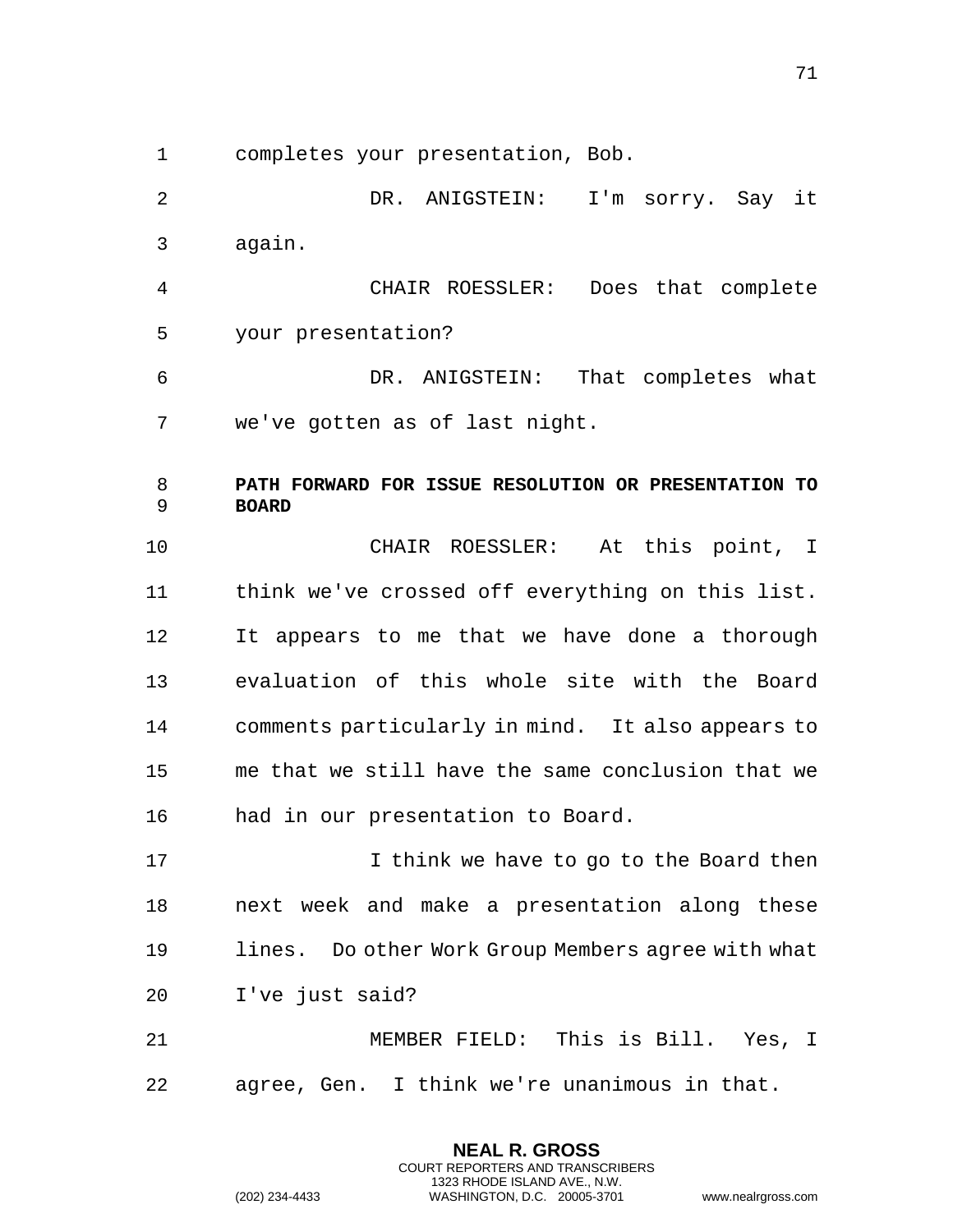1 MEMBER CLAWSON: This is Brad. I 2 agree with you, Gen.

3 CHAIR ROESSLER: So then I think what 4 we have to do in our approach is in order to actually 5 have a slide presentation for the Board it has to 6 be done, Ted, I think you said by the end of the 7 day today.

8 DR. ANIGSTEIN: Oh no.

9 MR. KATZ: Bob, wait. I'm not asking 10 it for an SC&A presentation at this point. The 11 deadline is today. I've warned them that today is 12 not going to work for this one since we're meeting 13 today.

14 But we are pressed to get it in. It's 15 got to be posted in advance and it doesn't get 16 posted in a day or two. So we need to get it done. 17 I would say we probably could get away with this 18 until maybe Wednesday at latest like midday 19 Wednesday.

20 DR. ANIGSTEIN: I can't commit to that. 21 (Simultaneous speaking) 22 MR. KATZ: So let's talk about it then

> **NEAL R. GROSS** COURT REPORTERS AND TRANSCRIBERS 1323 RHODE ISLAND AVE., N.W.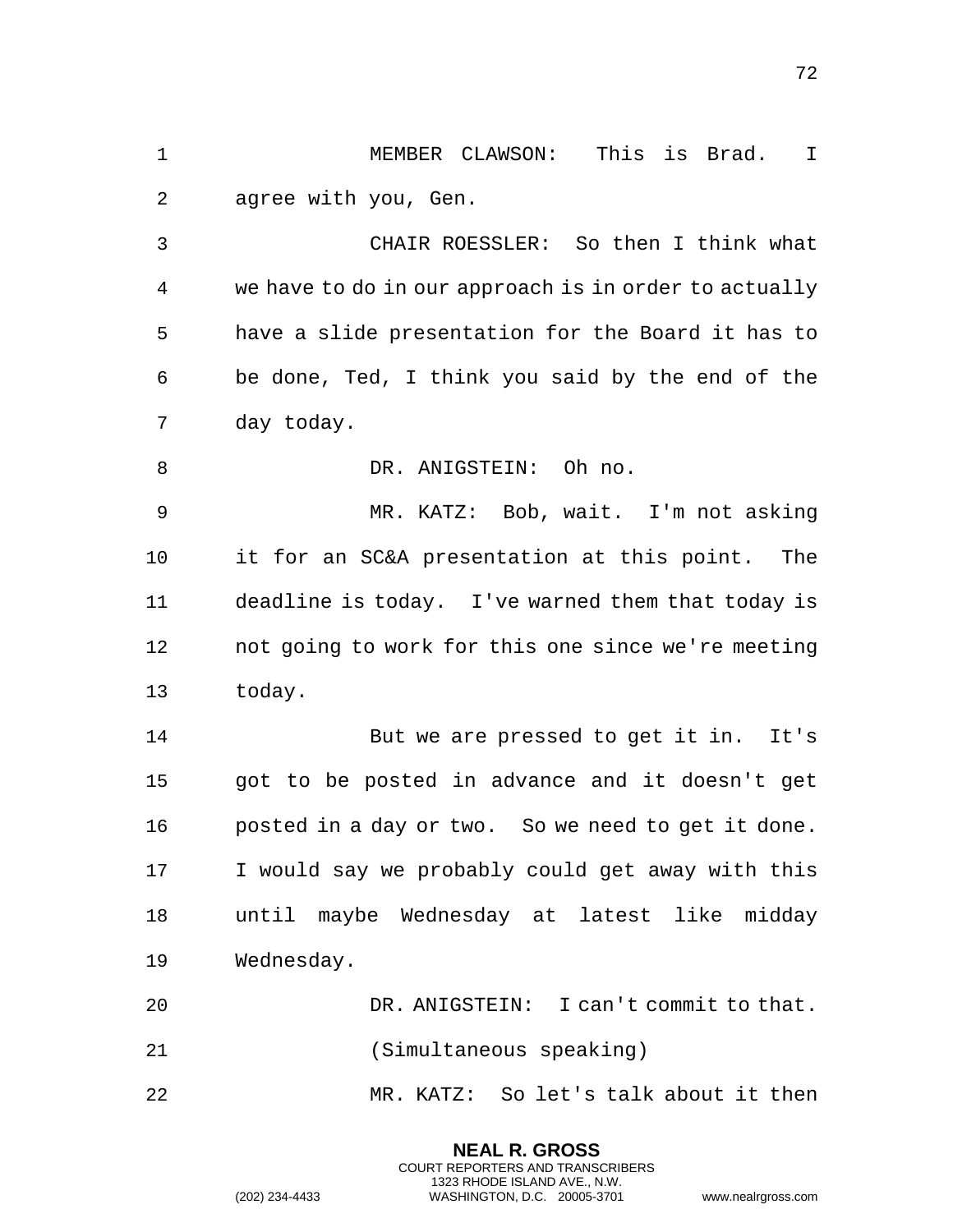1 who could do a presentation, who could prepare, how 2 we can do this. 3 CHAIR ROESSLER: Fine. 4 DR. ANIGSTEIN: The presentation. 5 I'm sorry. 6 CHAIR ROESSLER: I think it's up to the 7 Work Group to make the presentation. 8 DR. ANIGSTEIN: Yes, I'm sorry. 9 CHAIR ROESSLER: Unfortunately I'm a 10 little bit tied up in the next couple days. But 11 I think that we need somebody. I've got notes from 12 what transpired today. But I'm wondering if Tom 13 would be available to put something together and 14 work with me on this. 15 MR. TOMES: Yes, I should be able to do 16 that. I just need a little guidance on how much 17 you want to include. 18 CHAIR ROESSLER: I think we have an 19 hour at the meeting. If you do a good job on the 20 slide presentation it probably won't take that 21 long. But we want to make sure there's plenty of 22 time for discussion.

> **NEAL R. GROSS** COURT REPORTERS AND TRANSCRIBERS 1323 RHODE ISLAND AVE., N.W.

(202) 234-4433 WASHINGTON, D.C. 20005-3701 www.nealrgross.com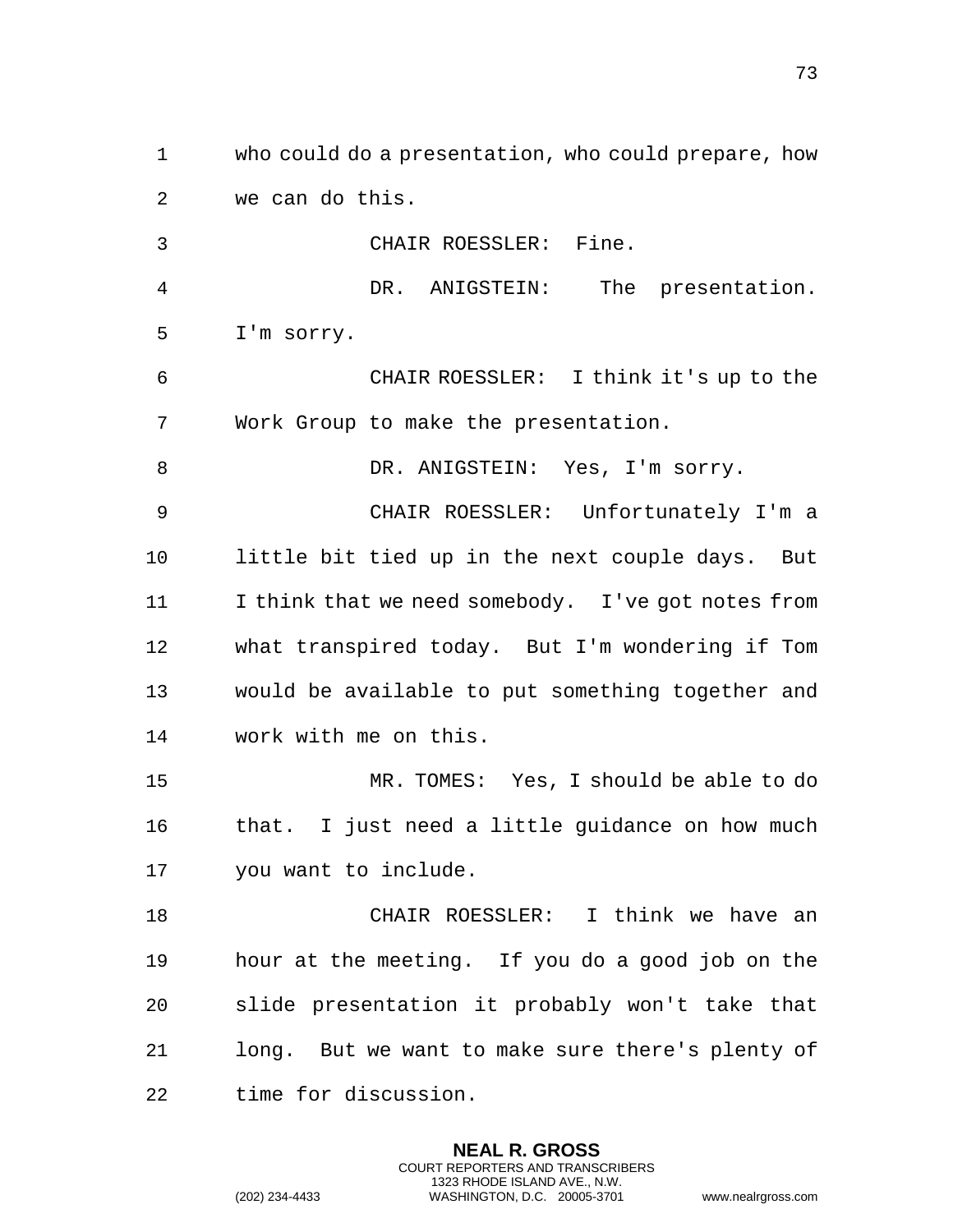1 MR. KATZ: Right, and we need to leave 2 time for the Petitioners if they want to comment 3 too. So really we're talking about an update here. 4 And I don't think you need to rehash much. It's 5 just to remind them where we left things off I 6 think. 7 DR. ANIGSTEIN: Excuse me, Bob. I 8 misunderstood what we are talking about. I'm 9 certainly available to help with the presentation. 10 I thought you were talking about doing the dose 11 reconstruction. 12 MR. KATZ: No, we weren't talking about 13 that. 14 DR. ANIGSTEIN: I'm definitely 15 available. 16 CHAIR ROESSLER: Bob, I think what we 17 could do here is have Tom put together if he's 18 willing to do this a brief slide presentation. 19 Then you and I can go over it and make sure that 20 we are all on the same page on it. 21 DR. ANIGSTEIN: Sure. 22 CHAIR ROESSLER: Ted, can Tom and I do

> **NEAL R. GROSS** COURT REPORTERS AND TRANSCRIBERS 1323 RHODE ISLAND AVE., N.W.

(202) 234-4433 WASHINGTON, D.C. 20005-3701 www.nealrgross.com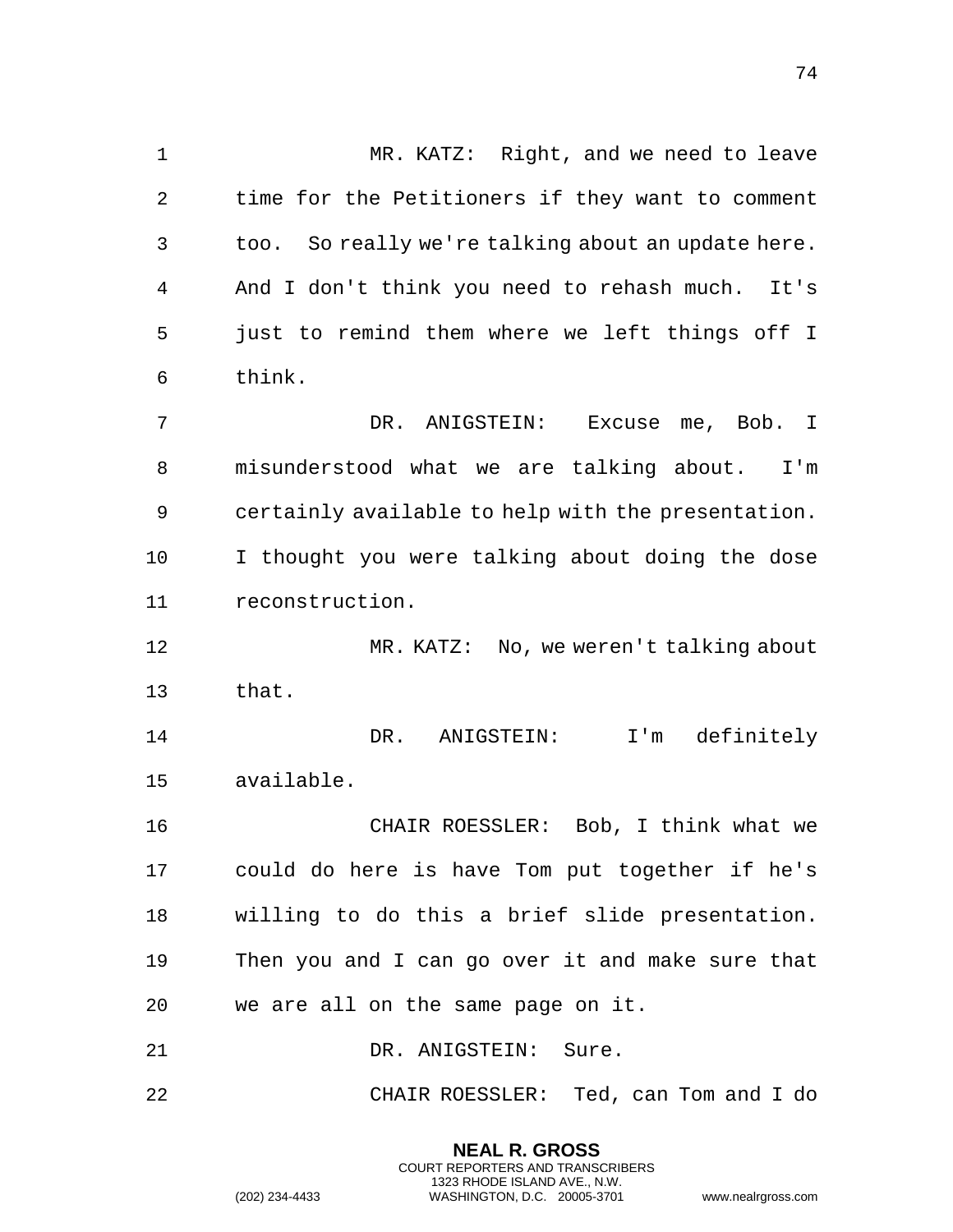1 this offline?

2 MR. KATZ: Yes, of course. 3 Absolutely. 4 CHAIR ROESSLER: Okay. 5 DR. ANIGSTEIN: Or if I may make 6 another suggestion. Gen, would you want to work 7 off of the presentation that was prepared for last 8 November and just update it? 9 MR. KATZ: Yes, I think so. 10 CHAIR ROESSLER: We'll take a look at 11 that. I can see several points in it of parts that 12 we could use from the one that was used at the last 13 Board meeting. 14 DR. ANIGSTEIN: I helped prepare that 15 one. 16 CHAIR ROESSLER: Yes. 17 MR. KATZ: So Tom has that 18 presentation. 19 DR. ANIGSTEIN: Sure. 20 MR. KATZ: I think we sent some emails, 21 Bob, offline about this before this meeting. I 22 think if Tom just cannibalizes what is useful from

> **NEAL R. GROSS** COURT REPORTERS AND TRANSCRIBERS 1323 RHODE ISLAND AVE., N.W.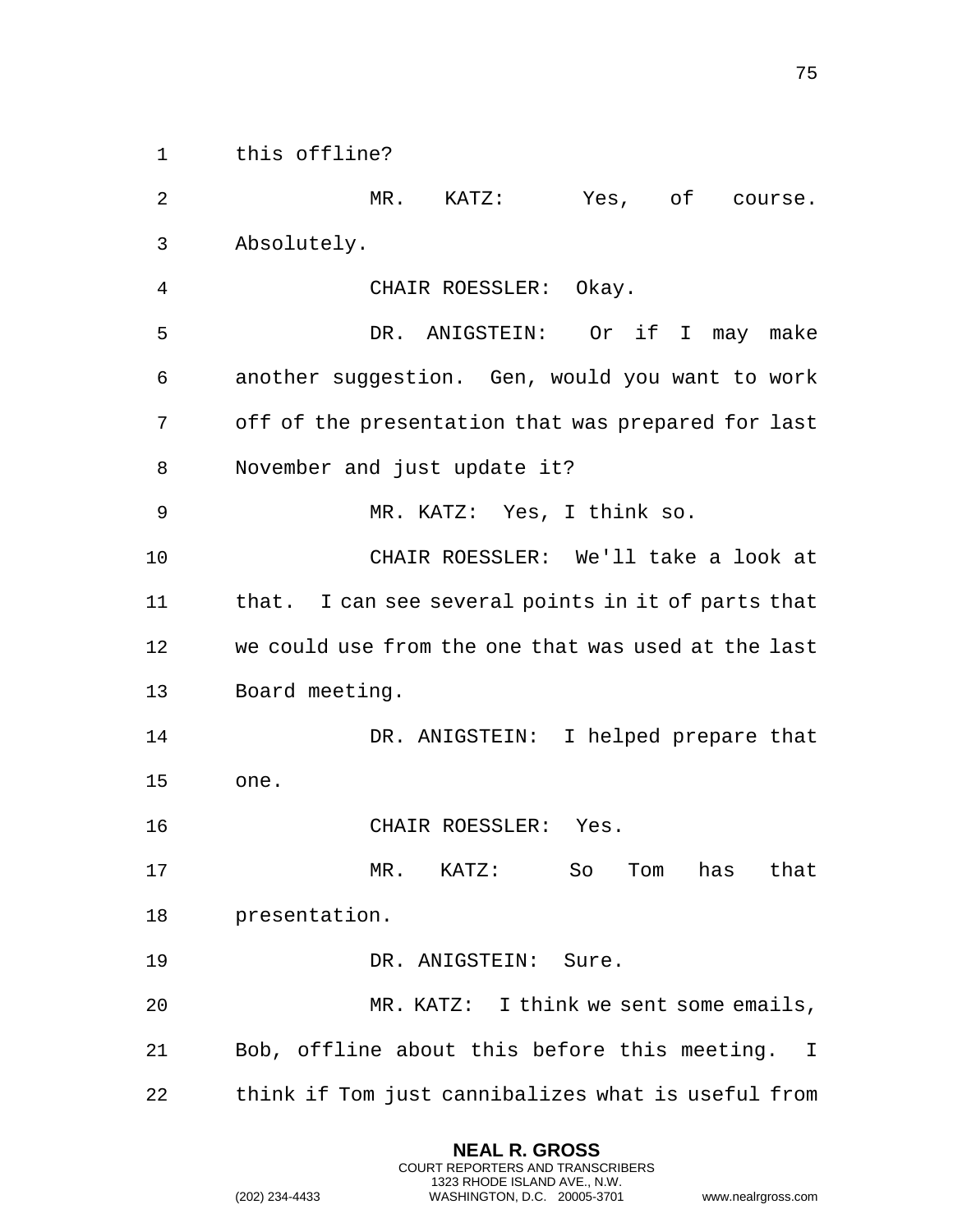that and then just goes forward to update on all this checking work that you've done, Bob, and the Work Groups' conclusions, that will work out. Then, Bob, Gen and Tom will share that draft with you.

 CHAIR ROESSLER: We can get that done before -- Well, how soon do we have to have an actual presentation?

 MR. KATZ: I think Wednesday midday is probably as far as we can get and get it posted in time for the meeting.

 CHAIR ROESSLER: Okay. Tom, I'm available the rest of the day. I think we can work this out and then we'll get something to Bob.

 MR. TOMES: I think I could get a draft relatively soon if I work off the former presentation with just editing it and up updating it.

 CHAIR ROESSLER: Right. Okay. MR. KATZ: Check me if you want. I've taken notes during this whole meeting too. If you guys are short on these items, I think I should have

> **NEAL R. GROSS** COURT REPORTERS AND TRANSCRIBERS 1323 RHODE ISLAND AVE., N.W.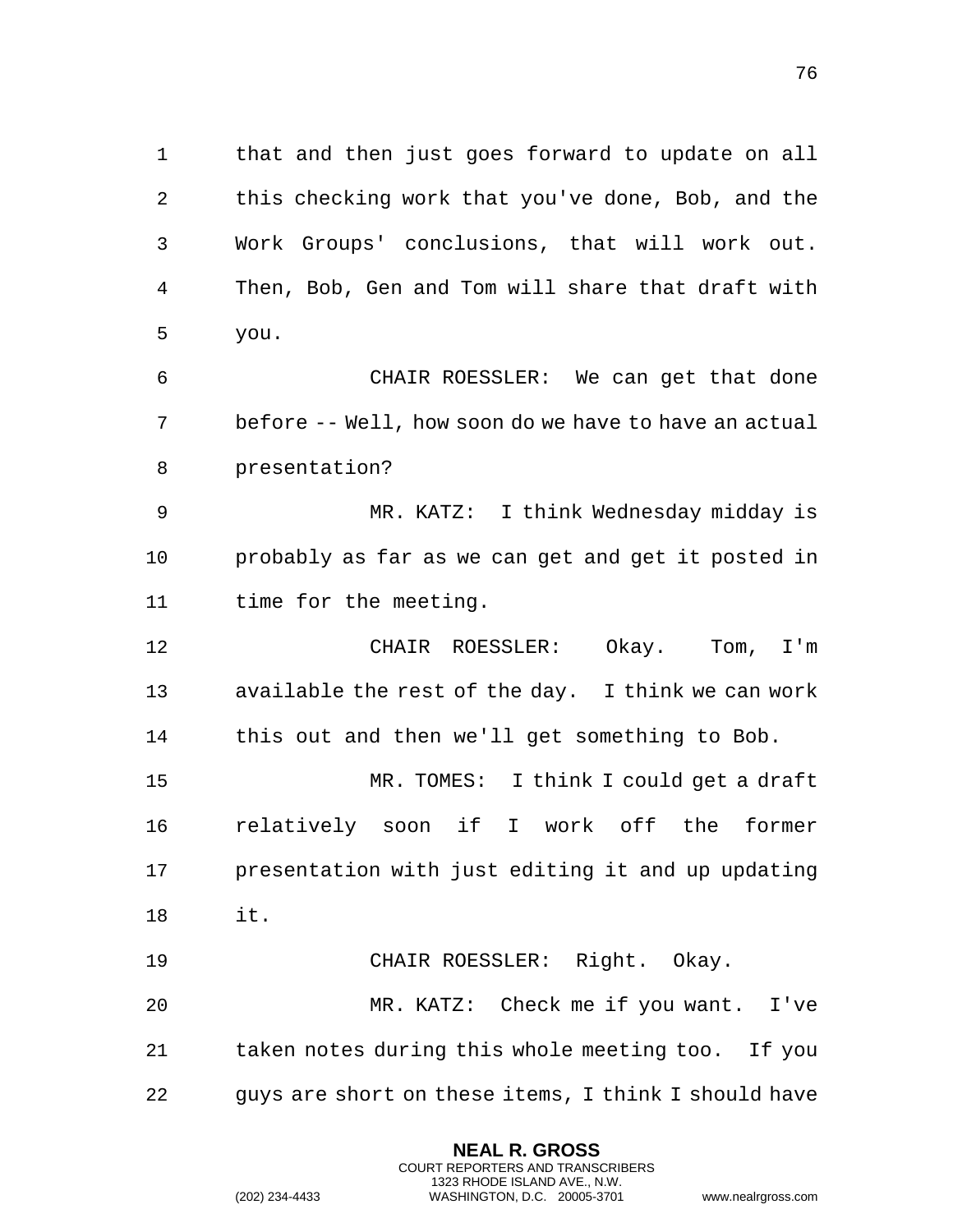1 it.

2 CHAIR ROESSLER: And I think from the 3 former presentation we don't need those detail 4 slides in my opinion on each finding. I think we 5 can flush that out without all that detail. 6 MR. KATZ: I agree. 7 MR. STIVER: Hey Gen. One other 8 thing. Bob Barton is also taking notes and he 9 takes really good detailed notes. He could send 10 you whatever he has, too. 11 MR. KATZ: Yes. So, Bob, go ahead and 12 email that to Tom and Gen and copy me. 13 MR. BARTON: Will do. 14 CHAIR ROESSLER: Ted, I also don't know 15 how we can get Poston's comments on this. 16 Certainly I think we could get them before the Board 17 meeting. 18 MR. KATZ: Yes. We don't always have 19 all our Work Group Members present for the last 20 meeting before a Board meeting. I think that's 21 okay.

22 CHAIR ROESSLER: Okay.

**NEAL R. GROSS** COURT REPORTERS AND TRANSCRIBERS 1323 RHODE ISLAND AVE., N.W.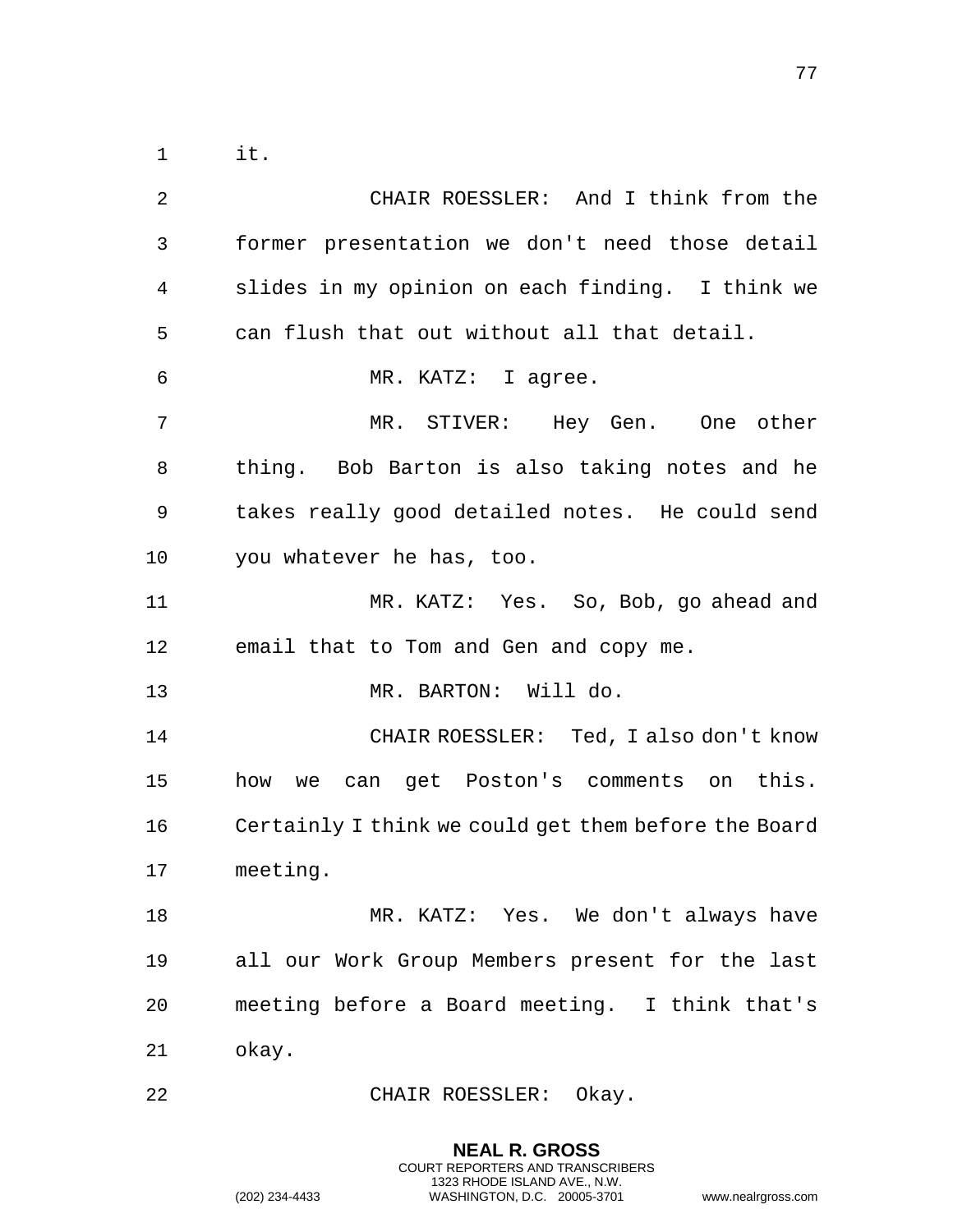1 MR. KATZ: I think he's received all of 2 Bob's reports. Then we can copy him on the 3 presentation so he's up to date on what the Work 4 Group did. 5 CHAIR ROESSLER: Okay. That sounds 6 good. 7 MR. KATZ: I think that will work fine. 8 CHAIR ROESSLER: Okay. So I think we 9 have completed everything unless someone from the 10 Work Group or NIOSH or SC&A has any further 11 comments. Oh, we didn't hear from the 12 Petitioners. 13 MR. KATZ: We don't really have to --14 I mean the Petitioners, we have some time if the 15 Petitioners want to talk to us now. 16 But we didn't have it on the agenda. But that's 17 fine, Robert or Karen, is it? 18 MR. KIFER: Jan, did you want to say 19 anything? 20 (No verbal response) 21 MR. KATZ: You're welcome to if you 22 have something you want to say.

> **NEAL R. GROSS** COURT REPORTERS AND TRANSCRIBERS 1323 RHODE ISLAND AVE., N.W.

(202) 234-4433 WASHINGTON, D.C. 20005-3701 www.nealrgross.com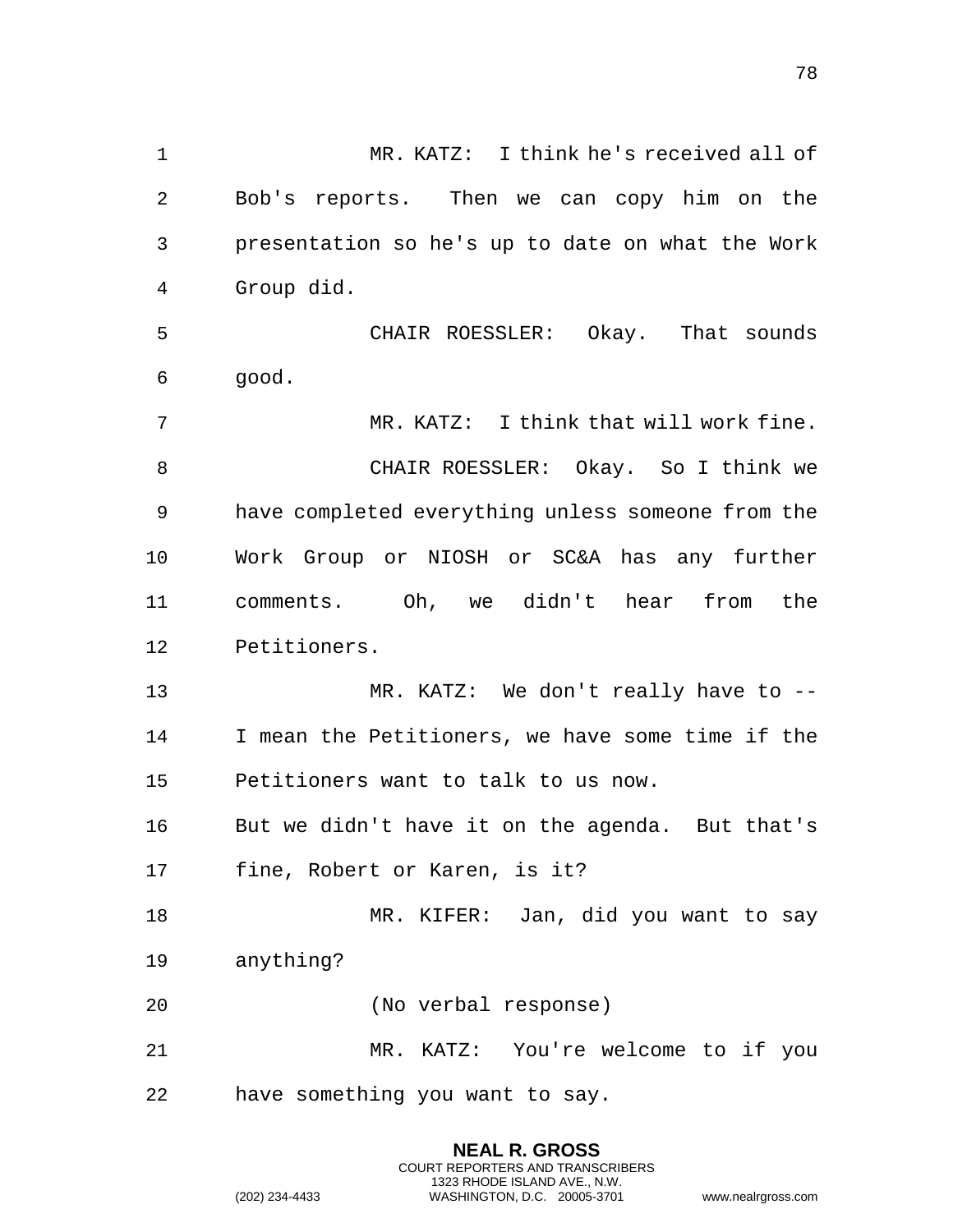**PETITIONER COMMENTS**

 MR. KIFER: I only had a couple from when the doctor was talking about cancer of the liver and the lungs. He didn't mention bone and that was included. DR. ANIGSTEIN: This is Bob Anigstein. The reason we didn't, NIOSH had simply chosen to use as an example a kidney and lung as the organs. There are something like 22 organs that are considered and NIOSH has a methodology for each of them. 12 MR. KATZ: Robert, are you understanding. NIOSH's example didn't involve bone cancer. But that's not to say that there isn't a method for bones. 16 DR. ANIGSTEIN: Exactly. MR. KIFER: That's what I was wondering. MR. KATZ: Yes, so there will be a method for bones. It just wasn't the example that they prepared so that we could see that the

> **NEAL R. GROSS** COURT REPORTERS AND TRANSCRIBERS 1323 RHODE ISLAND AVE., N.W.

methodology is correct.

(202) 234-4433 WASHINGTON, D.C. 20005-3701 www.nealrgross.com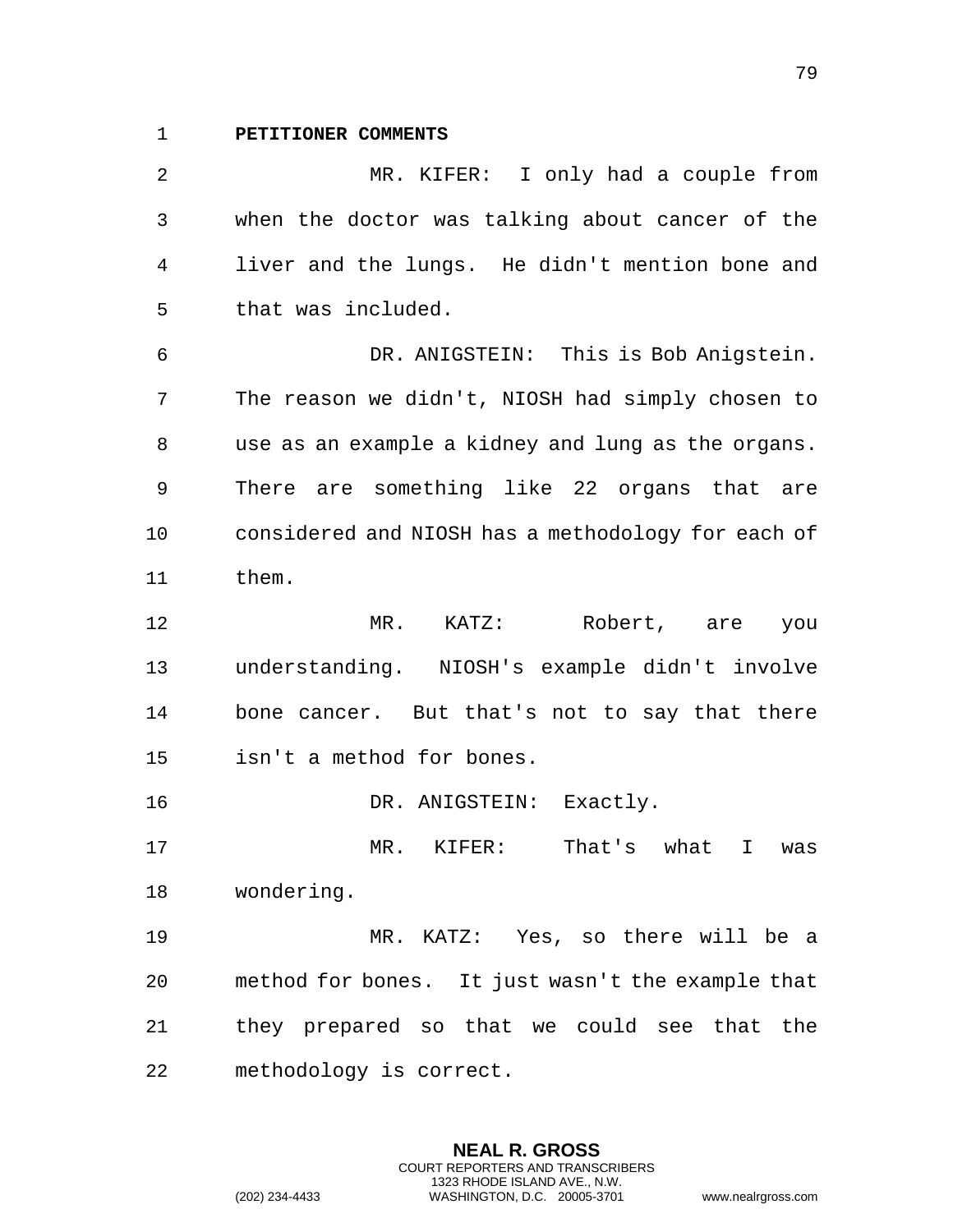| $\mathbf 1$ | MR. KIFER: And could I ask you what                |
|-------------|----------------------------------------------------|
| 2           | year the person worked at Carborundum? What year   |
| 3           | you interviewed him about? What year was he there? |
| 4           | MR. KATZ: So, Bob, you can say the date            |
| 5           | range. But actually, Robert, he can't tell you the |
| 6           | year.                                              |
| 7           | DR. ANIGSTEIN: I understand.                       |
| 8           | MR. KATZ: That's a privacy issue.                  |
| 9           | DR. ANIGSTEIN: He was there I believe              |
| 10          | in -- give me one second. He was definitely there  |
| 11          | in the 50s and 60s.                                |
| 12          | MR. KIFER: Fifties and 60s.                        |
|             |                                                    |
| 13          | MR. KATZ: Yes.                                     |
| 14          | MR. KIFER: Okay. I was<br>just                     |
| 15          | wondering. That's it on my side. I don't know if   |
| 16          | my sister has to say anything. Jan, are you still  |
| 17          | on?                                                |
| 18          | (No response)                                      |
| 19          | MR. KATZ: I guess not. But thank you,              |
| 20          | Robert, for that.                                  |
| 21          | MR. KIFER: Okay. Thank you.                        |

**NEAL R. GROSS** COURT REPORTERS AND TRANSCRIBERS 1323 RHODE ISLAND AVE., N.W.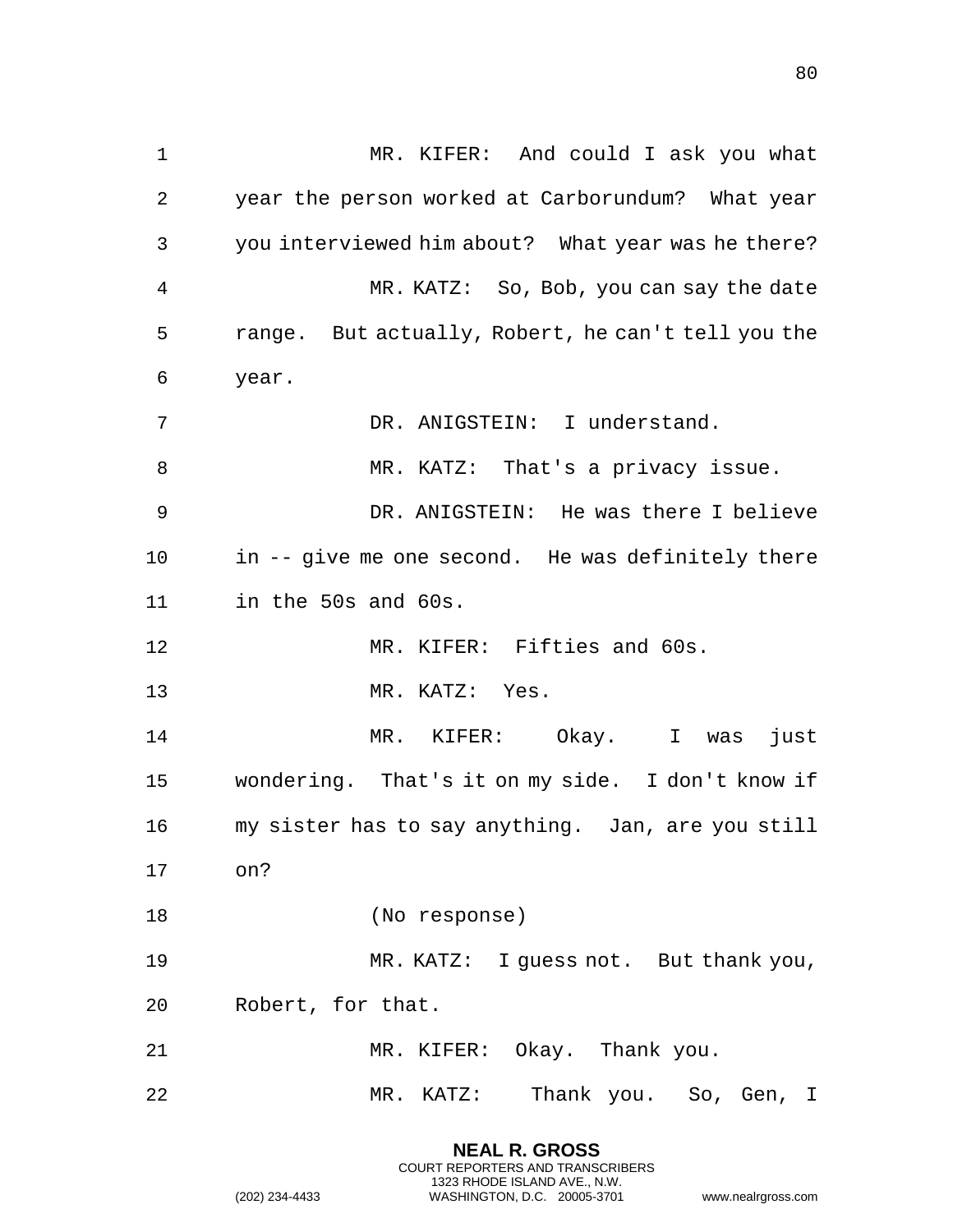1 think we can adjourn.

2 CHAIR ROESSLER: I think so. 3 MR. KATZ: And I want to say thank you 4 very much. I know on both sides -- 5 MS. KNAPP: Hello. 6 MR. KATZ: Is that Jan? 7 MS. KNAPP: I'm sorry. I'm still on. 8 MR. KATZ: You're still there. So, 9 Jan, your brother just asked if you had any comments 10 you wanted to make or questions at this point. 11 MS. KNAPP: Right. My only question 12 is are you doing the dose reconstruction based on 13 these workers that you interviewed or is it just 14 something that needs to be done? 15 MR. KATZ: Jan, the dose 16 reconstructions that they were talking about today 17 are just example dose reconstructions. They're 18 not an actual claimant in these cases. 19 MS. KNAPP: Okay. 20 MR. KATZ: They're just examples to 21 show how it would be done as opposed to the real 22 dose reconstructions that they do when they receive

> **NEAL R. GROSS** COURT REPORTERS AND TRANSCRIBERS 1323 RHODE ISLAND AVE., N.W.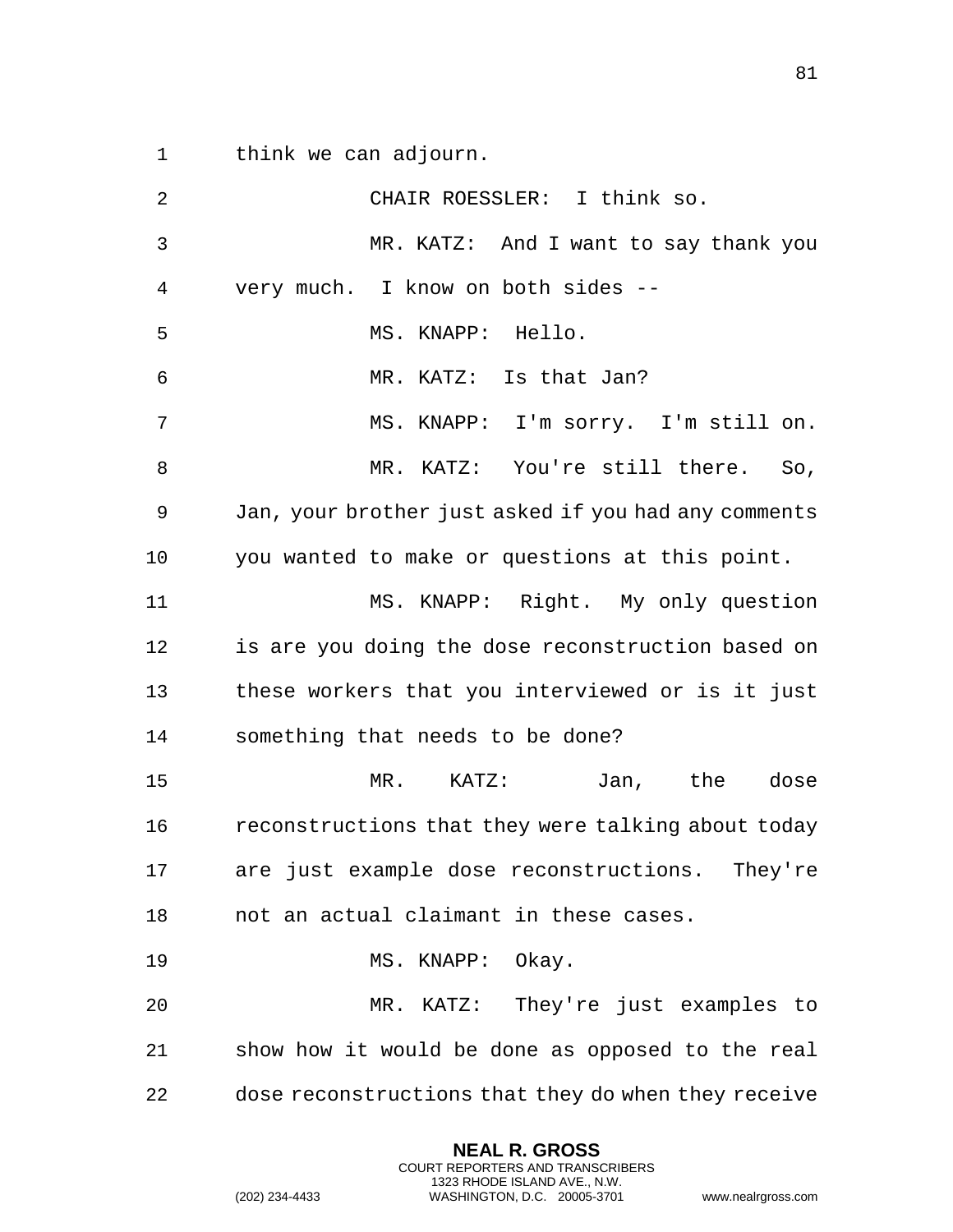1 a claim.

| $\overline{2}$ | MS. KNAPP: Okay. Thank you.                         |
|----------------|-----------------------------------------------------|
| 3              | MR. KATZ: You're welcome. So I was                  |
| 4              | just saying a real special thanks on both sides.    |
| 5              | I know this is a lot of work to try to cover        |
| 6              | everything for NIOSH in this amount of time.        |
| 7              | And it was especially difficult for                 |
| 8              | Bob, SC&A. You had a week to grind through all this |
| 9              | new ground. You had an incredible amount of         |
| 10             | material in this time and it's much appreciated.    |
| 11             | That's it. Thanks everyone for their hard work.     |
|                |                                                     |
| 12             | <b>ADJOURN</b>                                      |
| 13             | CHAIR ROESSLER: Then I think we can                 |
| 14             | close.                                              |
| 15             | (Whereupon, at $11:15$ a.m.,<br>the                 |
| 16             | above-entitled matter was concluded.)               |
|                |                                                     |
| 18             |                                                     |
| 17<br>19       |                                                     |
| 20             |                                                     |